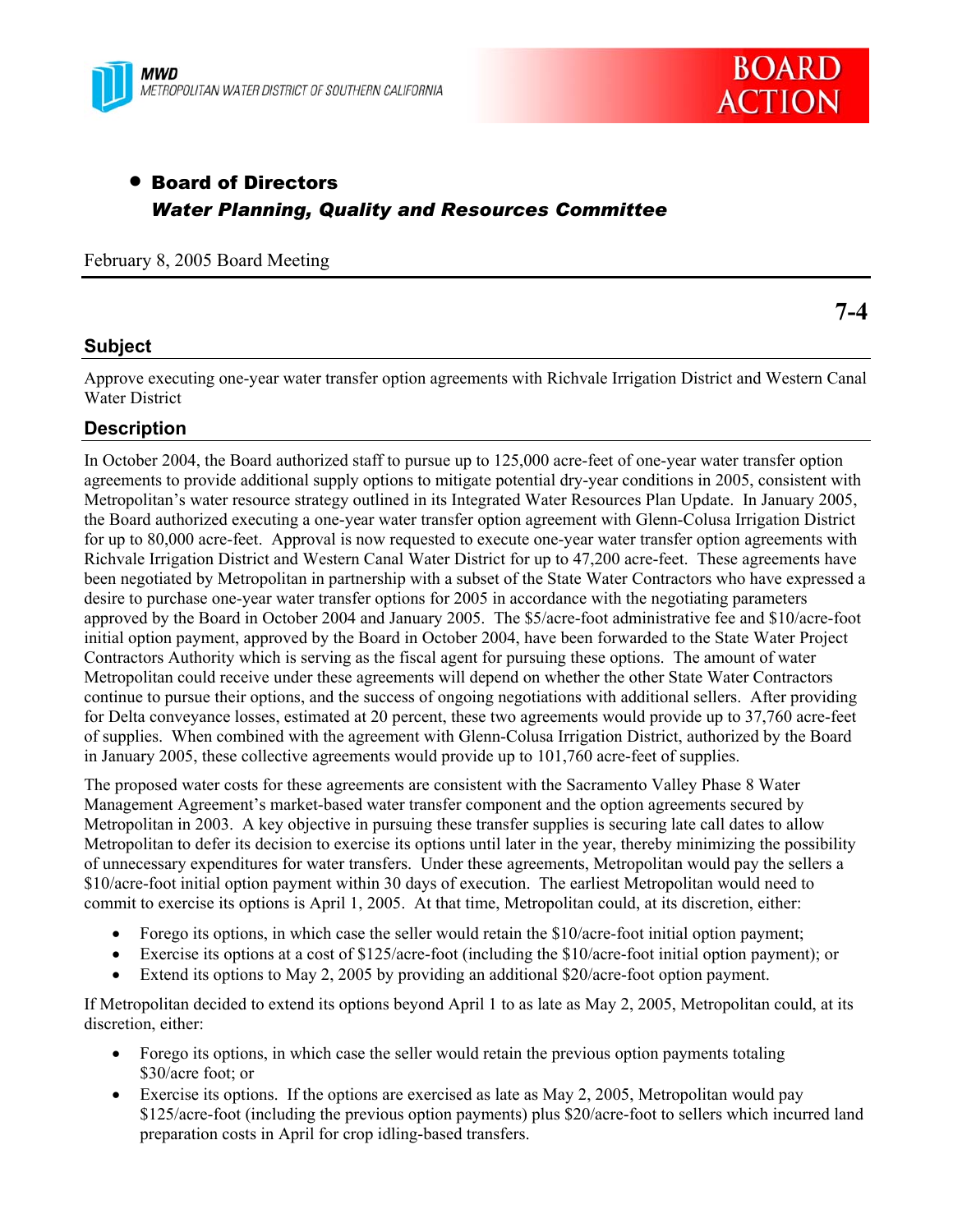After accounting for Delta conveyance losses, the effective unit cost for water made available to Metropolitan is expected to be approximately \$150/acre-foot, plus any payments made for April land preparation costs.

These agreements provide water supply insurance in 2005 while providing a basis for discussion of longer-term opportunities. Staff intends to develop proposed long-term agreements consistent with the Integrated Water Resources Plan Update and in coordination with other water supply agencies and the Environmental Water Account.

## **Policy**

Metropolitan Water District Administrative Code Section 4203: Water Transfer Policy

# **California Environmental Quality Act (CEQA)**

CEQA determination for Option #1:

Pursuant to the provisions of CEQA and the State CEQA Guidelines, Richvale Irrigation District and Western Canal Water District, acting as Lead Agencies, adopted Negative Declarations (NDs) on February 2, 2005 and January 31, 2005 respectively, for the proposed agreements. Metropolitan, as Responsible Agency under CEQA, is required to certify that it has reviewed and considered the information in the NDs and adopt the respective Lead Agencies' findings prior to approval of the formal terms and conditions for the proposed agreement. The environmental documentation is in **Attachment 1** for Richvale Irrigation District and in **Attachment 2** for Western Canal Water District.

The CEQA determination is: Review and consider information provided in the adopted 2004 NDs and adopt the Lead Agencies' findings related to the proposed agreements.

CEQA determination for Option #2:

None required

## **Board Options/Fiscal Impacts**

## **Option #1**

Adopt the CEQA determination and authorize executing one-year water transfer option agreements with Richvale Irrigation District and Western Canal Water District for up to 47,200 acre-feet, based on the terms described herein.

**Fiscal Impact:** Assuming Metropolitan pays the initial option fee of \$10/acre-foot for 47,200 acre-feet and does not purchase the water, Metropolitan's minimum payment would be \$472,000. Assuming Metropolitan calls on 47,200 acre-feet after April 1, 2005 and incurs the maximum \$20/acre-foot land preparation payment for the entire 47,200 acre-feet, Metropolitan's maximum payment would be \$6.844 million.

## **Option #2**

Do not authorize executing one-year water transfer option agreements with Richvale Irrigation District and Western Canal Water District for up to 47,200 acre-feet, based on the terms described herein. **Fiscal Impact:** Potential to purchase higher cost options if required in the future or to draw on storage accounts if water is needed to meet demands.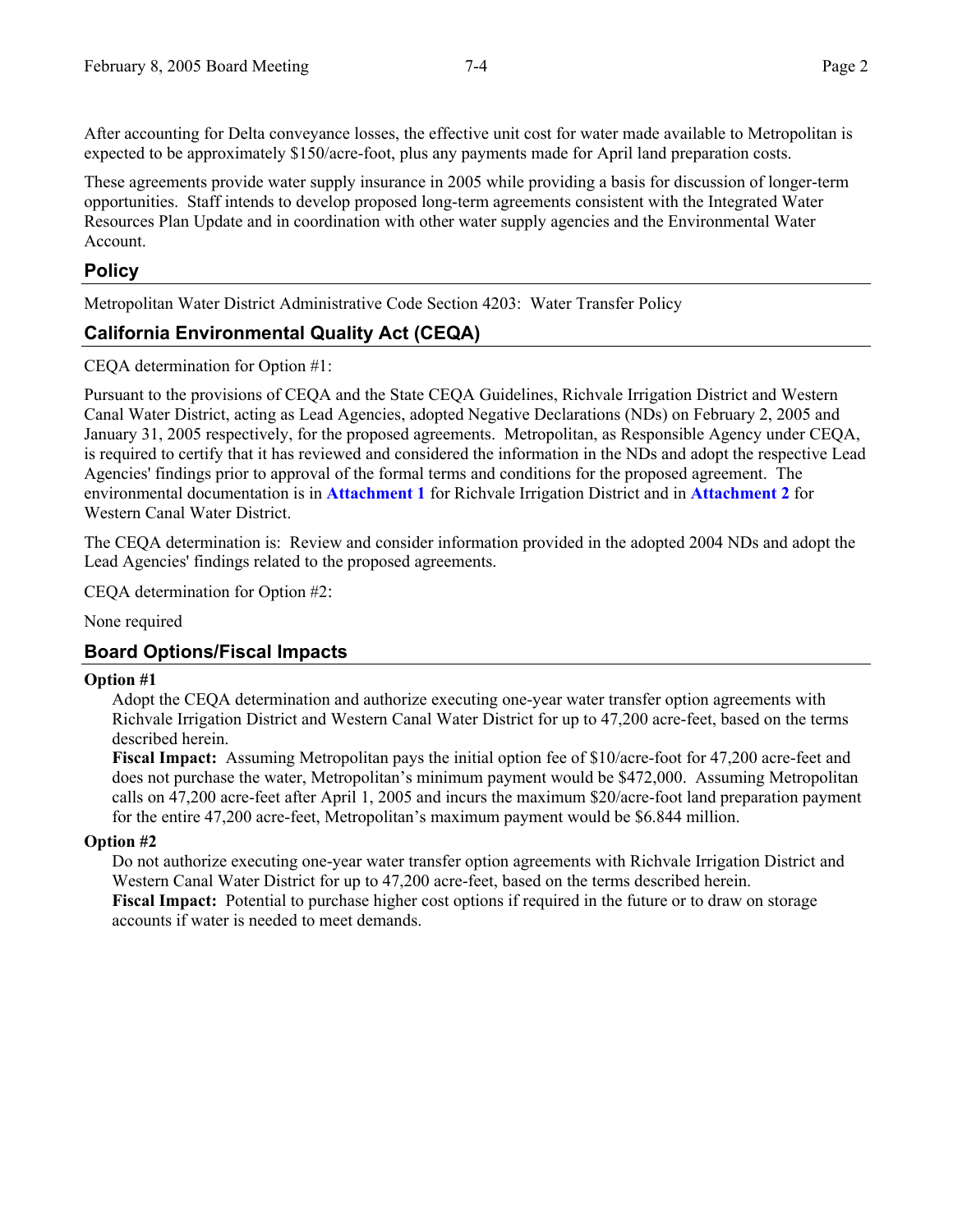## **Staff Recommendation**

Given that staff's assessment of the need for these option agreements is based on the most current hydrological and demand conditions available and the Department of Water Resources provides an update on snowpack conditions, which could potentially affect State Water Project allocations on February 1, 2005, staff will mail the recommendation to the Board on February 2, 2005.

pher M. 1/24/2005 *Date* 

*Stephen N. Arakawa Manager, Water Resource Management* 

1/25/2005 *Gilbert F. Ivey Date* 

*Interim Chief Executive Officer*

**Attachment 1 – Initial Study and Proposed Negative Declaration for Richvale Irrigation District 2005 Crop Idling Water Transfer Program** 

**Attachment 2 – Initial Study and Proposed Negative Declaration for Western Canal Water District 2005 Crop Idling Water Transfer Program**

BLA #3413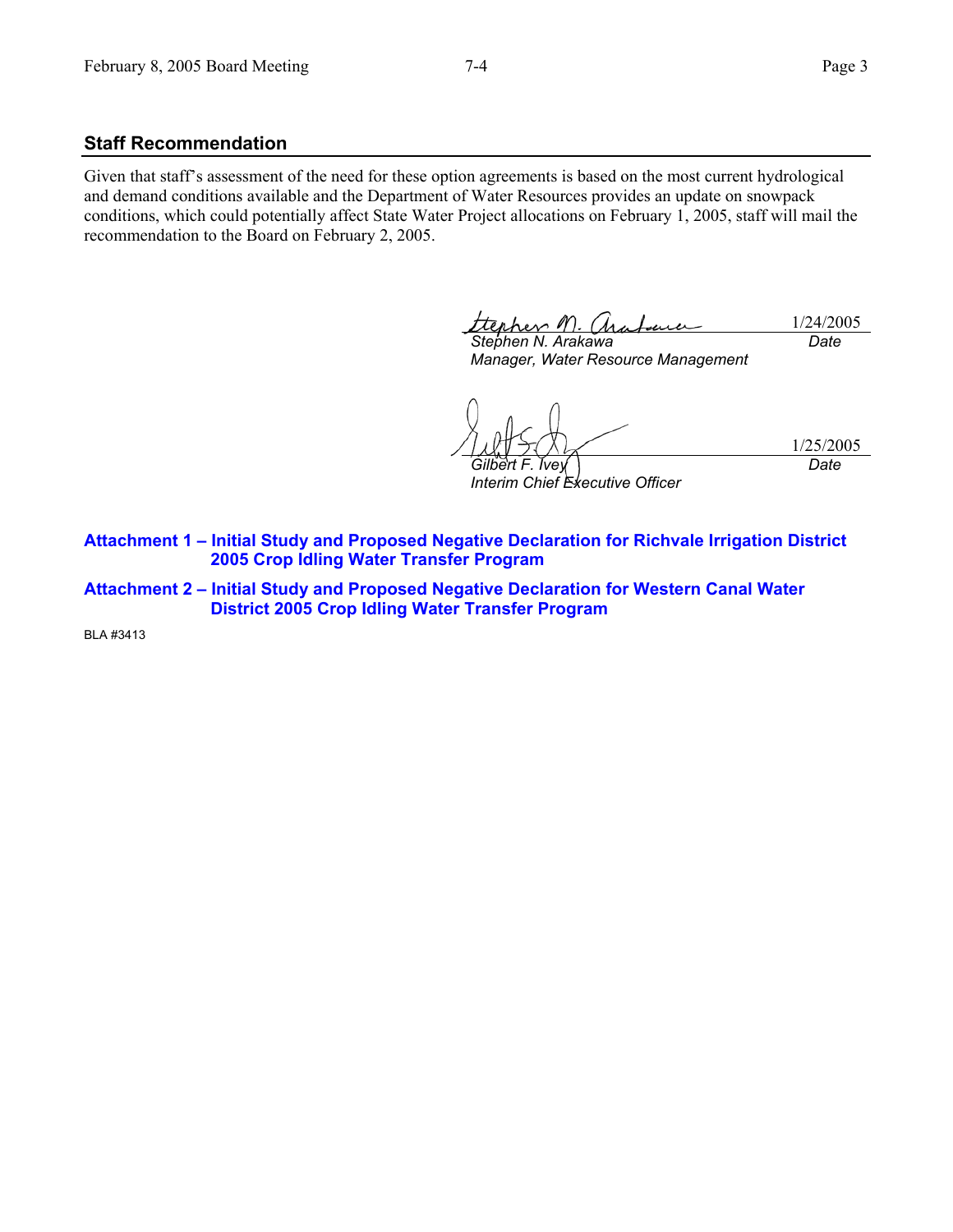# **Initial Study and Proposed Negative Declaration for Richvale Irrigation District 2005 Crop Idling Water Transfer Program**

**Prepared by Richvale Irrigation District** 

# **For additional information regarding this document contact:**

Brad Mattson, Secretary/Manager, Richvale Irrigation District P.O. Box 147 Richvale, California 95974

**December 2004**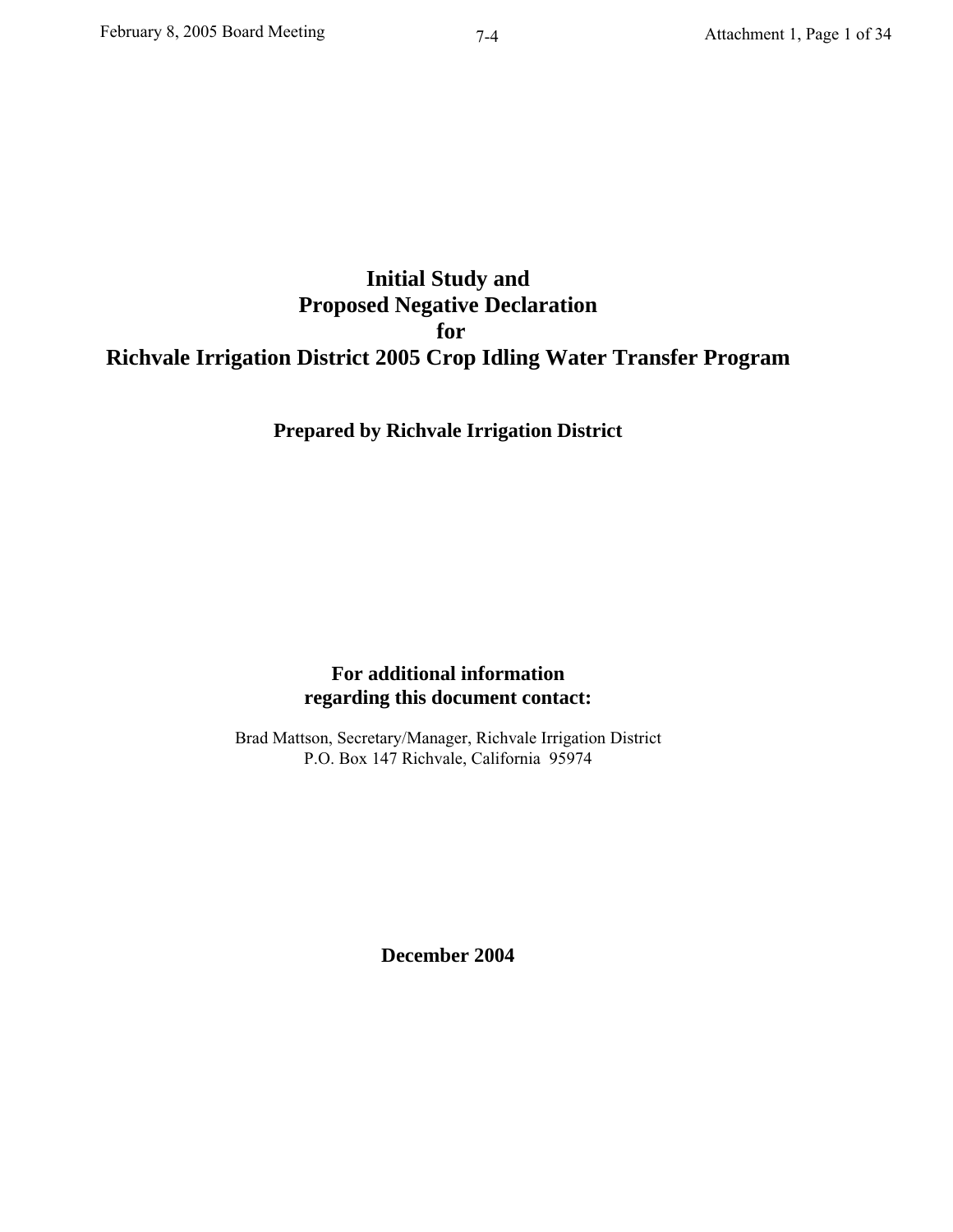# **TABLE OF CONTENTS**

## **SECTION 1 PROJECT DESCRIPTION**

|                  | Project Introduction and Background<br>Project Location<br>Water Availability and Transfer<br>Use of Water by Buyers                                                                                                                                                                                                                                                                                                                        | 1<br>$\overline{c}$<br>$\overline{2}$<br>$\overline{4}$                                         |
|------------------|---------------------------------------------------------------------------------------------------------------------------------------------------------------------------------------------------------------------------------------------------------------------------------------------------------------------------------------------------------------------------------------------------------------------------------------------|-------------------------------------------------------------------------------------------------|
| <b>SECTION 2</b> | <b>INITIAL STUDY</b>                                                                                                                                                                                                                                                                                                                                                                                                                        | 6                                                                                               |
| <b>SECTION 3</b> | <b>EVALUATION OF ENVIRONMENTAL IMPACTS</b>                                                                                                                                                                                                                                                                                                                                                                                                  | 8                                                                                               |
|                  | Aesthetics<br><b>Agricultural Resources</b><br>Air Quality<br><b>Biological Resources</b><br><b>Cultural Resources</b><br>Geology and Soils<br>Hazards and Hazardous Materials<br>Hydrology and Water Quality<br>Land Use and Planning<br>Mineral Resources<br>Noise<br>Population and Housing<br><b>Public Services</b><br>Recreation<br>Transportation/Circulation<br>Utilities and Service Systems<br>Mandatory Findings of Significance | 8<br>9<br>9<br>10<br>13<br>14<br>16<br>17<br>20<br>20<br>20<br>20<br>22<br>23<br>23<br>24<br>26 |
| <b>SECTION 4</b> | <b>REFERENCES</b>                                                                                                                                                                                                                                                                                                                                                                                                                           | 28                                                                                              |
| <b>SECTION 5</b> | <b>LIST OF PREPARERS</b>                                                                                                                                                                                                                                                                                                                                                                                                                    | 29                                                                                              |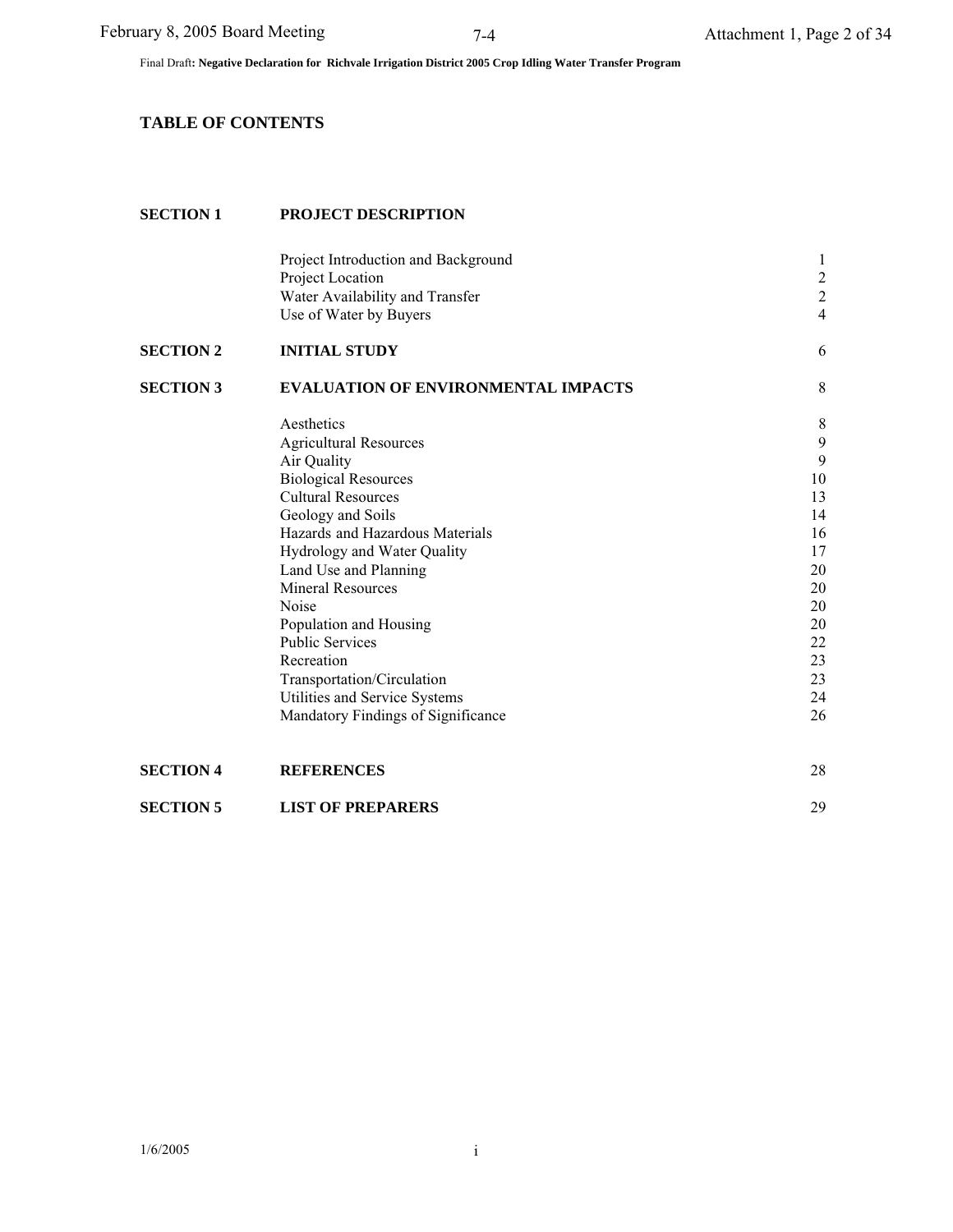# **SECTION 1 PROJECT DESCRIPTION**

## **1.0 PROJECT INTRODUCTION AND BACKGROUND**

Richvale Irrigation District (RID) is proposing to sell up to 17,275 acre feet of water to participating member districts of the State Water Project Contractors Authority (Buyers) 1during the 2005 irrigation season. Buyers are seeking up to approximately 190,500 acre feet of transfer water from various willing sellers in the Sacramento Valley during the 2005 irrigation season. Options for this water would allow for a strategy that would lessen potential shortages to these Buyers that may occur as a result of dry hydrologic conditions.

As a willing seller, RID would make up to 17,275 acre feet of water available to Buyers under an option contract by idling cropland (i.e., non-irrigation of farmland by voluntary participants).

Water made available by crop idling or crop shifting within RID would then be conveyed to and stored by the Department of Water Resources (DWR) for delivery to Buyers.

RID's entitlement to water stored in Lake Oroville is 149,850 acre feet, subject to curtailment under the Joint Water Districts 1969 Diversion Agreement with DWR. RID proposes to not divert (i.e., forebear) a portion of its water stored in Lake Oroville under this one-year transfer, which would allow DWR to deliver a portion of the foregone water to Buyers through the State Water Project (SWP).

Each year, on average, less than 4% of the acreage dedicated to rice production in RID is fallowed and temporarily removed from farm production so improvements such as weed abatement, land leveling, etc. can be made. Land idled for purposes of developing water for this transfer would be those acres above the amount of historically fallowed land.

The proposed project would idle approximately 5,235 acres of RID's primary service area that would otherwise be irrigated in 2005. Idling would occur within approximately 32,100 total irrigable acres. The proposed Evapo-Transportation Rate of Applied Water (ETAW)<sup>2</sup> for rice culture is 3.3 acre feet per acre per growing season, which is consistent with the recent ETAW rates used for water transfers in the Sacramento Valley based on crop idling of rice acreage (*California Water Plan Update. Bulletin 160-98*. November 1998). Thus, the water made available for transfer by reduced crop evapotranspiration for the projected idled acreage would be up to 17,275 acre feet (5,235 acres x 3.3 AF/acre).

l

<sup>1</sup> Buyers are the following State Water Project contractors: Metropolitan Water District of Southern California, Antelope Valley-East Kern Water Agency, Central Coast Water Authority, Dudley Ridge Water District, Kern County Water Agency, Palmdale Water District, and Santa Clara Valley Water District. Depending on the hydrologic conditions existing in the spring of 2005, all or a portion of these agencies may elect to receive all or a portion of water optioned.

<sup>&</sup>lt;sup>2</sup> ETAW is defined as the portion of the total evapotranspiration that is provided by irrigation. The portion of evapotranspiration met by precipitation occurring during the growing seasons or stored as soil moisture within the root zone before the growing season does not qualify as transferable water. ETAW values used for water transfer calculations are based upon crop water demands reflecting average rainfall and evaporative demand.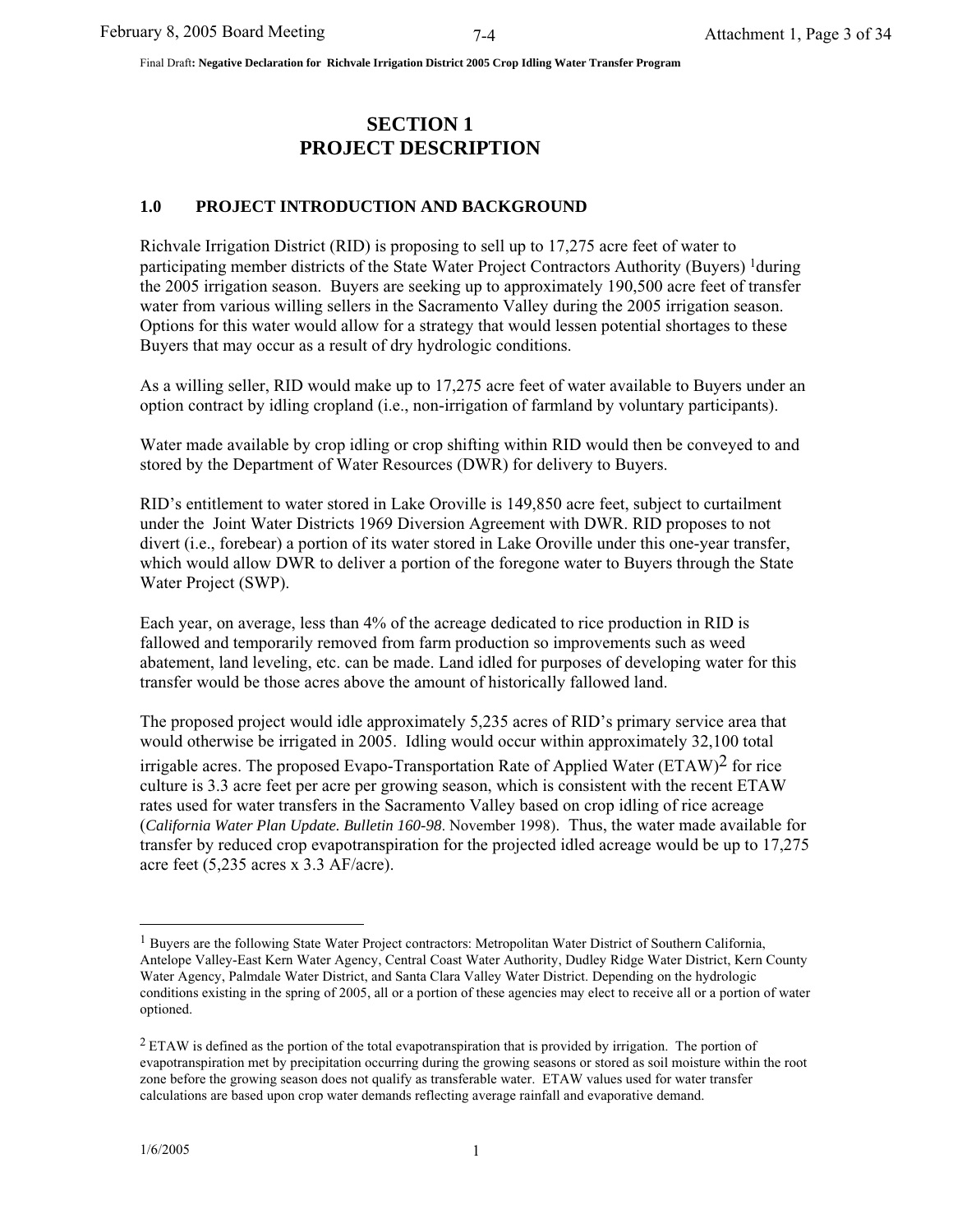## **1.1 Project Location**

The project area, from which the water for this transfer will be made available, is defined by the RID boundaries which encompass approximately 35,000 acres in the northern Sacramento Valley in Butte County (Figure 1). Within the RID boundary are slightly more than 32,000 irrigable acres, of which approximately 29,100 acres are dedicated primarily to the production of rice. Lands within the District have either primary or secondary water service. Only primary service lands will be eligible to participate in the project.

Land idled for the purpose of this transfer will be drawn from the rice acreage, to the exclusion of irrigable District acreage dedicated to other crops or to habitat. Since the program will be offered to all eligible growers and it is anticipated that there will be more interest than RID desires to offer, a wide dispersal of acreage enrolled in the program is expected. RID will encourage program participants in the widespread dispersal of idled acreage, and make clear to participants that large, contiguous blocks of idled land related to this program are undesirable. Dispersing the program acres throughout the District assures that adequate water levels will be maintained in transmission canals so that wildlife impacts otherwise associated with dewatering the canals will be avoided, as will impacts associated with habitat loss which might occur with large, contiguous blocks of fallowed land.

## **1.2 Water Availability and Transfer**

No new construction or improvements by RID, Buyers, or DWR would be necessary for the production and transfer of this water.

Water that would not be diverted would be available for transfer to Buyers through SWP facilities operated by DWR, including Lake Oroville. Water would accrue in storage on the basis of estimates of the amount of water that would have been consumed on the idled land but for the program. That is, the water that would have been consumed in the process of crop use, (including, as applicable, rice straw decomposition water), would be available for transfer.

The portion of applied water, which would, in the case of RID, have normally returned to the Sacramento River system as tailwater or groundwater discharge to surface waters, would remain available for instream use and diversion by others and would not be transferred.

As the ETAW for rice culture in the Sacramento Valley is calculated at 3.3 acre feet per acre per growing season, each acre of idled rice production will make available for transfer 3.3 acre feet of water throughout the growing season.

The proposed project is based on RID having its full entitlement of water from Lake Oroville under the Joint Water Districts' 1969 agreement with DWR. In the event of a cutback due to drought conditions, the project will not proceed. RID might negotiate with the buyers for a scaled down project, which, in turn, would be subject to CEQA review.

The typical growing season for rice in California is April through September. The potential ETAW demand across these months is shown in Table 1.1 with the corresponding water production expectations.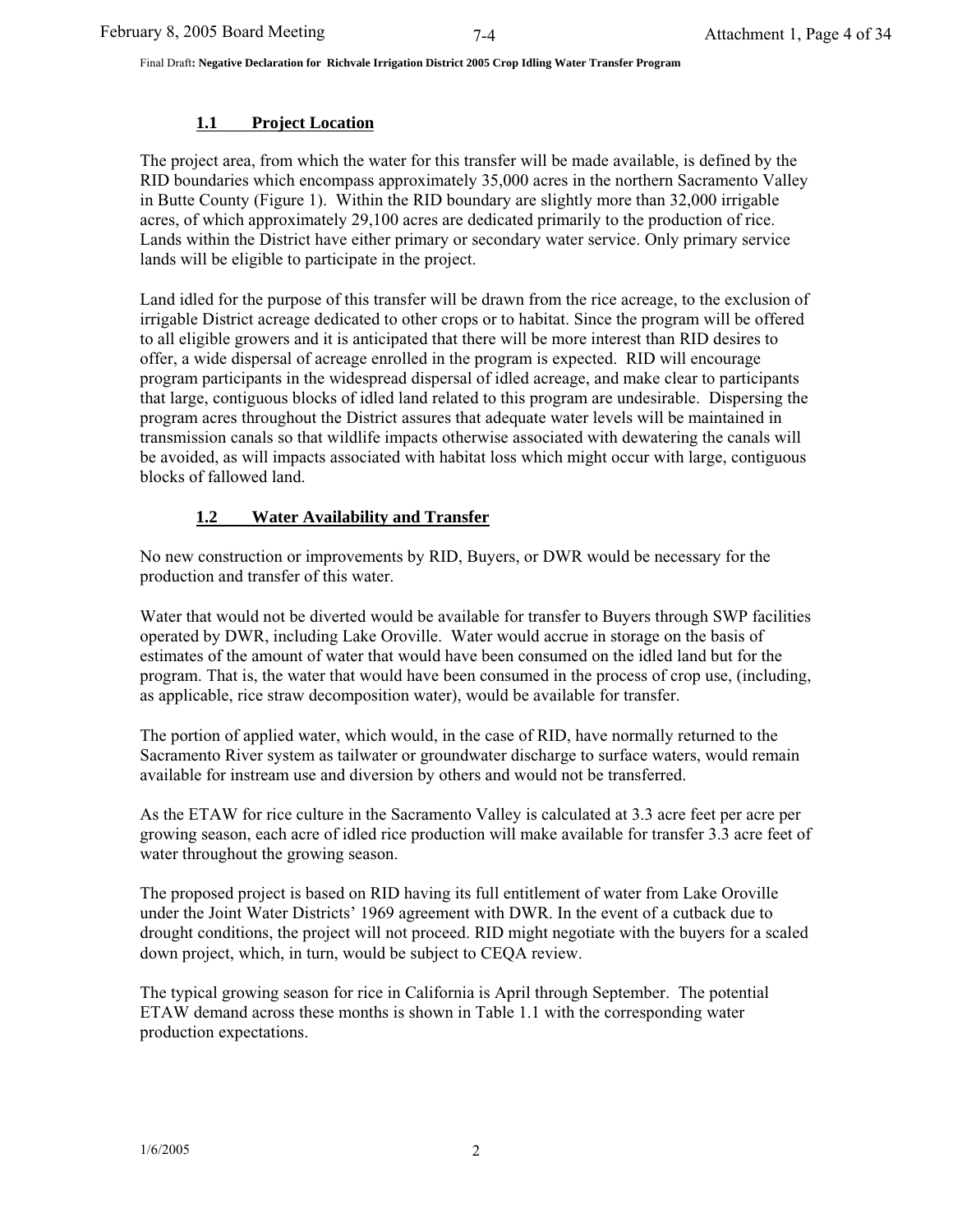## **TABLE 1.1**

## Water Production Schedule

|                                                              | May      | June    | July  | August | September |        |
|--------------------------------------------------------------|----------|---------|-------|--------|-----------|--------|
|                                                              |          |         |       |        |           |        |
| <b>ETAW</b> in Percent                                       | 15       | 22      | 24    | 24     | 15        |        |
| <b>Water Production</b><br>In Acre Feet                      | 2.591.25 | 3,800.5 | 4.146 | 4.146  | 2.591.25  |        |
| <b>Total Production</b><br>For Transfer in 2005 in Acre-Feet |          |         |       |        |           | 17,275 |

During the implementation of the proposed project, water transferred by RID would be deemed transferred at the last point of diversion to RID on the Feather River and custody would then transfer to Buyers. As the operator of the State Water Project (SWP), DWR will be able to anticipate the lowered demands of RID and hold a corresponding amount of water in storage at Oroville reservoir. DWR would then use its Oroville storage reservoir to regulate the water in a manner which would allow for delivery of the water through the Sacramento-San Joaquin Delta, pumping into the California Aqueduct and making the ultimate delivery to Buyers.

Transfer of the water would occur within the regulatory parameters for the SWP, including all applicable Biological Opinions that govern SWP pumping at Banks Pumping Plant located in the Sacramento-San Joaquin Delta. As such, it may not be possible to transfer water from RID to Buyers during May and/or June due to environmental restrictions on SWP pumping during these periods. DWR would then retain the transferable portion of the water forborne in storage at Oroville and would release it when SWP capacity would be available later in the irrigation season.

DWR estimates that approximately 20% of the water transferred through the Delta would be necessary to enable the maintenance of water quality standards, which are based largely upon the total amount of water moving through the Bay-Delta system, known as "carriage water." Additionally, a 3% system loss due to evaporation and other losses would be assessed by DWR for water received at the Banks pumping plant and transported through the SWP. Therefore, this transfer would yield up to approximately 13,302 acre feet [5,235 ac x 3.3 AF/ac less 23%] to Buyers. At the end of the irrigation season, the amount of carriage water actually required is calculated. Depending upon the hydrologic year type and other operational constraints, the actual amount of carriage water assessed for the transfer may vary somewhat from this estimate.

No adverse economic effects are expected from this transfer3.

l

<sup>&</sup>lt;sup>3</sup> See also: California's 1991 Drought Water Bank – Economic Impacts in the Selling Regions. Rand Corporation, 1993.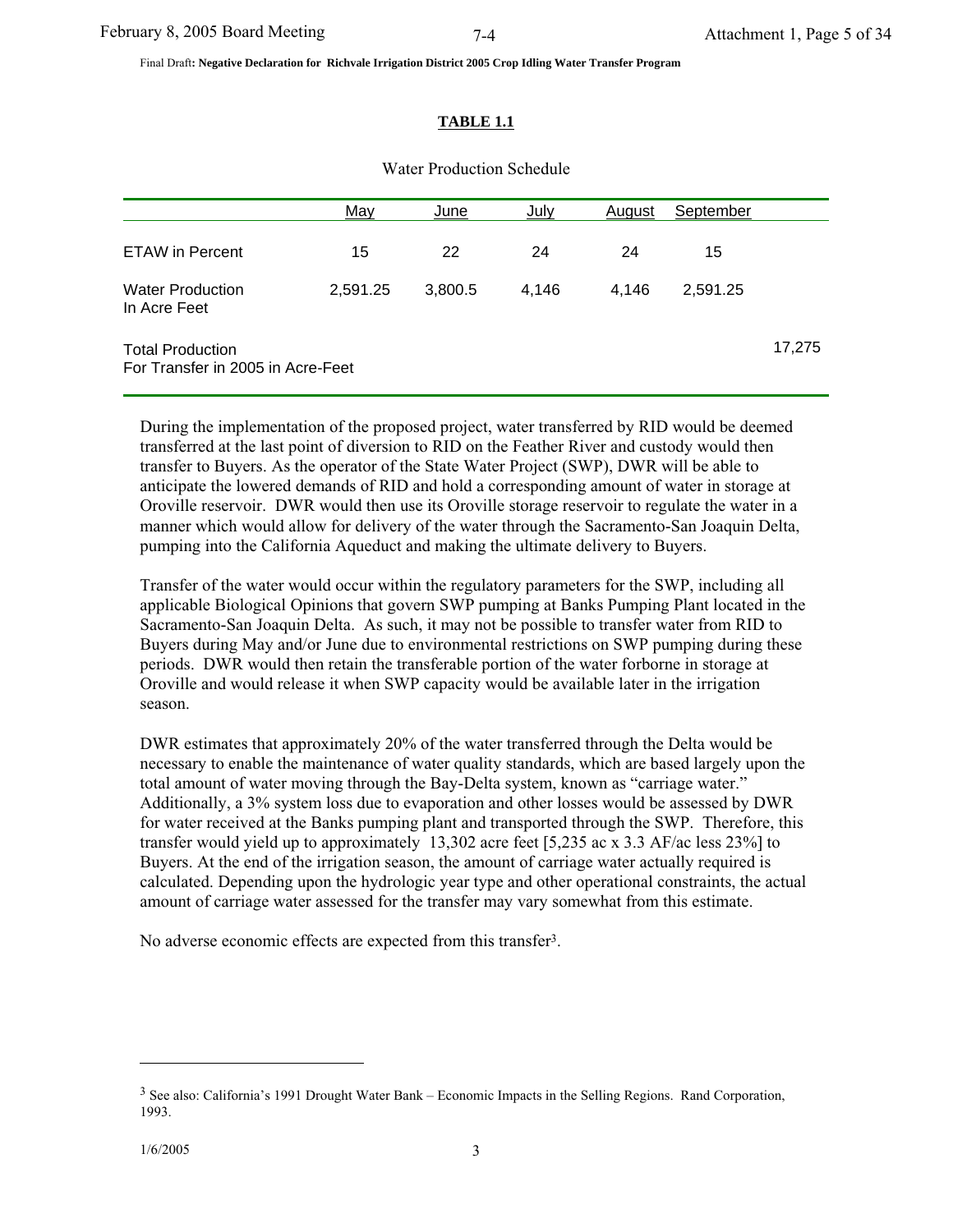## **1.3 Use of Water by Buyers**

Draft contracts for purchase will require Buyers to call purchase options on or about April 1, 2005, with conditional extensions of the options available until May 2, 2005. If the water is called, Buyers would take delivery of this water in a manner physically identical to their typical SWP deliveries. Each Buyer would be entitled to a proportionate share of the total amount of water purchase options made available as provided in Table 1.2. If a Buyer decides to terminate its options, the forgone options will be offered to the other Buyers. The acquired supplies would provide additional resource options to Buyers to mitigate potential dry-year water shortage conditions in 2005. This water would represent backfilling of a shortfall of water normally and historically received into Buyers service areas. Accordingly, any water transferred under the proposed Project would not represent a dependable long-term increase in supply. As such, no adverse Project-specific impacts to Buyers' service areas due to the proposed transfer would occur.

| <b>Buyers Proportionate Share of Water Made Available</b><br>by Richvale Irrigation District<br>(Percentage) |                                                   |  |  |  |
|--------------------------------------------------------------------------------------------------------------|---------------------------------------------------|--|--|--|
| <b>BUYERS</b>                                                                                                | <b>Water Purchase</b><br><b>Option Percentage</b> |  |  |  |
| Antelope Valley-East Kern WA                                                                                 | 1.4                                               |  |  |  |
| Central Coast Water Agency                                                                                   | 7.9                                               |  |  |  |
| Dudley Ridge Water District                                                                                  | 7.2                                               |  |  |  |
| Kern County Water Agency                                                                                     | 9.5                                               |  |  |  |
| Metropolitan Water District                                                                                  | 66.0                                              |  |  |  |
| Palmdale Water District                                                                                      | 1.3                                               |  |  |  |
| Santa Clara Valley WD                                                                                        | 6.5                                               |  |  |  |
| Total                                                                                                        | 100                                               |  |  |  |

| l`able |  |
|--------|--|
|--------|--|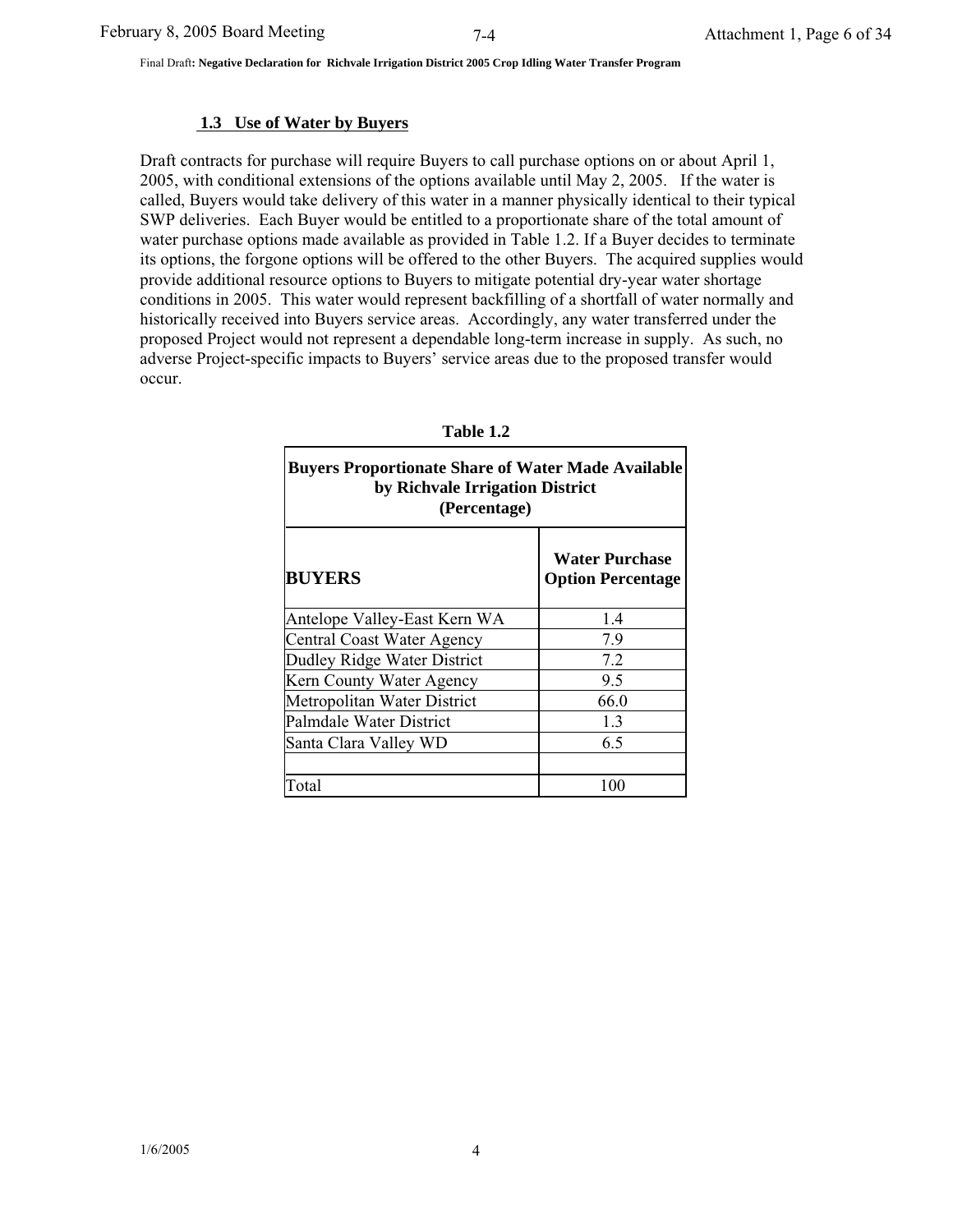Figure 1: Project Location Map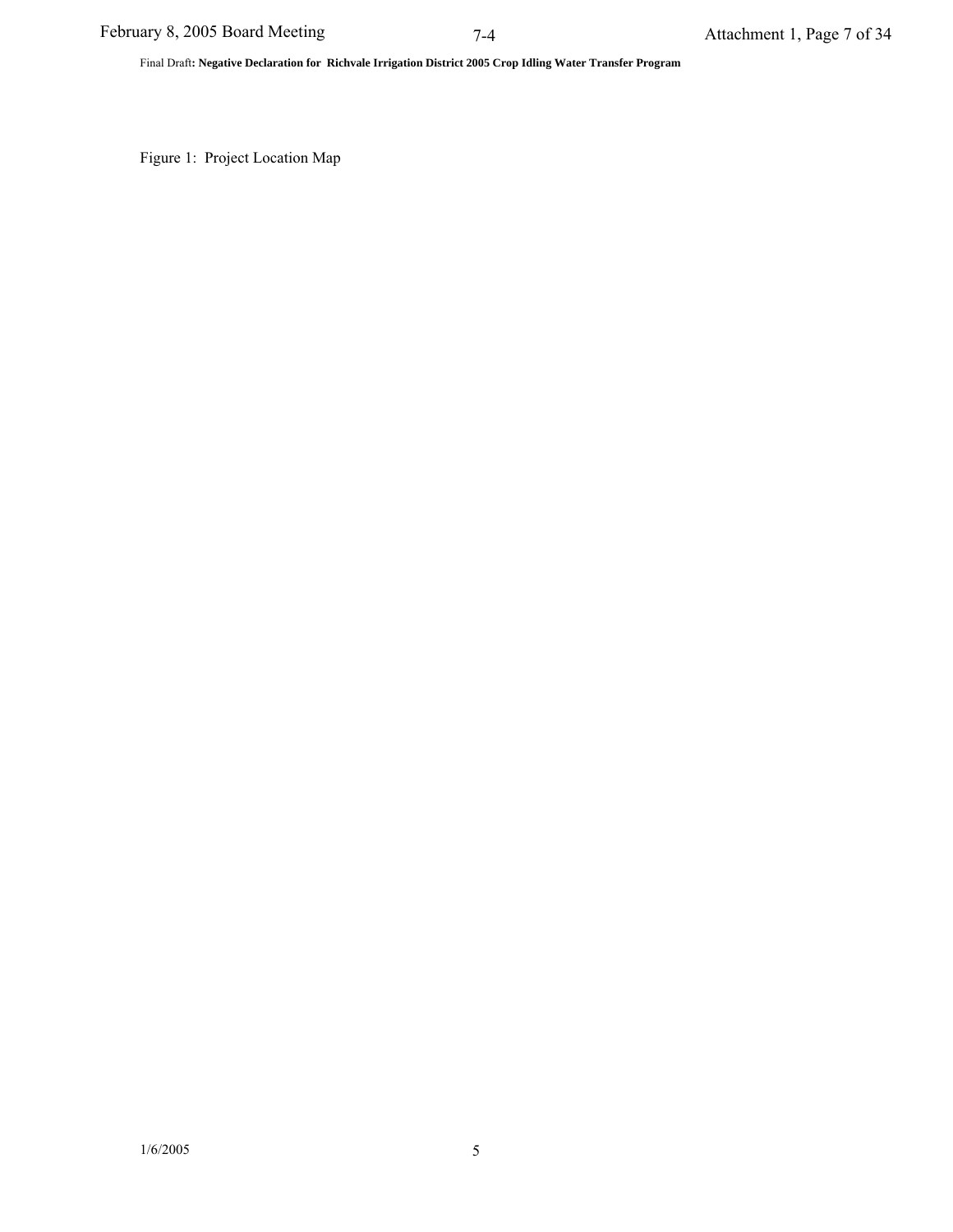# **SECTION 2 INITIAL STUDY**

The following Initial Study, Environmental Checklist, and evaluation of potential environmental effects (see Section 3) were completed in accordance with Section 15063(d)(3) of the State CEQA Guidelines to determine if the proposed project could have any potentially significant impact on the physical environment.

An explanation is provided for all determinations, including the citation of sources as listed in Section 4. A "No Impact" or "Less-than-significant Impact" determination indicates that the proposed project will not have a significant effect on the physical environment for that specific environmental category. No environmental category was found to have a potentially significant adverse impact with implementation of the proposed project.

## INITIAL STUDY AND ENVIRONMENTAL CHECKLIST FORM

**1. Project Title:** Richvale Irrigaton District 2005 Crop Idling Water Transfer Program

| 2. Lead Agency Name and Address:                                           | Richvale Irrigation District<br><b>PO Box 147</b> |
|----------------------------------------------------------------------------|---------------------------------------------------|
|                                                                            | Richvale, California 95974                        |
| 3. Contact Person and Phone Number:                                        | Brad Mattson, (530) 882-4243                      |
| 4. Project Location: Refer to Section 1 (1.1) of the Negative Declaration  |                                                   |
| <b>5. Project Sponsor's Name and Address:</b> Richvale Irrigation District |                                                   |
|                                                                            | <b>PO Box 147</b>                                 |
|                                                                            | Richvale, California 95974                        |

**6. Description of Project:** Refer to Section 1 of the Negative Declaration.

**7. Surrounding land uses and setting:** Agricultural/rural setting zoned for agricultural use.

## **8. Other agencies whose approval is required:**

Buyer agencies which could include: Metropolitan Water District of Southern California, Antelope Valley-East Kern Water Agency, Central Coast Water Authority, Dudley Ridge Water District, Kern County Water Agency, Palmdale Water District, and Santa Clara Valley Water District – contract approval and CEQA compliance

Joint Water Districts

California Department of Water Resources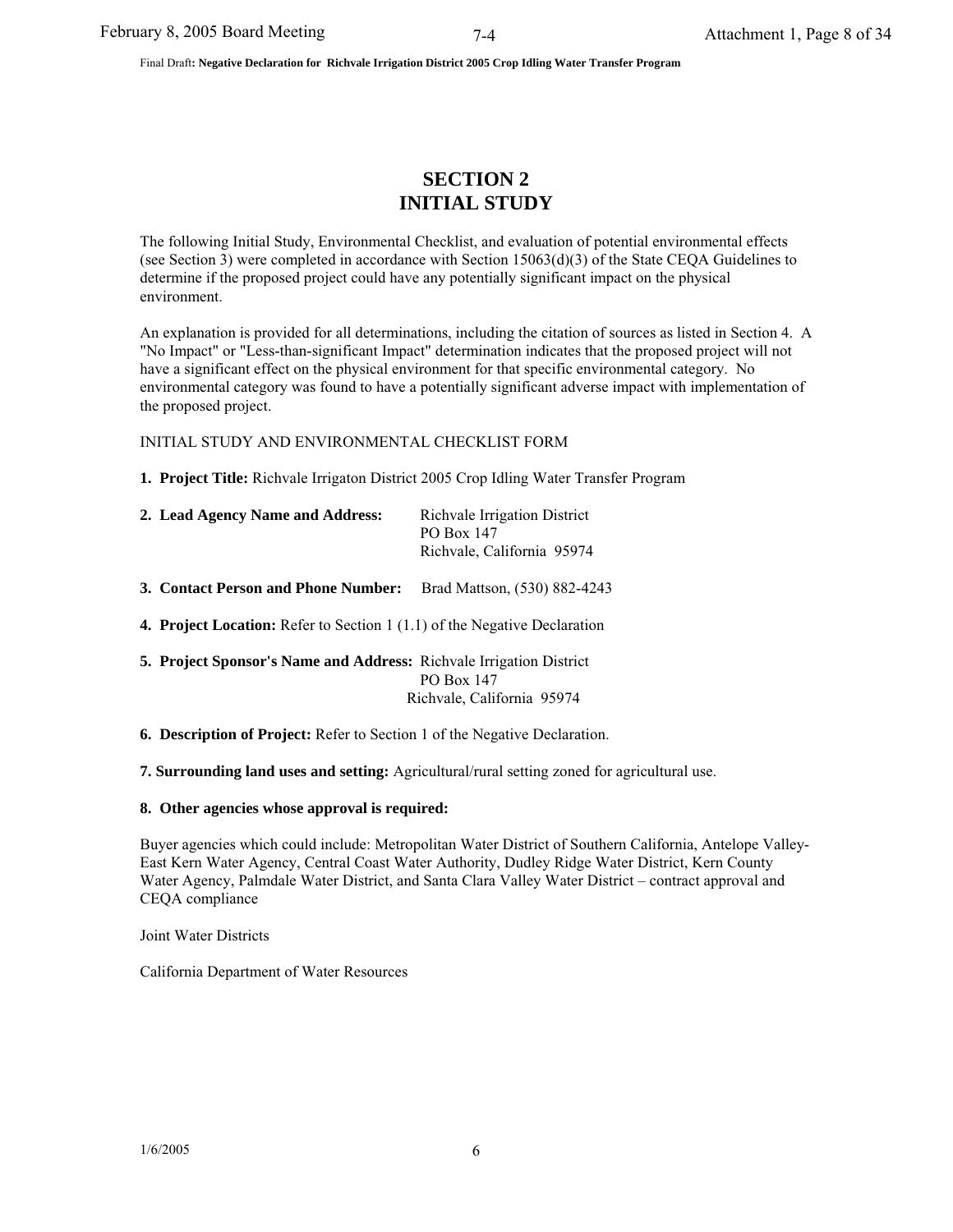## ENVIRONMENTAL FACTORS POTENTIALLY AFFECTED:

The environmental factors checked below would be potentially affected by this project, involving at least one impact that is a "Potentially Significant Impact" as indicated by the checklist on the following pages.

| Aesthetics                  | <b>Agriculture Resources</b>       | Air Quality            |
|-----------------------------|------------------------------------|------------------------|
| <b>Biological Resources</b> | Cultural Resources                 | Geology /Soils         |
| Hazards/Hazardous Materials | Hydrology / Water Quality          | Land Use / Planning    |
| Mineral Resources           | Noise                              | Population / Housing   |
| <b>Public Services</b>      | Recreation                         | Transportation/Traffic |
| Utilities / Service Systems | Mandatory Findings of Significance |                        |

## DETERMINATION:

On the basis of this initial evaluation:



I find that the proposed project COULD NOT have a significant effect on the environment, and a NEGATIVE DECLARATION will be prepared.

I find that although the proposed project could have a significant effect on the environment, there will not be a significant effect in this case because revisions in the project have been made by or agreed to by the project proponent. A MITIGATED NEGATIVE DECLARATION will be prepared.



I find that the proposed project MAY have a significant effect on the environment, and an ENVIRONMENTAL IMPACT REPORT is required.

I find that the proposed project MAY have a "potentially significant impact" or "potentially significant unless mitigated" impact on the environment, but at least one effect 1) has been adequately analyzed in an earlier document pursuant to applicable legal standards, and 2) has been addressed by mitigation measures based on the earlier analysis as described on attached sheets. An ENVIRONMENTAL IMPACT REPORT is required, but it must analyze only the effects that remain to be addressed.

I find that although the proposed project could have a significant effect on the environment, because all potentially significant effects (a) have been analyzed adequately in an earlier EIR or NEGATIVE DECLARATION pursuant to applicable standards, and (b) have been avoided or mitigated pursuant to that earlier EIR or NEGATIVE DECLARATION, including revisions or mitigation measures that are imposed upon the proposed project, nothing further is required.

Signature Date Date of the Date of the Date of the Date of the Date of the Date of the Date of the Date of the Date of the Date of the Date of the Date of the Date of the Date of the Date of the Date of the Date of the Dat

Printed Name For the Second Second Second Second Second Second Second Second Second Second Second Second Second Second Second Second Second Second Second Second Second Second Second Second Second Second Second Second Secon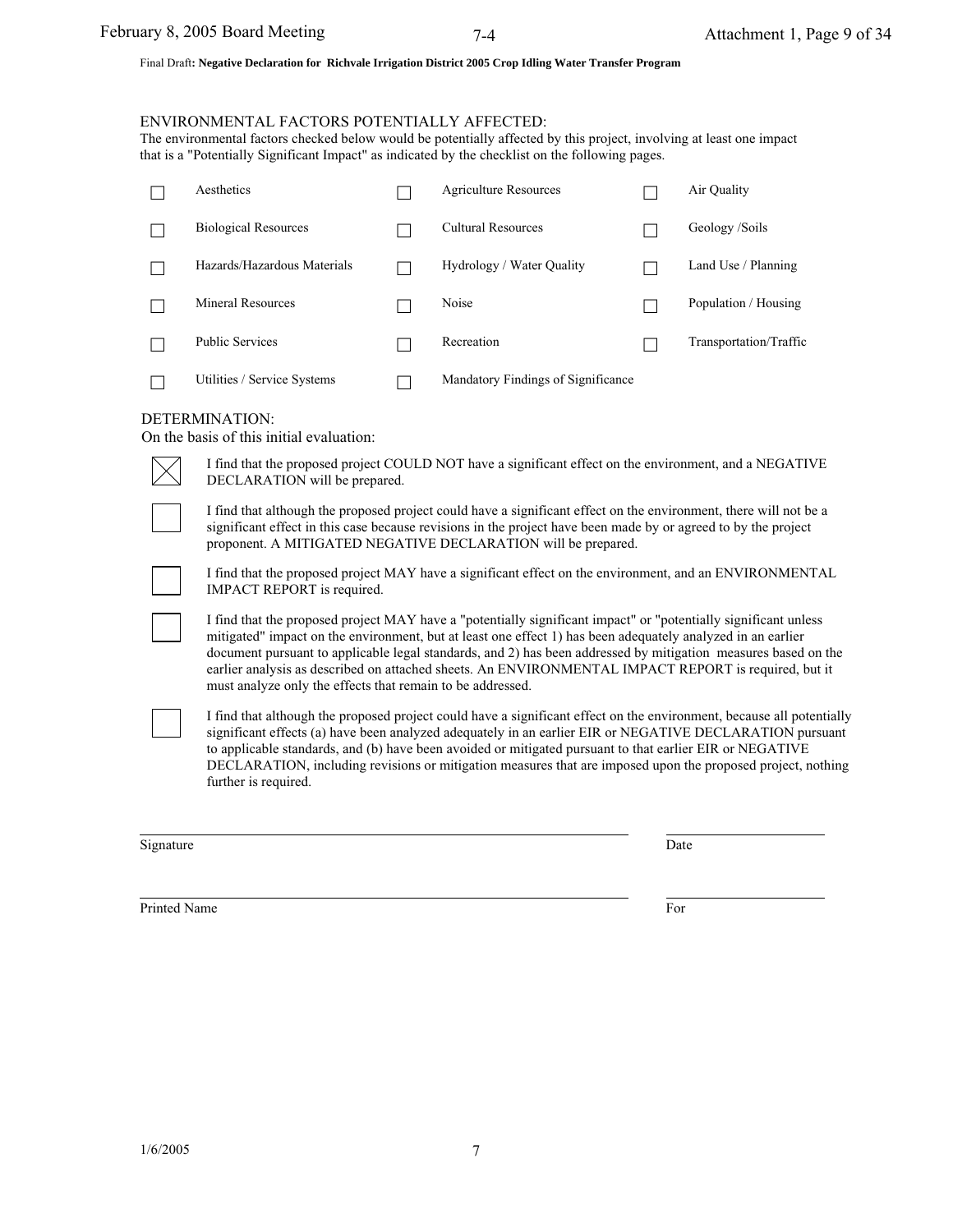# **SECTION 3 EVALUATION OF ENVIRONMENTAL IMPACTS**

## **I. AESTHETICS – Would the proposed Action:**

|    | <b>Issues and Determination:</b>                                                                                                                               | Potentially<br>Significant<br>Impact | Less Than<br>Significant<br>With<br><b>Mitigation</b><br>Incorporation | Less Than<br>Significant<br><i>Impact</i> | No<br>Impact |
|----|----------------------------------------------------------------------------------------------------------------------------------------------------------------|--------------------------------------|------------------------------------------------------------------------|-------------------------------------------|--------------|
| a) | Have a substantial adverse effect on a scenic<br>vista?                                                                                                        |                                      |                                                                        |                                           |              |
| b) | Substantially damage scenic resources,<br>including, but not limited to, trees, rock<br>outcroppings, and historic buildings within a<br>state scenic highway? |                                      |                                                                        |                                           |              |
| C) | Substantially degrade the existing visual<br>character or quality of the site and its<br>surroundings?                                                         |                                      |                                                                        |                                           |              |
| d) | Create a new source of substantial light or<br>glare which would adversely affect day or<br>nighttime views in the area?                                       |                                      |                                                                        |                                           |              |

## Discussion:

- **a,b,d)** No Impact. As there would be no construction activities (e.g., ground disturbing activities) with project implementation, no potential aesthetic resources would be impacted or altered. In addition, there would be no new sources of light and glare added to the project site. Hence, there would be no impacts to aesthetics with the proposed project.
	- **c) Less-than-significant Impact.** The pattern of cropping in the area within RID's jurisdiction would be altered slightly, in that somewhat more land would be idled due to the implementation of the proposed project (i.e., about 16%additional of total irrigable acreage). Idled land is a typical feature of the agricultural landscape in RID's jurisdiction and would not differ substantially from the existing environmental setting. As such, there would be a less-thansignificant impact to the existing visual character within the farmlands occurring in RID's jurisdiction.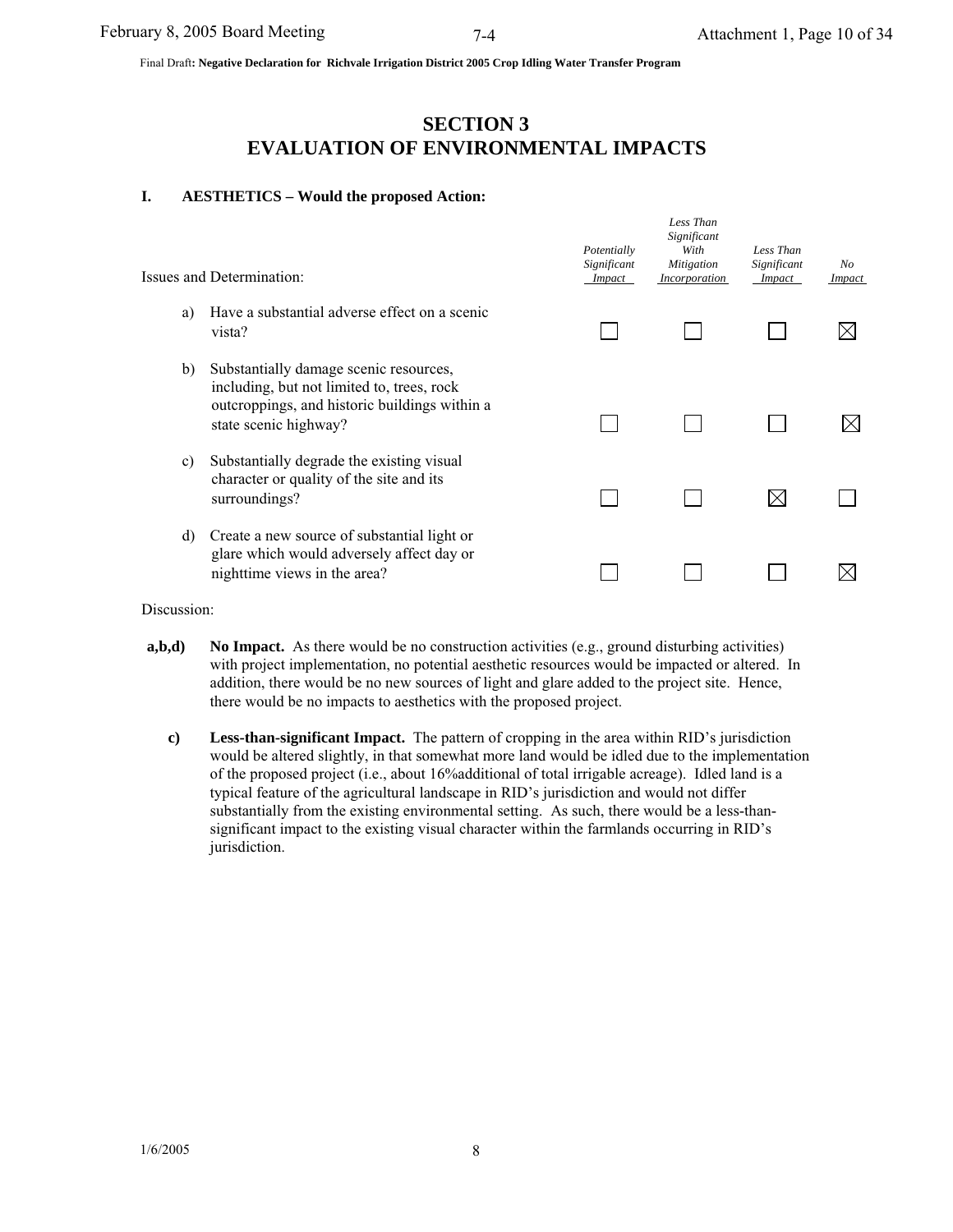## **II. AGRICULTURE RESOURCES: Would the proposed Action:**

|               | <b>Issues and Determination:</b>                                                                                                                                                                                                                           | Potentially<br>Significant<br><i>Impact</i> | Less Than<br>Significant<br>With<br><i>Mitigation</i><br>Incorporation | Less Than<br>Significant<br><i>Impact</i> | No<br><i>Impact</i> |
|---------------|------------------------------------------------------------------------------------------------------------------------------------------------------------------------------------------------------------------------------------------------------------|---------------------------------------------|------------------------------------------------------------------------|-------------------------------------------|---------------------|
| a)            | Convert Prime Farmland, Unique Farmland, or<br>Farmland of Statewide Importance<br>(Farmland), as shown on the maps prepared<br>pursuant to the Farmland Mapping and<br>Monitoring Program of the California<br>Resources Agency, to non-agricultural use? |                                             |                                                                        |                                           |                     |
| b)            | Conflict with existing zoning for agricultural<br>use, or a Williamson Act contract?                                                                                                                                                                       |                                             |                                                                        |                                           |                     |
| $\mathbf{c})$ | Involve other changes in the existing<br>environment which, due to their location or<br>nature, could result in conversion of Farmland<br>to non-agricultural use?                                                                                         |                                             |                                                                        |                                           |                     |

## Discussion:

**a-c) No Impact.** As a single-year activity, the proposed project would not convert any farmland (Prime, Unique, Important or otherwise) to non-agricultural uses. The proposed activity would result in a reduction in the amount of farmland irrigation during the 2005 growing season and an increase in the amount of land idled for that year. Participation in the proposed project would be solely voluntary. Zoning, agricultural conversion and Williamson Act issues would not be changed. No impact to agricultural resources would occur with project implementation.

## **III. AIR QUALITY: Would the proposed Action:**

|    | Issues and Determination:                                                                               | Potentially<br>Significant<br><i>Impact</i> | Less Than<br>Significant<br>With<br>Mitigation<br>Incorporation | Less Than<br>Significant<br><i>Impact</i> | No<br><i>Impact</i> |
|----|---------------------------------------------------------------------------------------------------------|---------------------------------------------|-----------------------------------------------------------------|-------------------------------------------|---------------------|
| a) | Conflict with or obstruct implementation of<br>the applicable Air Quality Attainment Plan?              |                                             |                                                                 |                                           |                     |
| b) | Violate any air quality standard or contribute<br>to an existing or projected air quality<br>violation? |                                             |                                                                 |                                           |                     |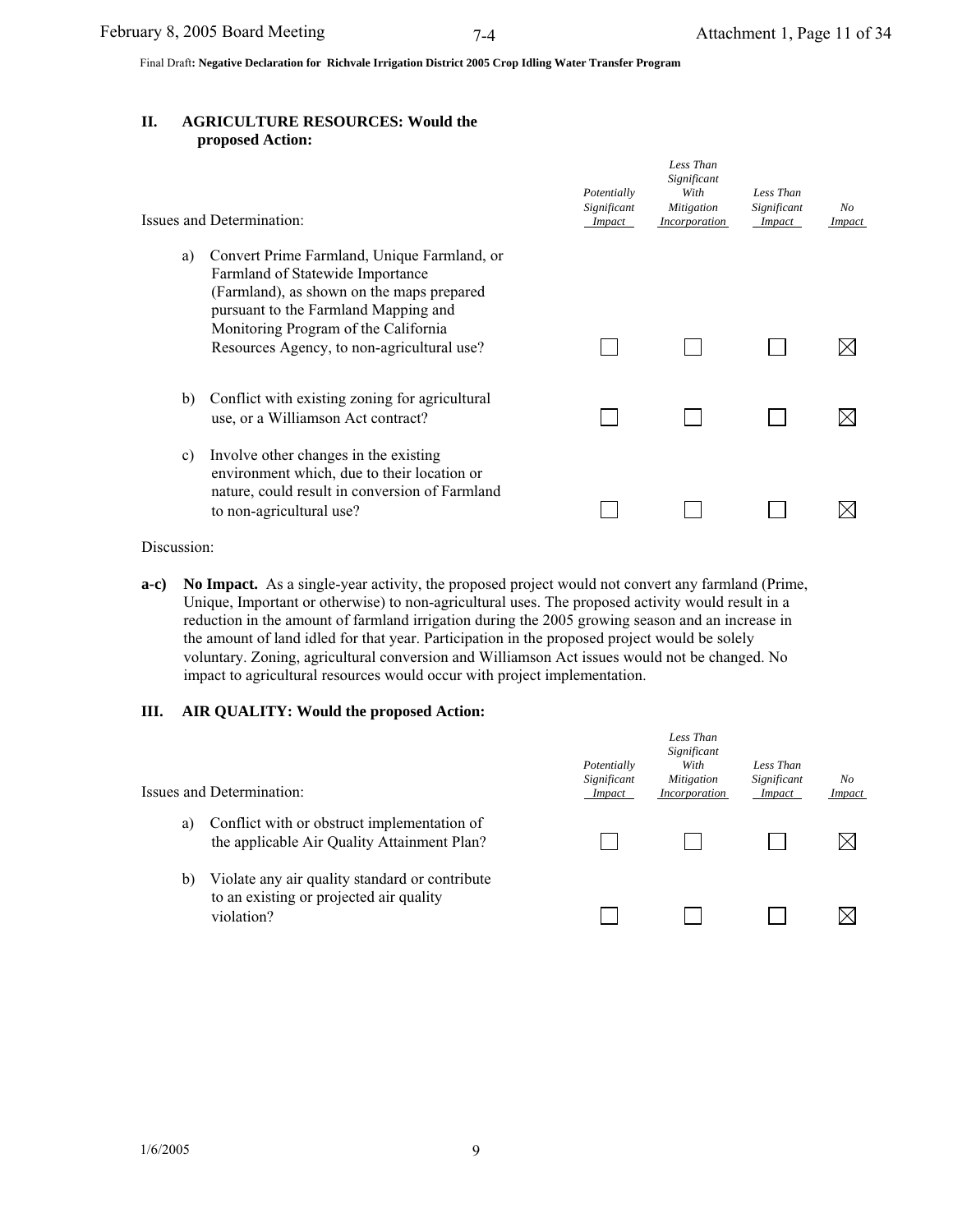|    | <b>Issues and Determination:</b>                                                                                                                                                                                                                                                                            | Less Than<br>Potentially<br>Significant<br><i>Impact</i> | Significant<br>With<br>Mitigation<br>Incorporation | Less Than<br>Significant<br><i>Impact</i> | No<br>Impact |
|----|-------------------------------------------------------------------------------------------------------------------------------------------------------------------------------------------------------------------------------------------------------------------------------------------------------------|----------------------------------------------------------|----------------------------------------------------|-------------------------------------------|--------------|
| C) | Result in a cumulatively considerable net<br>increase of any criteria pollutant for which the<br>project region is non-attainment under an<br>applicable federal or state ambient air quality<br>standard (including releasing emissions, which<br>exceed quantitative thresholds for ozone<br>precursors)? |                                                          |                                                    |                                           |              |
| d) | Expose sensitive receptors to substantial<br>pollutant concentrations?                                                                                                                                                                                                                                      |                                                          |                                                    |                                           |              |
| e) | Create objectionable odors affecting a<br>substantial number of people?                                                                                                                                                                                                                                     |                                                          |                                                    |                                           |              |

## Discussion:

**a-e) No Impact.** The Project site is located in the Sacramento Valley Air Basin. To the extent less agricultural land would be cultivated, less air pollutant emissions would be emitted from normal farm practices (e.g., internal combustion engine emissions from tilling, seeding, pesticide application, etc.). These reductions in air emissions would be beneficial; however, such reductions (i.e., up to 20% of typical farming activities) would not be that noticeable within the Sacramento Valley Air Basin for the short project duration. Odors associated with farming activities may lessen to a minor degree, due to the decrease in farming activities during the growing season. Overall, there would be no impacts to the air basin with project implementation.

## **IV. BIOLOGICAL RESOURCES – Would the proposed Action:**

|    | <b>Issues and Determination:</b>                                                                                                                                                                                                                                                                                                | Potentially<br>Significant<br><i>Impact</i> | Less Than<br>Significant<br>With<br><i>Mitigation</i><br>Incorporation | Less Than<br>Significant<br><i>Impact</i> | No<br><i>Impact</i> |
|----|---------------------------------------------------------------------------------------------------------------------------------------------------------------------------------------------------------------------------------------------------------------------------------------------------------------------------------|---------------------------------------------|------------------------------------------------------------------------|-------------------------------------------|---------------------|
| a) | Have a substantial adverse effect, either<br>directly or through habitat modifications, on<br>any species identified as a candidate,<br>sensitive, or special-status species in local or<br>regional plans, policies, or regulations, or by<br>the California Department of Fish<br>and Game or U.S. Fish and Wildlife Service? |                                             |                                                                        |                                           |                     |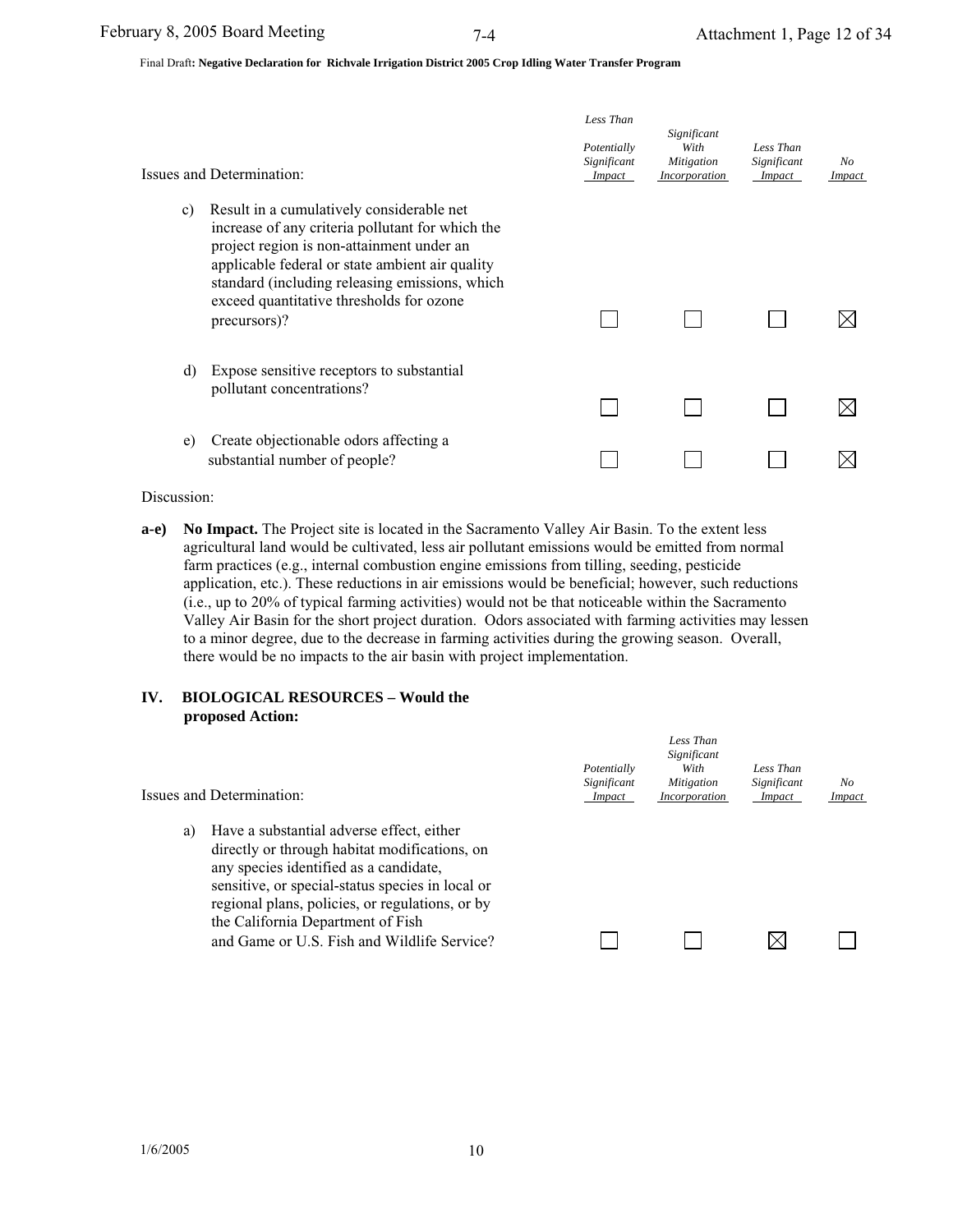| <b>Issues and Determination:</b>                                                                                                                                                                                                                                                       | Potentially<br>Significant<br><i>Impact</i> | Less Than<br>Significant<br>With<br>Mitigation<br>Incorporation | Less Than<br>Significant<br><i>Impact</i> | No<br><i>Impact</i> |
|----------------------------------------------------------------------------------------------------------------------------------------------------------------------------------------------------------------------------------------------------------------------------------------|---------------------------------------------|-----------------------------------------------------------------|-------------------------------------------|---------------------|
| Have a substantial adverse effect on any<br>b)<br>riparian habitat or other sensitive natural<br>community identified in local or regional<br>plans, policies, regulations or by the<br>California Department of Fish and Game or<br>U.S. Fish and Wildlife Service?                   |                                             |                                                                 |                                           |                     |
| Have a substantial adverse effect on federally<br>c)<br>protected wetlands as defined by Section 404<br>of the Clean Water Act (including, but not<br>limited to, marsh, vernal pool, coastal, etc.)<br>through direct removal, filling, hydrological<br>interruption, or other means? |                                             |                                                                 |                                           |                     |
| Interfere substantially with the movement of<br>d)<br>any native resident or migratory fish or<br>wildlife corridors, or impede the use of native<br>wildlife nursery sites?                                                                                                           |                                             |                                                                 | $\boxtimes$                               |                     |
| Conflict with any local policies or ordinances<br>e)<br>protecting biological resources, such as a tree<br>preservation policy or ordinance?                                                                                                                                           |                                             |                                                                 |                                           |                     |
| f)<br>Conflict with the provisions of an adopted<br>Habitat Conservation Plan, Natural<br>Conservation Community Plan, or other<br>approved local, regional, or state habitat<br>conservation plan?                                                                                    |                                             |                                                                 |                                           |                     |

Discussion:

**a) Less than significant Impact.** Several special-status wildlife species have the potential to occur within the project area: the giant garter snake (listed as state and federally threatened), the northwestern pond turtle (listed as a state species of special concern and federal species of concern), the winter-run Chinook salmon (listed as state and federally endangered), the delta smelt (listed as state and federally threatened) and the steelhead (listed as federally threatened).

## **Giant Garter Snake (***Thamnopsis gigas***)**

The giant garter snake can be found in agricultural wetlands such as irrigation and drainage canals. These artificial waterways can be used for purposes such as ease of movement; protection from predators; warmth to aid metabolism, gestation, and digestion and as a food source. (Draft Recovery Plan for the Giant Garter Snake. 1999.) While the irrigation patterns throughout RID would be modified as a result of the project, water levels in irrigation and drainage canals would be maintained at normal operating elevations and no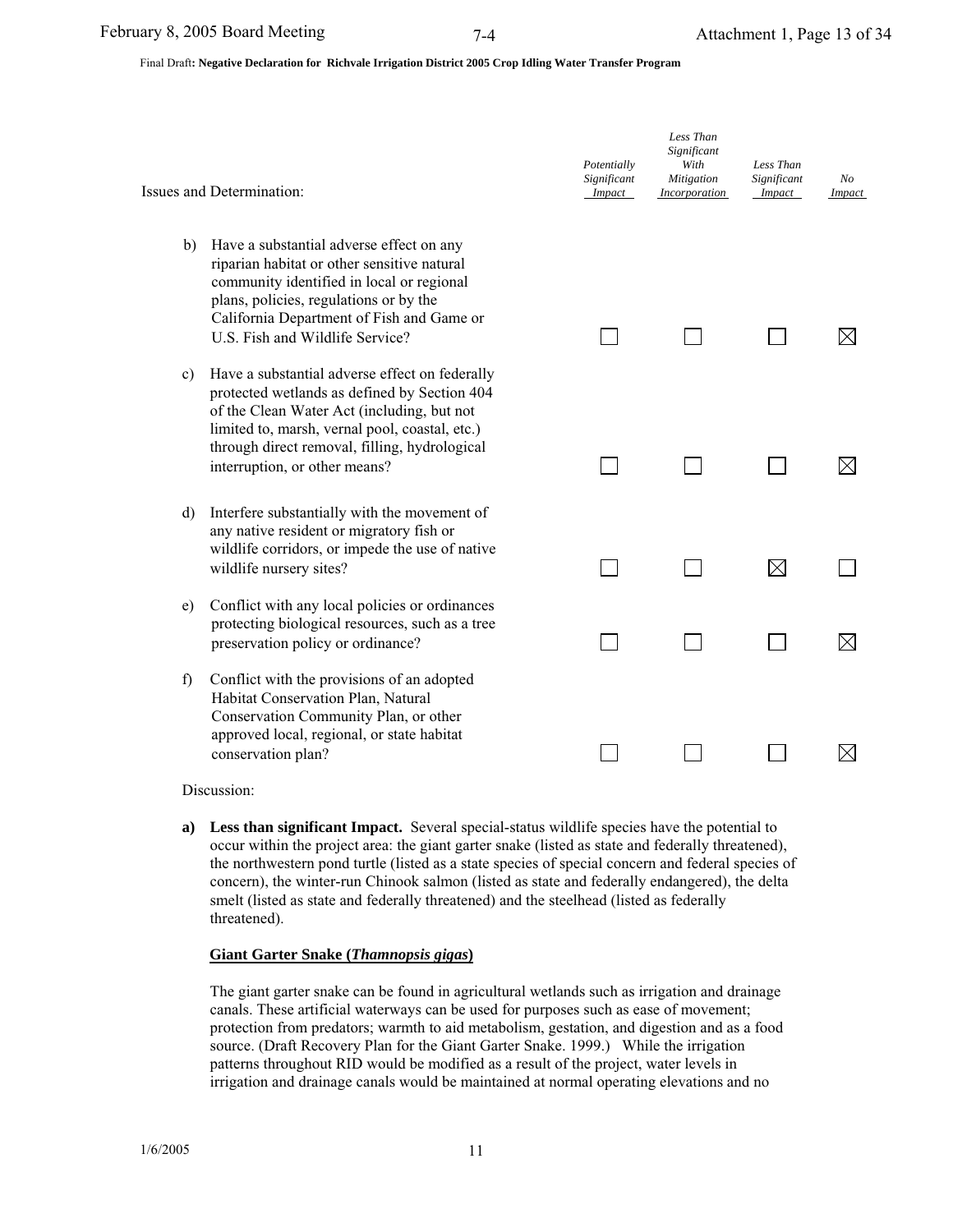drying of such conveyances would occur. As such, RID's water conveyance system would remain watered and available to the snake and other wildlife that utilize it.

Flooded rice fields in the Sacramento Valley can be used by the giant garter snake for foraging, cover and dispersal purposes. The non-irrigated project fields would have little or no vegetation, retaining the open character that is currently present in fields that are between plantings or that otherwise have relatively little vegetative cover. Because the maximum percentage of land idled for this project would be 20% of the District's irrigable acreage, along with less than 4% of historically fallowed acreage, at least 76% of RID's irrigable acreage would remain unaffected. Lands taken out of production would be dispersed throughout RID such that the contiguous nature of idled lands would be minimized allowing for a mosaic of lands that could be utilized by the snake throughout RID's jurisdiction. The changes to agricultural fields that would occur under the proposed project could have minor and temporary effects on the giant garter snake through the decrease in potential cover and foraging areas as a result of the reduction in planted rice acreage. The one-year duration of the program minimizes any potential disruption to the giant garter snake.

Because the project would not convert any agricultural lands to non-agricultural land uses, the only change would be a temporary, one-year increase in the time between planting of rice crops within a percentage of the RID farmlands. In addition, at least 80% of RID's fields would remain unaffected by the proposed project. As such, the proposed project could have a less-than-significant impact to the giant garter snake within the existing farmlands due to a short-term decrease in potential cover and foraging areas for this species.

#### **Northwestern Pond Turtle (***Clemmys marmorata marmorata***)**

The northwestern pond turtle inhabits waters with little or no current. The banks of inhabited waters usually have thick vegetation, but basking sites such as logs, rocks, or open banks must also be present. Pond turtles lay their eggs in nests in upland areas, including grasslands, woodlands, and savannas. Pond turtles could be found in and along irrigation and drainage canals. The proposed project would not eliminate water from the conveyance canals within RID's service area. Therefore the proposed project would not impact the western pond turtle.

## **Chinook Salmon (***Oncorhynchus tshawytscha***), Delta Smelt (***Hypomesus transpacificus)*  **and Steelhead (***Oncorhynchus mykiss***)**

The Sacramento-San Joaquin Delta is a migration corridor and seasonal rearing habitat for winter-run Chinook salmon and steelhead. It provides spawning and nursery habitat for delta smelt. Transfer water to the buyers would be delivered through the Sacramento-San Joaquin Delta with timing identical to the buyers typical SWP deliveries in conformance with the 1993 Winter-run Chinook Salmon Biological Opinion (NMFS), the 1995 Delta Water Quality Control Plan (SWRCB) and the 1995 Delta Smelt Biological Opinion (USFWS). The proposed transfer would not compromise the environmental regulations that specify minimum flow requirements for winter-run and spring-run Chinook salmon and steelhead. Required releases from Lake Oroville for the protection of fisheries would continue to be made. As such, there would be no impact from the proposed project on listed fish species in the Sacramento-San Joaquin Delta. The proposed project would result in less-than-significant impacts to special status species because no wildlife would be directly affected by the idling activities and indirect impacts to habitat, such as a decrease in potential foraging and cover habitat for the giant garter snake, would be temporary (i.e, one year) and minimal.

**b) No impact.** The proposed action would have no effect on riparian or other sensitive habitats because the project area is not adjacent to or within such habitats. Therefore there would be no impact to riparian or other sensitive habitats.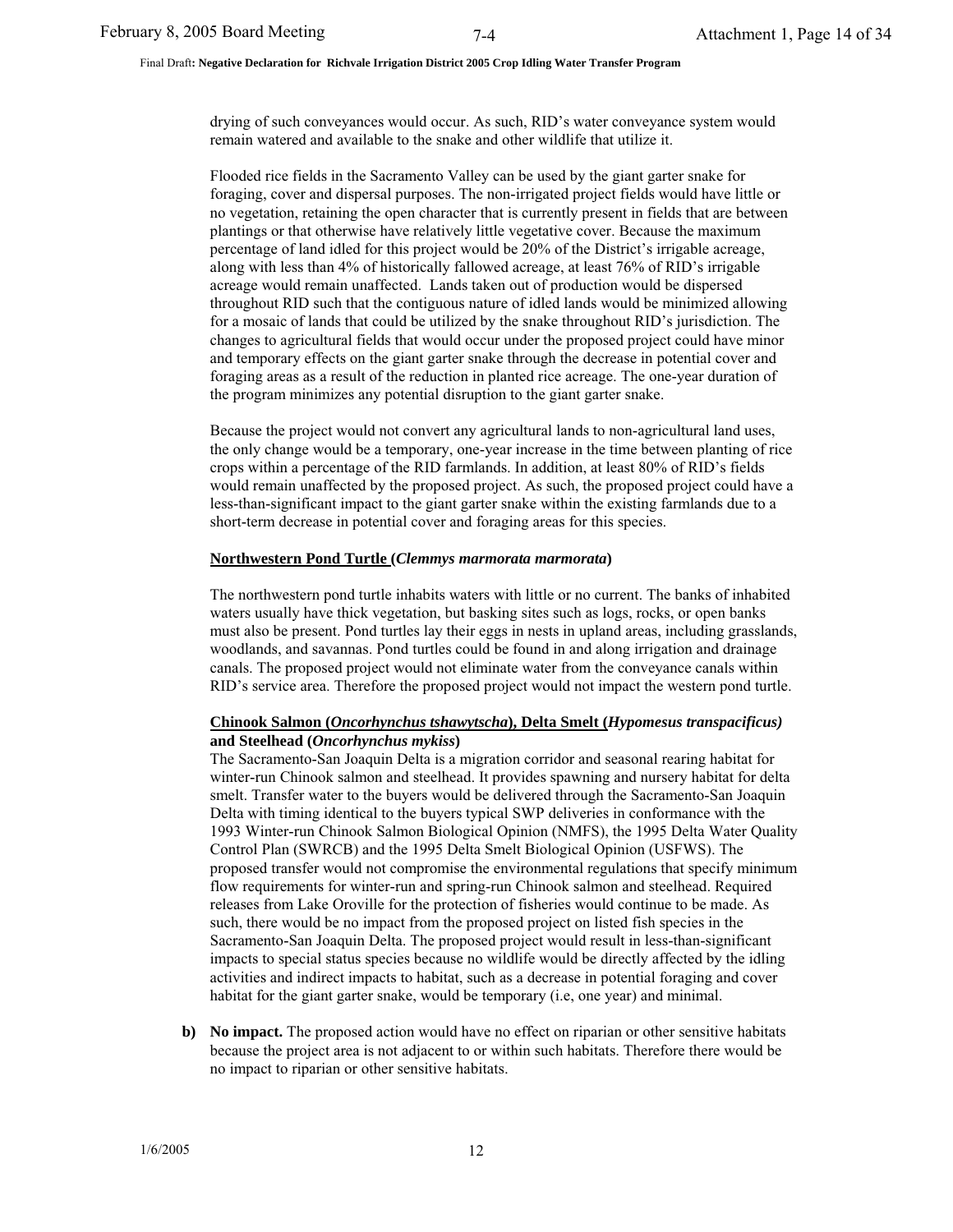**c) No Impact.** No wetlands are located within the boundaries of the project site and therefore, no impacts to wetlands would occur from the proposed project.

#### **d) Less than significant Impact.**

## **Waterfowl**

The proposed project would result in the fallowing of up to 5,235 acres of rice fields. Rice fields in the project area serve as foraging habitat for many waterfowl species. However, implementation of the project would not interfere substantially with the foraging of nativeresident or migratory waterfowl because other foraging habitat is abundant both locally and regionally. Because the proposed project would not convert any agricultural lands to nonagricultural land uses, the only change would be a one-year increase in the time between planting of rice in the project farmlands and a minor reduction in the acreage of rice lands available to waterfowl for foraging in 2005. This reduction in foraging acreage is less-thansignificant based upon the regional abundance of flooded foraging habitat. Therefore, there would be a less-than-significant impact to potential wildlife corridors for waterfowl that are within the project acreage.

#### **Fish Species**

The proposed project may increase flows during July through September in the Sacramento River resulting from the movement of transfer water. Such flow increases may have a beneficial effect on fishes in the river during the transfer period. Because of the relatively large volume of summer flows in the Sacramento River, changes in flows resulting from the water acquisition would be small and effects on fish in the Sacramento River would be negligible. Therefore, there would be no adverse impact on the movement of any native resident or migratory fish species from the proposed project.

**e,f) No Impact.** The proposed project would not conflict with any local, regional or state policy, ordinance or conservation plan in effect for the area. Hence no impact to adopted habitat conservation plans would occur with project implementation.

## **V. CULTURAL RESOURCES – Would the proposed Action:**

|    | Issues and Determination:                                                                                                | Less Than<br>Potentially<br>Significant<br><i>Impact</i>              | Less Than<br>Significant<br>With<br><b>Mitigation</b><br>Incorporation | Less Than<br>Significant<br><i>Impact</i> | N <sub>O</sub><br><i>Impact</i> |
|----|--------------------------------------------------------------------------------------------------------------------------|-----------------------------------------------------------------------|------------------------------------------------------------------------|-------------------------------------------|---------------------------------|
| a) | Cause a substantial adverse change in the<br>significance of a historical resource as defined<br>in §15064.5?            |                                                                       |                                                                        |                                           |                                 |
| b) | Cause a substantial adverse change in the<br>significance of a unique archaeological<br>resource pursuant to $§15064.5?$ |                                                                       |                                                                        |                                           |                                 |
|    | Issues and Determination:                                                                                                | Less Than<br>Less Than<br>Potentially<br>Significant<br><i>Impact</i> | Significant<br>With<br>Mitigation<br>Incorporation                     | Less Than<br>Significant<br><i>Impact</i> | No<br><i>Impact</i>             |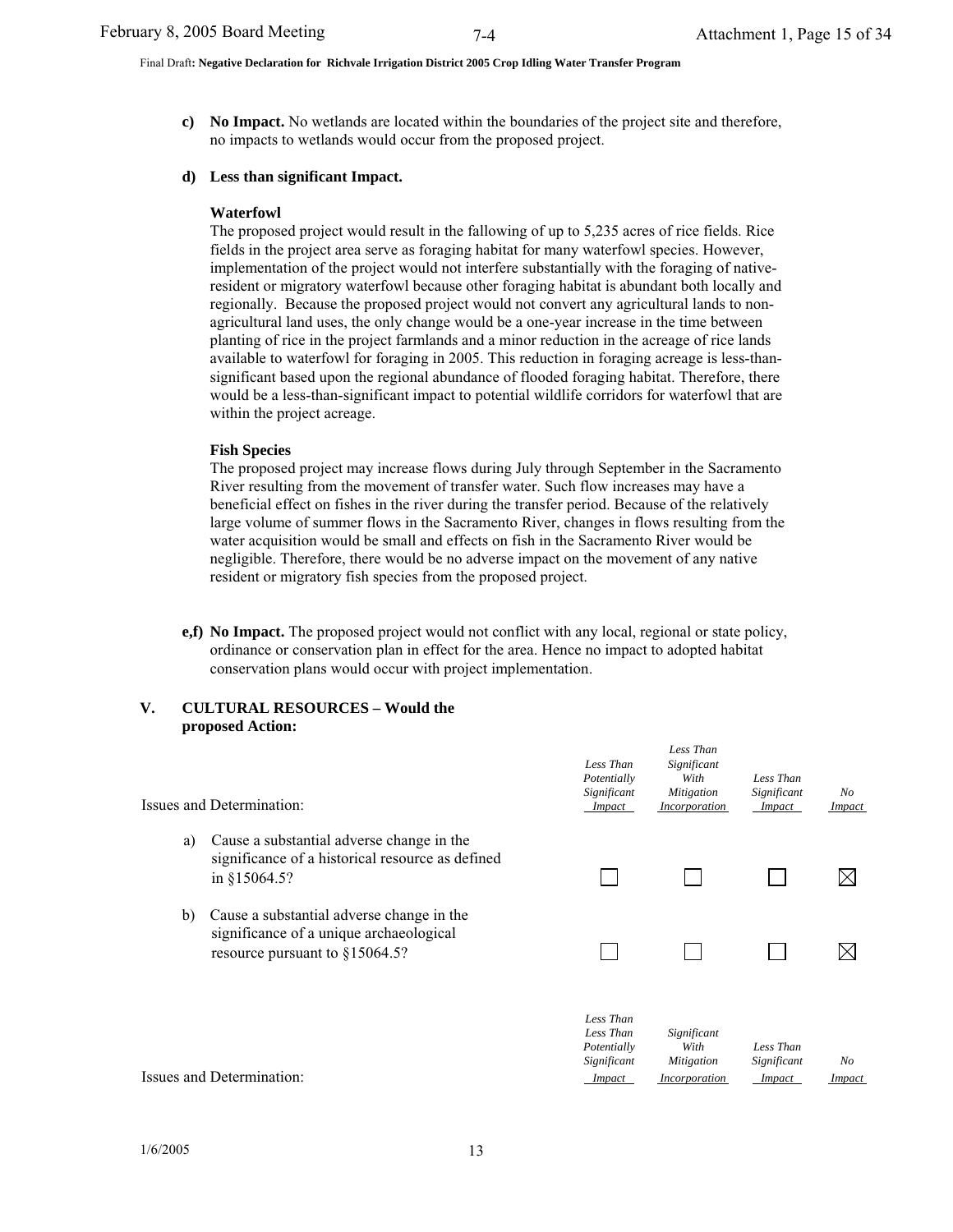| C) | Directly or indirectly destroy a unique<br>paleontological resource or site or unique<br>geologic feature? |  |  |
|----|------------------------------------------------------------------------------------------------------------|--|--|
|    | Disturb any human remains, including those<br>interred outside of formal cemeteries?                       |  |  |

## Discussion:

**a-d) No Impact.** The proposed project does not involve any land alteration and thus no archeological or palentologic disturbances are possible within the proposed project's scope. In addition, with no ground disturbing activities proposed, there would be no disturbances to potential burial sites or cemeteries. Therefore, no impact to cultural resources would occur with project implementation.

## **VI. GEOLOGY AND SOILS – Would the proposed action:**

|    |                 | <b>Issues and Determination:</b>                                                                                                                                                                                                                                                                       | Less Than<br>Potentially<br>Significant<br><i>Impact</i> | Less Than<br>Significant<br>With<br><b>Mitigation</b><br>Incorporation | Less Than<br>Significant<br><i>Impact</i> | No<br><i>Impact</i> |
|----|-----------------|--------------------------------------------------------------------------------------------------------------------------------------------------------------------------------------------------------------------------------------------------------------------------------------------------------|----------------------------------------------------------|------------------------------------------------------------------------|-------------------------------------------|---------------------|
| a) |                 | Expose people or structures to potential<br>substantial adverse effects, including the risk<br>of loss, injury, or death involving:                                                                                                                                                                    |                                                          |                                                                        |                                           |                     |
|    |                 | Rupture of a known earthquake fault, as<br>delineated on the most recent Alquist-<br>Priolo Earthquake Fault Zoning Map<br>issued by the State Geologist for the area<br>or based on other substantial evidence of<br>a known fault? Refer to Division of Mines<br>and Geology Special Publication 42. |                                                          |                                                                        |                                           |                     |
|    | $\ddot{i}$      | Strong seismic ground shaking?                                                                                                                                                                                                                                                                         |                                                          |                                                                        |                                           | $\times$            |
|    | $\overline{ii}$ | Seismic-related ground failure,<br>including liquefaction?                                                                                                                                                                                                                                             |                                                          |                                                                        |                                           |                     |
|    | iii)            | Landslides?                                                                                                                                                                                                                                                                                            |                                                          |                                                                        |                                           | $\times$            |
| b) | topsoil?        | Result in substantial soil erosion or the loss of                                                                                                                                                                                                                                                      |                                                          |                                                                        |                                           |                     |
|    |                 |                                                                                                                                                                                                                                                                                                        | Less Than<br>Potentially<br>Significant                  | Less Than<br>Significant<br>With<br><b>Mitigation</b>                  | Less Than<br>Significant                  | No                  |

Issues and Determination: *Impact Incorporation Impact Impact*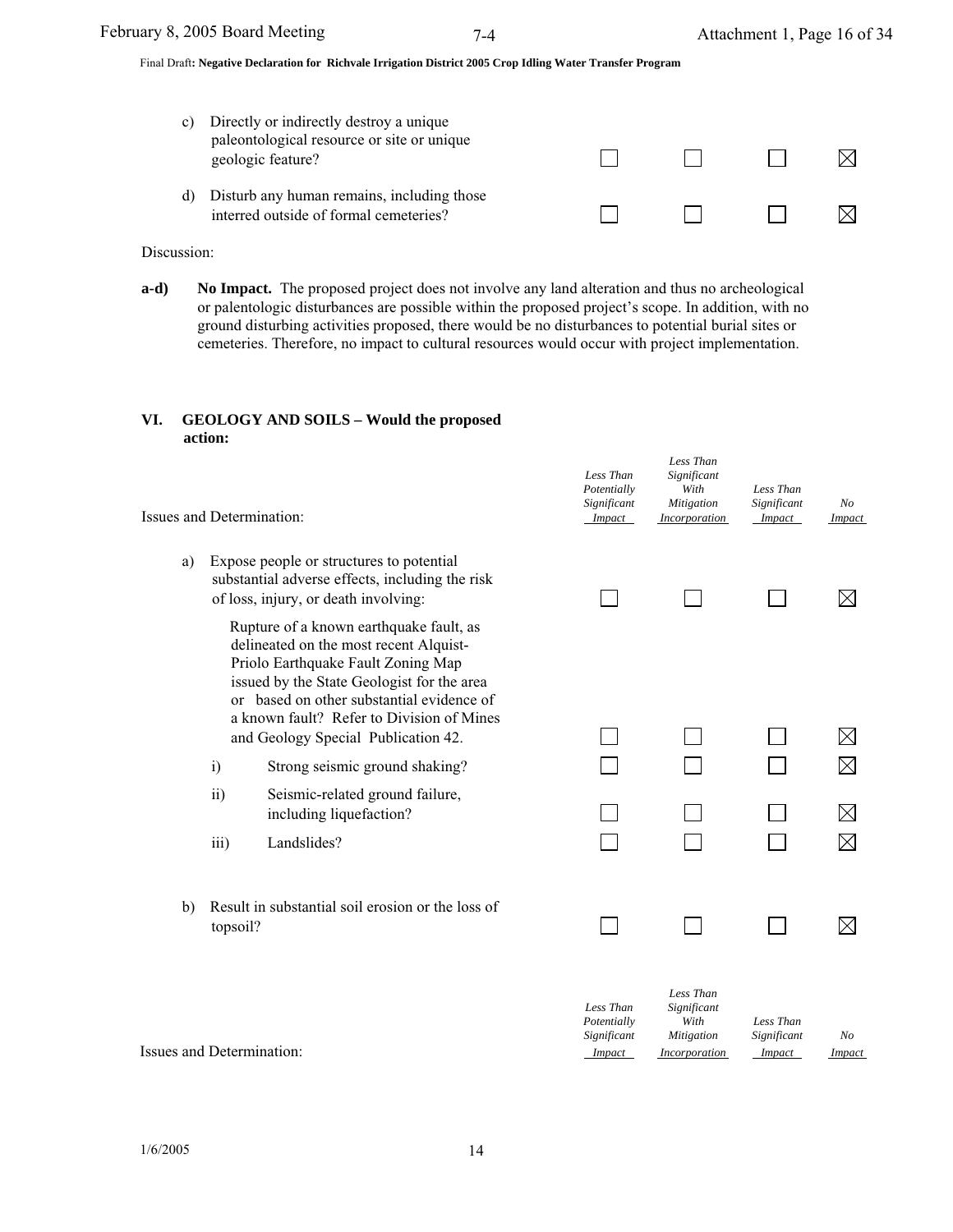- c) Be located on strata or soil that is unstable, or that would become unstable as a result of the project, and potentially result in on- or off-site landslide, lateral spreading, subsidence, liquefaction, or collapse?
- d) Be located on expansive soil, as defined in Table 18-1-B of the Uniform Building Code, creating substantial risks to life or property?
- e) Have soils incapable of adequately supporting the use of septic tanks or alternative wastewater disposal systems where sewers are not available for the disposal of wastewater?

|              | $\Box$            | $\Box$ | $\times$          |
|--------------|-------------------|--------|-------------------|
| $\Box$       | $\Box$ and $\Box$ | $\Box$ | $\bar{\boxtimes}$ |
| $\mathbb{F}$ | $\Box$            | $\Box$ |                   |

## Discussion:

- **a)** No Impact. No project facility falls within an Alquist-Priolo Earthquake Fault Zone, as presented in the most recent Division of Mines and Geology Special Publication 42. Hence, no impact relating to fault rupture zones would occur with project implementation.
- **b)** No Impact. Based upon readily available soil map information, most of the project area is underlain by fine-textured, strongly structured soils, such as clay and silty clay. Such soils have a wind erodibility index of 86 (tons per acre per year) when in a dry, unvegetated condition (U.S Department of Agriculture 1993). Highly wind-erodible soils, such as fine sands and sands, have a wind erodibility index of 134-310. Therefore, the soils in the project area have a relatively low risk of wind erosion when left in a dry, unvegetated condition.
- **c) No Impact.** Soils in the proposed project area consist of clays with a flat terrain. The proposed project would not result in instability of existing soils. The use of the soils for this short-term project is in accordance with past farming practices and no landslides, lateral spreading, subsidence, liquefaction or collapse have occurred, to date.
- **d) No Impact.** Expansive soils are not known to occur within or on the proposed project site. Therefore, no impacts pertaining to expansive soils would occur with project implementation.
- **e) No Impact.** The proposed project would not involve the use of septic tanks or alternative wastewater treatment disposal systems to handle wastewater generation. Therefore, no impacts would result with implementation of the proposed project.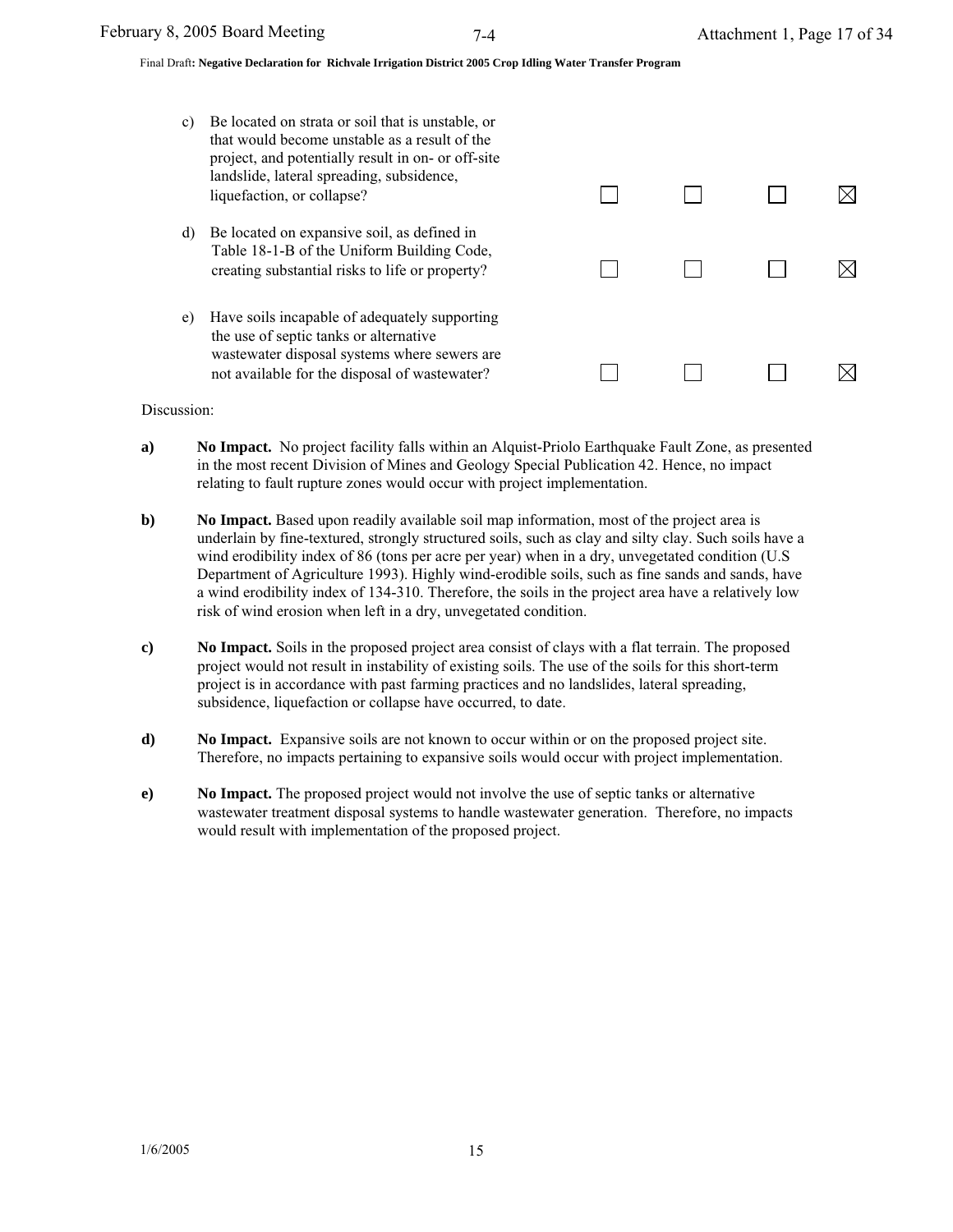## **VII. HAZARDS AND HAZARDOUS MATERIALS – Would the proposed Action:**

- a) Create a significant hazard to the public or the environment through the routine transport, use, or disposal of hazardous materials?
- b) Create a significant hazard to the public or the environment through reasonably foreseeable upset and accident conditions involving the release of hazardous materials into the environment?
- c) Emit hazardous emissions or handle hazardous or acutely hazardous materials, substances, or waste within one-quarter mile of an existing or proposed school?
- d) Be located on a site which is included on a list of hazardous materials sites compiled pursuant to Government Code Section 65962.5 and, as a result, would it create a significant hazard to the public or the environment?
- e) For a project located within an airport land use plan or, where such a plan has not been adopted, within two miles of a public airport or public use airport, would the project result in a safety hazard for people residing or working in the project area?
- f) For a project within the vicinity of a private airstrip, would the project result in a safety hazard for people residing or working in the project area?
- g) Impair implementation of or physically interfere with an adopted emergency response plan or emergency evacuation plan?
- h) Expose people or structures to a significant risk of loss, injury or death involving wildland fires, including where wildlands are adjacent to urbanized areas or where residences are intermixed with wildlands?

Discussion:

|              | Issues and Determination:                                                                                                                                                                                                                                                    | Potentially<br>Significant<br><i>Impact</i> | Less Than<br>Significant<br>With<br>Mitigation<br>Incorporation | Less Than<br>Significant<br><i>Impact</i> | N <sub>O</sub><br><i>Impact</i> |
|--------------|------------------------------------------------------------------------------------------------------------------------------------------------------------------------------------------------------------------------------------------------------------------------------|---------------------------------------------|-----------------------------------------------------------------|-------------------------------------------|---------------------------------|
| a)           | Create a significant hazard to the public or the<br>environment through the routine transport,<br>use, or disposal of hazardous materials?                                                                                                                                   |                                             |                                                                 |                                           |                                 |
| b)           | Create a significant hazard to the public or the<br>environment through reasonably foreseeable<br>upset and accident conditions involving the<br>release of hazardous materials into the<br>environment?                                                                     |                                             |                                                                 |                                           |                                 |
| c)           | Emit hazardous emissions or handle hazardous<br>or acutely hazardous materials, substances, or<br>waste within one-quarter mile of an existing or<br>proposed school?                                                                                                        |                                             |                                                                 |                                           |                                 |
| d)           | Be located on a site which is included on a list<br>of hazardous materials sites compiled pursuant<br>to Government Code Section 65962.5 and, as<br>a result, would it create a significant hazard to<br>the public or the environment?                                      |                                             |                                                                 |                                           |                                 |
| e)           | For a project located within an airport land use<br>plan or, where such a plan has not been<br>adopted, within two miles of a public airport<br>or public use airport, would the project result<br>in a safety hazard for people residing or<br>working in the project area? |                                             |                                                                 |                                           |                                 |
| $\mathbf{f}$ | For a project within the vicinity of a private<br>airstrip, would the project result in a safety<br>hazard for people residing or working in the<br>project area?                                                                                                            |                                             |                                                                 |                                           |                                 |
| g)           | Impair implementation of or physically<br>interfere with an adopted emergency response<br>plan or emergency evacuation plan?                                                                                                                                                 |                                             |                                                                 |                                           |                                 |
| h)           | Expose people or structures to a significant<br>risk of loss, injury or death involving wildland<br>fires, including where wildlands are adjacent<br>to urbanized areas or where residences are<br>intermixed with wildlands?                                                |                                             |                                                                 |                                           |                                 |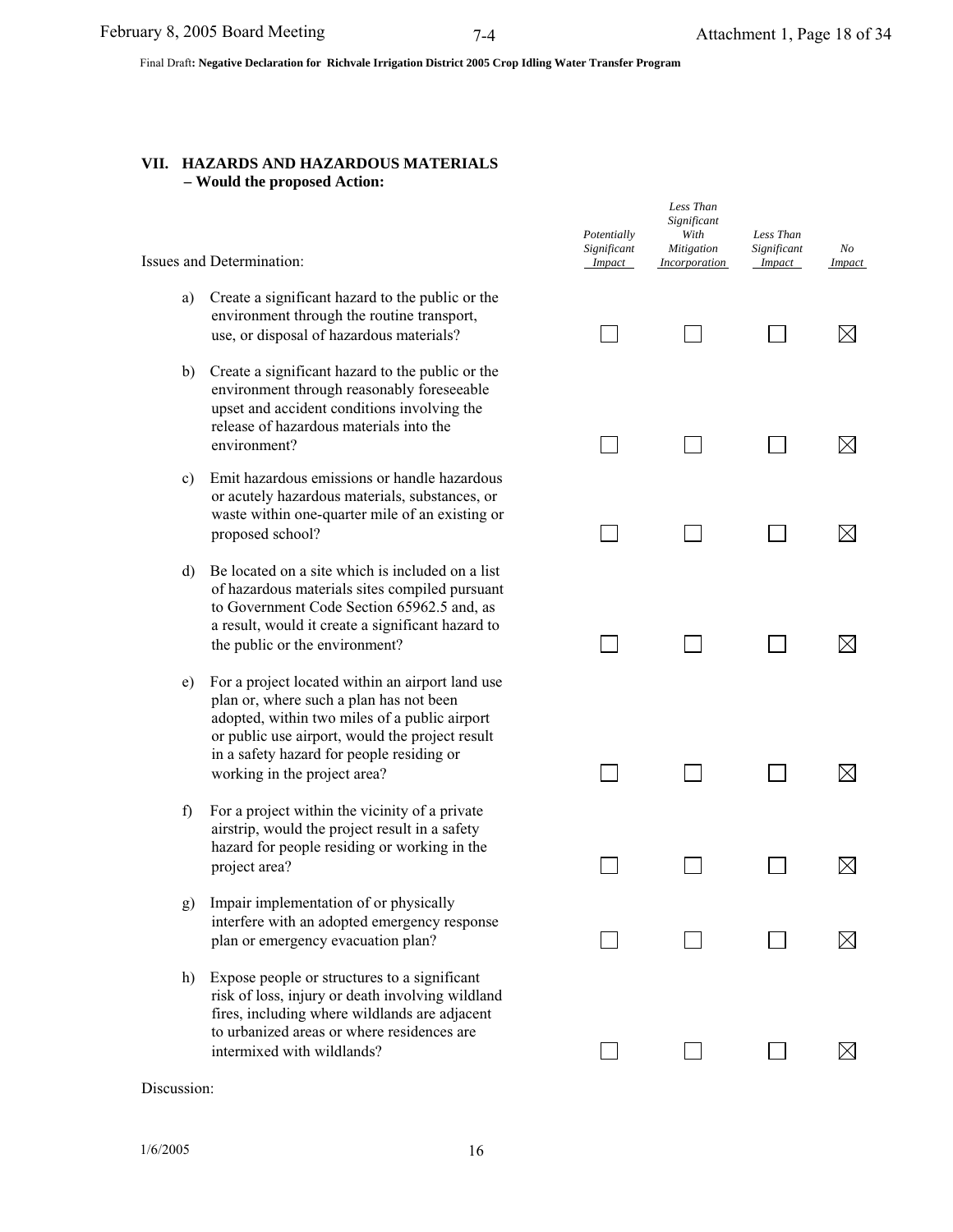**a-h)** No Impact. The proposed project would not involve the transport or use of hazardous materials nor change any public exposure to hazards or hazardous materials beyond what is currently occurring with existing farming practices within RID's jurisdiction. Herbicide and pesticides use on rice lands would decrease by up to 20% from what is now occurring within RID's area due to the idling for one year. This minor decrease in the use of such chemicals may be viewed as beneficial, but would not substantially affect the overall physical environment. Overall, there would be no hazardous impacts with project implementation.

## **VIII. HYDROLOGY AND WATER QUALITY – Would the proposed Action:**

|    | Issues and Determination:                                                                                                                                                                                                                                                                                                                                                                                              | Potentially<br>Significant<br><i>Impact</i> | Less Than<br>Significant<br>With<br>Mitigation<br>Incorporation | Less Than<br>Significant<br><i>Impact</i> | $N_{O}$<br><i>Impact</i> |
|----|------------------------------------------------------------------------------------------------------------------------------------------------------------------------------------------------------------------------------------------------------------------------------------------------------------------------------------------------------------------------------------------------------------------------|---------------------------------------------|-----------------------------------------------------------------|-------------------------------------------|--------------------------|
| a) | Violate any water quality standards or waste<br>discharge requirements?                                                                                                                                                                                                                                                                                                                                                |                                             |                                                                 |                                           |                          |
| b) | Substantially deplete groundwater supplies or<br>interfere substantially with groundwater<br>recharge such that there<br>should be a net deficit in aquifer volume or a<br>lowering of the local groundwater table level<br>(e.g., the production rate of pre-existing<br>nearby wells would drop to a<br>level which would not support existing land<br>uses or planned uses for which permits have<br>been granted)? |                                             |                                                                 |                                           |                          |
| c) | Substantially alter the existing drainage pattern<br>of the site or area, including through the<br>alteration of the course of a stream or river, in<br>a manner which would result in substantial<br>erosion or siltation on- or off-site?                                                                                                                                                                            |                                             |                                                                 |                                           |                          |
| d) | Substantially alter the existing drainage pattern<br>of the site or area, including through the<br>alteration of the course of a stream or river, or<br>substantially increase the rate or amount of<br>surface runoff in a manner which would result<br>in flooding on- or off-site?                                                                                                                                  |                                             |                                                                 |                                           |                          |
| e) | Create or contribute runoff water which would<br>exceed the capacity of existing or planned<br>storm water drainage systems?                                                                                                                                                                                                                                                                                           |                                             |                                                                 |                                           |                          |
|    | Issues and Determination:                                                                                                                                                                                                                                                                                                                                                                                              | Potentially<br>Significant<br><i>Impact</i> | Less Than<br>Significant<br>With<br>Mitigation<br>Incorporation | Less Than<br>Significant<br><i>Impact</i> | No<br><i>Impact</i>      |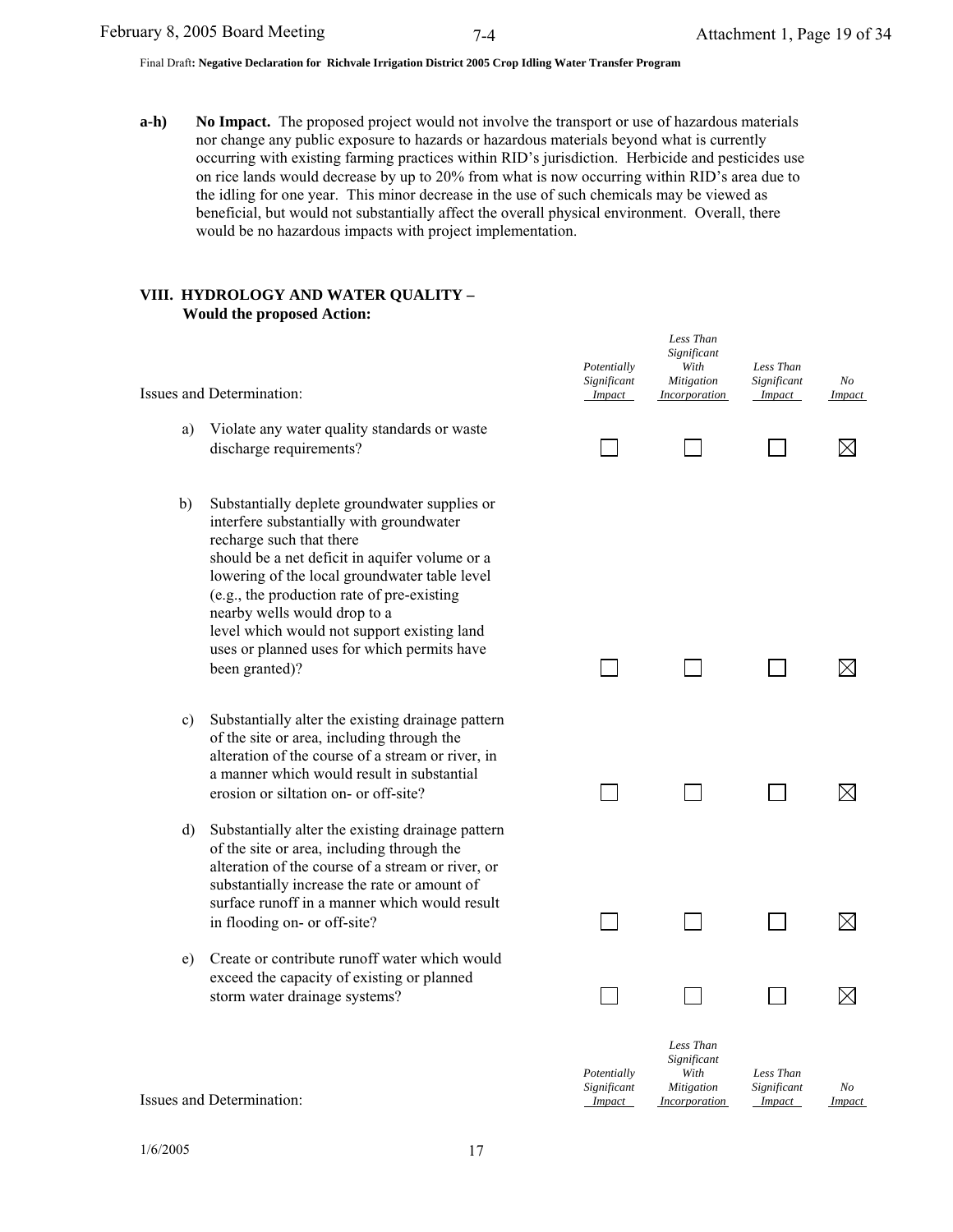| f         | Otherwise substantially degrade water quality?                                                                                                                             |  |  |
|-----------|----------------------------------------------------------------------------------------------------------------------------------------------------------------------------|--|--|
| g)        | Place housing within a 100-year flood hazard<br>area as mapped on a federal Flood Hazard<br>Boundary or Flood Insurance Rate Map or<br>other flood hazard delineation map? |  |  |
| h)        | Place housing within a 100-year flood hazard<br>area structures which would impede or redirect<br>flood flows?                                                             |  |  |
| $\bf{1)}$ | Expose people or structures to a significant<br>risk of loss, injury or death involving flooding,<br>including flooding as a result of the failure of<br>a levee or dam?   |  |  |
| $_{1}$    | Inundation of seiche, tsunami, or mudflow?                                                                                                                                 |  |  |
|           |                                                                                                                                                                            |  |  |

## Discussion:

- **a)** No Impact. The proposed project does not involve any discharges and thus would not violate water quality standards or waste discharge requirements. Hence, no impacts to water quality standards would occur with project implementation.
- **b) No Impact.** As the proposed project would not extract groundwater supplies nor inject water into aquifers, there would be no project impacts resulting from substantial depletion of groundwater supplies or interference with groundwater recharge resulting in a net deficit in aquifer volume or lowering of local groundwater table level.
- **c-d) No Impact.** The proposed project would not substantially alter the existing drainage pattern of the site or area, including the alteration of the course of a stream or river, in a manner which would result in substantial erosion, siltation on- or off-site, or the rate or amount of surface runoff in a manner which would result in flooding on- or off-site. The water forborne would be maintained within existing conveyance and storage systems. No drainage courses would receive water from the proposed project. In addition, there are no ground-disturbing activities associated with the proposed project. As such, no impacts relating to water drainage patterns would occur with project implementation.
- **d)** No Impact. The proposed project would not create or contribute runoff water which would exceed the capacity of existing or planned storm water drainage systems. Also refer to previous responses, (Items **c-d**). Hence, no impacts relating to storm water drainage systems would occur with project implementation.
- **e-f) No Impact.** The proposed project would not result in degradation of water quality. Refer to previous responses, (Items **a-c**). Hence, no impacts to water quality would occur with project implementation.
- **g-i) No Impact.** The proposed project would not expose people or property to water-related hazards such as flooding or impede or redirect flood flows. The proposed project would not involve constructing any housing. All facilities which would be utilized are existing facilities constructed according to standard engineering design practices to limit the potential for exposure of people or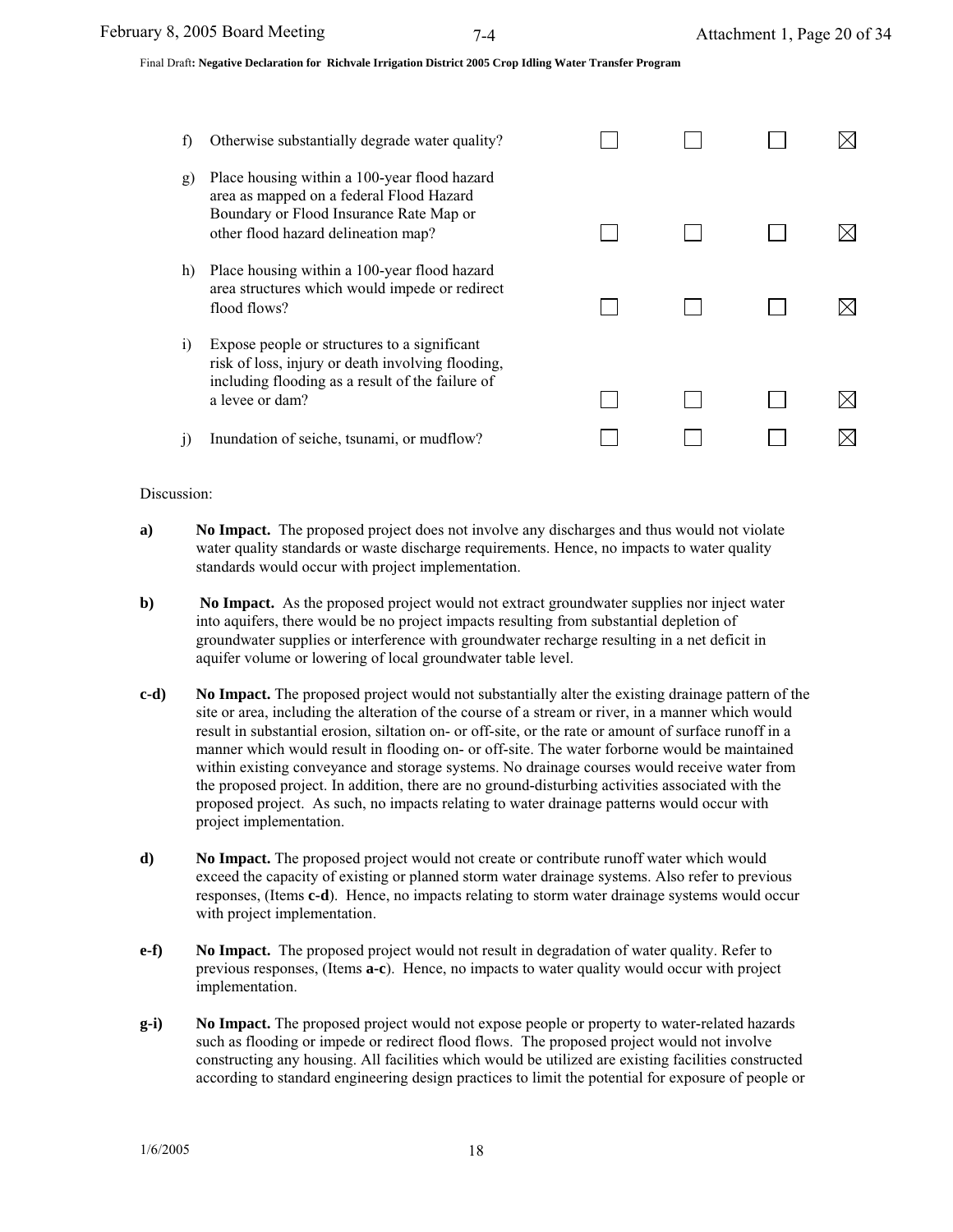property to water-related hazards, such as flooding. Therefore, no impact relating to flooding would occur with the project implementation.

**j**) No Impact. The proposed project would not be subject to tsunami or seiche wave inundation because the project area is not situated near a large enough body of water. Also, the associated facilities are not subject to mudslides. As such, no impacts would result from project implementation with respect to tsunamis or seiches.

## **IX. LAND USE AND PLANNING – Would the project:**

|    | <b>Issues and Determination:</b>                                                                                                                                                                                                                                                                                              | Potentially<br>Significant<br><i>Impact</i> | Less Than<br>Significant<br>With<br><b>Mitigation</b><br>Incorporation | Less Than<br>Significant<br><i>Impact</i> | No<br>Impact |
|----|-------------------------------------------------------------------------------------------------------------------------------------------------------------------------------------------------------------------------------------------------------------------------------------------------------------------------------|---------------------------------------------|------------------------------------------------------------------------|-------------------------------------------|--------------|
| a) | Physically divide an established community?                                                                                                                                                                                                                                                                                   |                                             |                                                                        |                                           |              |
| b) | Conflict with any applicable land use plan,<br>policy, or regulation of an agency with<br>jurisdiction over the project (including, but not<br>limited to the general plan, specific plan, local<br>coastal program, or zoning<br>ordinance) adopted for the purpose of<br>avoiding or mitigating an environmental<br>effect? |                                             |                                                                        |                                           |              |
| C) | Conflict with any applicable habitat<br>conservation plan or natural communities'<br>conservation plan?                                                                                                                                                                                                                       |                                             |                                                                        |                                           |              |

## Discussion:

**a-c)** No Impact. The proposed project would not displace or divide an established community, as no new construction activities would occur with project implementation. Only existing facilities and equipment would be employed. Also, no zoning or land use changes would be required for the participating farmer to enter into an agreement to idle a portion of his or her farmlands. Idling of agricultural land is a typical agricultural practice. Refer to Item IV.f (Biological Resources) with regard to the question on conflicts with applicable habitat conservation plans. Overall, there would be no impacts to land use or planning with project implementation.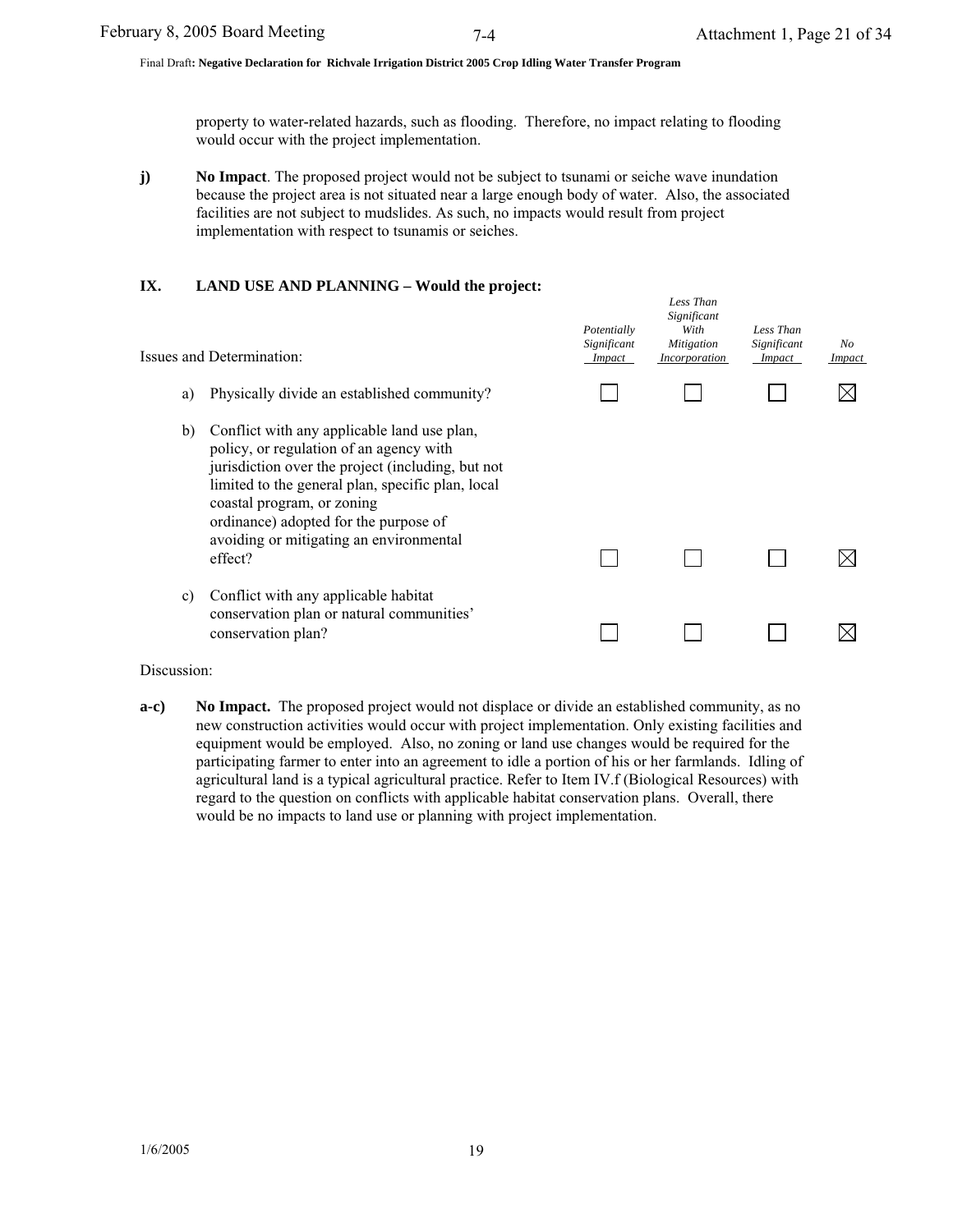# **X. MINERAL RESOURCES – Would the**

| Potentially<br>Significant<br><i>Impact</i> | Less Than<br>Significant<br>With<br><i>Mitigation</i><br>Incorporation | Less Than<br>Significant<br><i>Impact</i> | No<br>Impact |
|---------------------------------------------|------------------------------------------------------------------------|-------------------------------------------|--------------|
|                                             |                                                                        |                                           |              |
|                                             |                                                                        |                                           |              |
|                                             | mineral resource that would be of value to the                         |                                           |              |

## Discussion:

**a, b) No Impact.** As the area is currently used for agricultural purposes only, the one-year idling of some additional farmlands for a one-year period would not result in the loss of availability of a known mineral resource that would be of future value to the region and the residents of the State. No impacts to mineral resources would occur with the proposed water transfer.

## **XI. NOISE – Would the proposed Action result in:**

|    | <b>Issues and Determination:</b>                                                                                                                                                          | Potentially<br>Significant<br><i>Impact</i> | Less Than<br>Significant<br>With<br><i>Mitigation</i><br>Incorporation | Less Than<br>Significant<br><i>Impact</i> | No<br><i>Impact</i> |
|----|-------------------------------------------------------------------------------------------------------------------------------------------------------------------------------------------|---------------------------------------------|------------------------------------------------------------------------|-------------------------------------------|---------------------|
| a) | Exposure of persons to or generation of noise<br>levels in excess of standards established in the<br>local general plan or noise ordinance, or<br>applicable standards of other agencies? |                                             |                                                                        |                                           |                     |
| b) | Exposure of persons to or generation of<br>excessive groundborne vibration or<br>groundborne noise levels?                                                                                |                                             |                                                                        |                                           |                     |
| C) | A substantial permanent increase in ambient<br>noise levels in the project vicinity above levels<br>existing without the project?                                                         |                                             |                                                                        |                                           |                     |
| d) | A substantial temporary or periodic increase in<br>ambient noise levels in the project vicinity<br>above levels existing without the project?                                             |                                             |                                                                        |                                           |                     |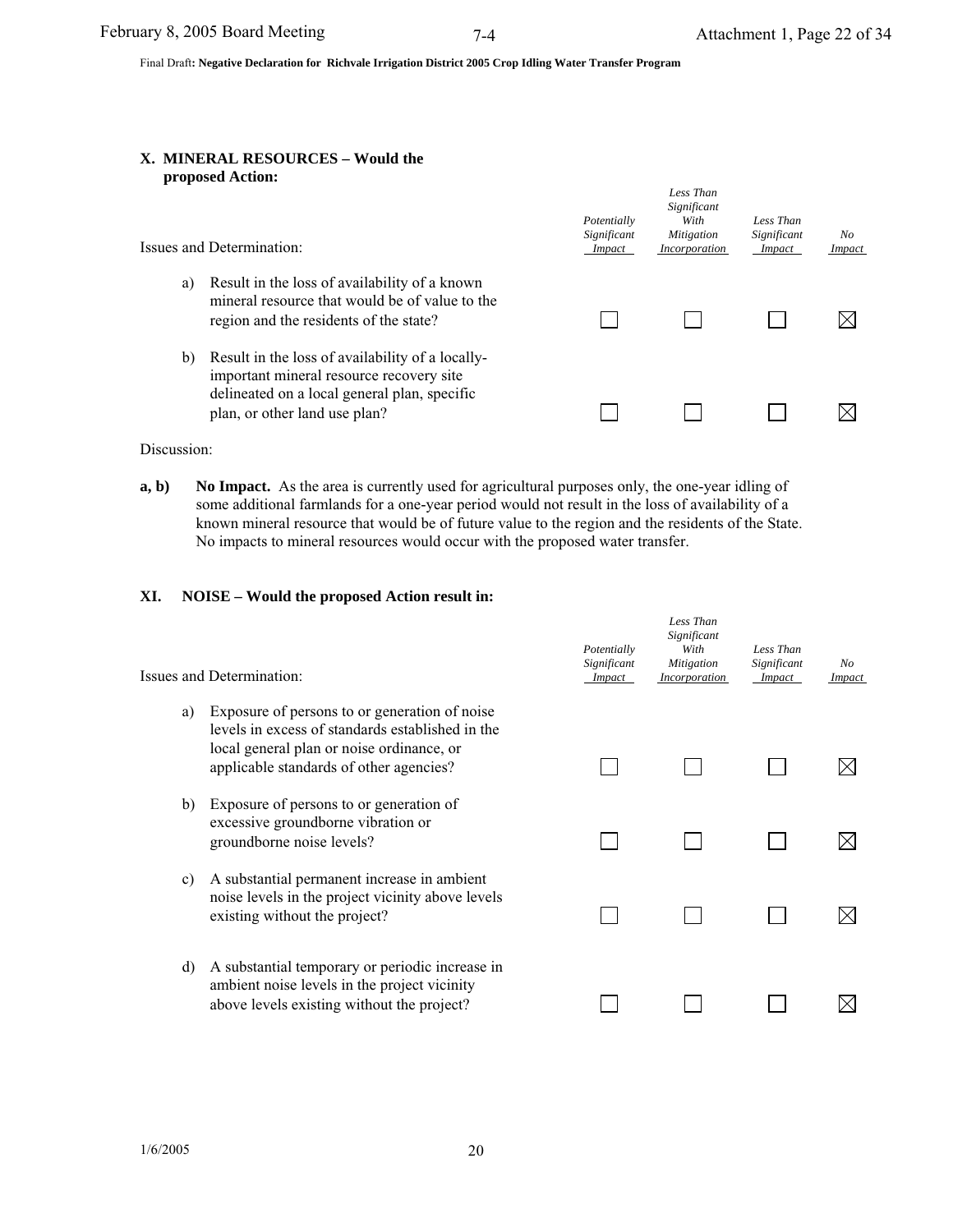| Issues and Determination: |                                                                                                                                                                                                                                                                                    | Potentially<br>Significant<br><i>Impact</i> | Less Than<br>Significant<br>With<br><b>Mitigation</b><br>Incorporation | Less Than<br>Significant<br><i>Impact</i> | No<br>Impact |
|---------------------------|------------------------------------------------------------------------------------------------------------------------------------------------------------------------------------------------------------------------------------------------------------------------------------|---------------------------------------------|------------------------------------------------------------------------|-------------------------------------------|--------------|
| e)                        | For a project located within an airport<br>land use plan or, where such a plan has<br>not been adopted, within two miles of a<br>public airport of public use airport,<br>would the project expose people residing<br>or working in the project area to excessive<br>noise levels? |                                             |                                                                        |                                           |              |
| f)                        | For a project within the vicinity of a private<br>airstrip, would the project expose people<br>residing or working in the project area to<br>excessive noise levels?                                                                                                               |                                             |                                                                        |                                           |              |

## Discussion:

**a-f)** No Impact. The proposed project does not involve the development or enhancement of any new noise emitting devices. In addition, there would be no construction activities, such as ground disturbing activities, associated with the proposed project. Only existing facilities and equipment would be utilized with the proposed water transfer. As such, no noise impacts would result with project implementation.

## **XII. POPULATION AND HOUSING – Would the proposed Action:**

|    | <b>Issues and Determination:</b>                                                                                                                                                                                   | Potentially<br>Significant<br>Impact | Less Than<br>Significant<br>With<br>Mitigation<br>Incorporation | Less Than<br>Significant<br><i>Impact</i> | No<br>Impact |
|----|--------------------------------------------------------------------------------------------------------------------------------------------------------------------------------------------------------------------|--------------------------------------|-----------------------------------------------------------------|-------------------------------------------|--------------|
| a) | Induce substantial population growth in an<br>area, either directly (for example, by<br>proposing new homes and businesses) or<br>indirectly (for example, through extension of<br>roads or other infrastructure)? |                                      |                                                                 |                                           |              |
| b) | Displace substantial numbers of existing<br>housing, necessitating the construction of<br>replacement housing elsewhere?                                                                                           |                                      |                                                                 |                                           |              |
| c) | Displace substantial numbers of people<br>necessitating the construction of replacement<br>housing elsewhere?                                                                                                      |                                      |                                                                 |                                           |              |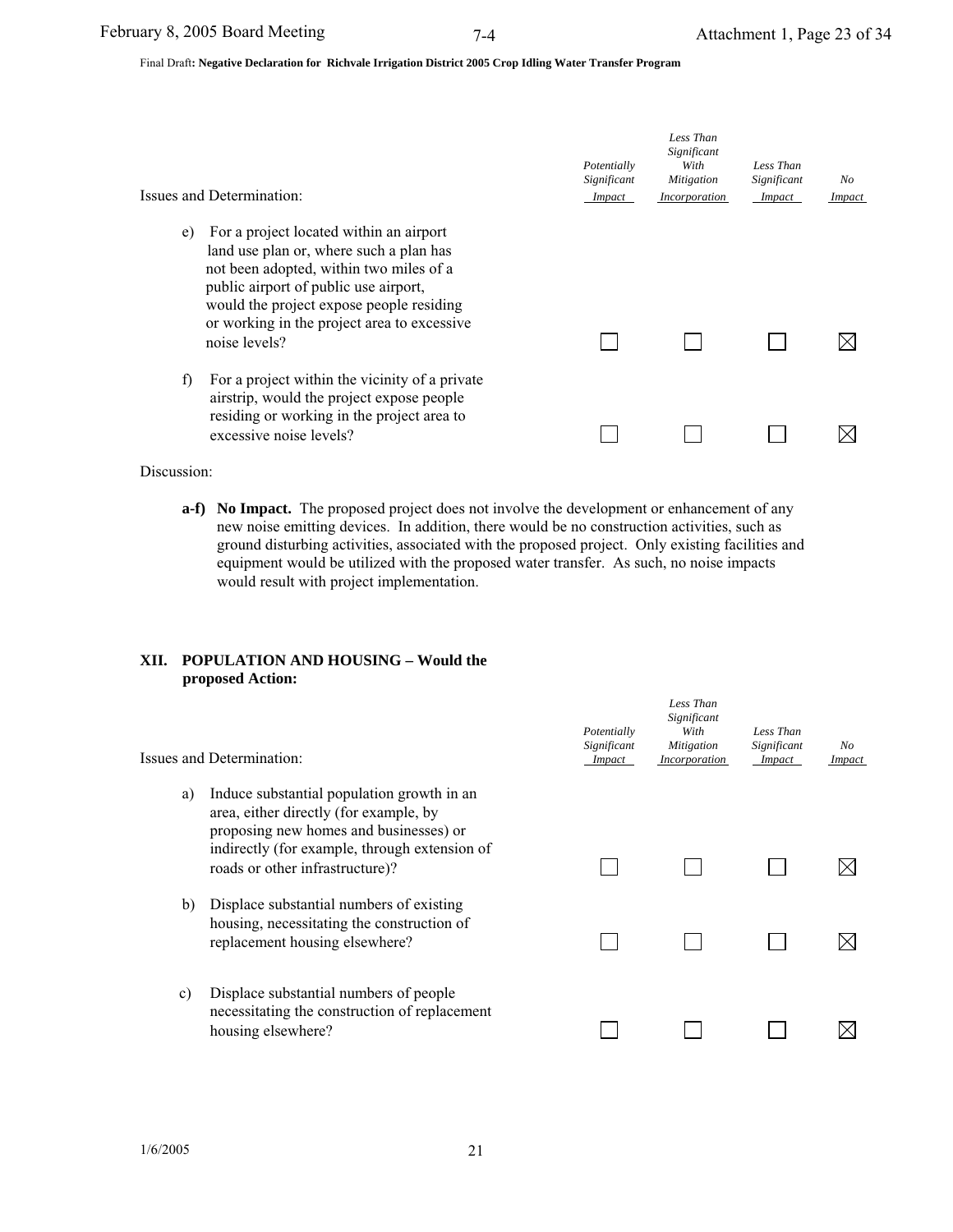## Discussion:

**a-c)** No Impact. The proposed project would involve the movement of water in amounts that would not exceed existing entitlements for water transported through the California Aqueduct nor allow for a total amount of water to be transported that would exceed levels previously delivered in nonshortage years. Therefore, there would be no net increase in water supply. No housing would be constructed, demolished, or replaced as a result of the proposed project, no displacement of people and no substantial population growth would result. Therefore, no impacts to housing or population distribution would occur as a result of the proposed water transfer.

## **XIII. PUBLIC SERVICES – Would the proposed Action:**

|    | Issues and Determination:                                                                                                                                                                                                                                                                                                                                                                                                                            | Potentially<br>Significant<br><i>Impact</i> | Less Than<br>Significant<br>With<br>Mitigation<br>Incorporation | Less Than<br>Significant<br><i>Impact</i> | N <sub>O</sub><br><i>Impact</i> |
|----|------------------------------------------------------------------------------------------------------------------------------------------------------------------------------------------------------------------------------------------------------------------------------------------------------------------------------------------------------------------------------------------------------------------------------------------------------|---------------------------------------------|-----------------------------------------------------------------|-------------------------------------------|---------------------------------|
| a) | Would the project result in substantial adverse<br>physical impacts associated with the provision<br>of new or physically altered governmental<br>facilities, need for new or physically altered<br>governmental facilities, the construction of<br>which could cause significant environmental<br>impacts, in order to maintain acceptable<br>service ratios, response times, or other<br>performance objectives for any of the public<br>services: |                                             |                                                                 |                                           |                                 |
|    | Fire protection?                                                                                                                                                                                                                                                                                                                                                                                                                                     |                                             |                                                                 |                                           | M                               |
|    | Police protection?                                                                                                                                                                                                                                                                                                                                                                                                                                   |                                             |                                                                 |                                           |                                 |
|    | Schools?                                                                                                                                                                                                                                                                                                                                                                                                                                             |                                             |                                                                 |                                           |                                 |
|    | Parks?                                                                                                                                                                                                                                                                                                                                                                                                                                               |                                             |                                                                 |                                           |                                 |
|    | Other public facilities?                                                                                                                                                                                                                                                                                                                                                                                                                             |                                             |                                                                 |                                           |                                 |
|    |                                                                                                                                                                                                                                                                                                                                                                                                                                                      |                                             |                                                                 |                                           |                                 |

Discussion:

**a) No Impact.** The proposed project does not create any new demand for public services or alterations to existing public facilities. The proposed water transfer would occur within existing water conveyance facilities. Hence, no impacts to public services or facilities would occur with project implementation.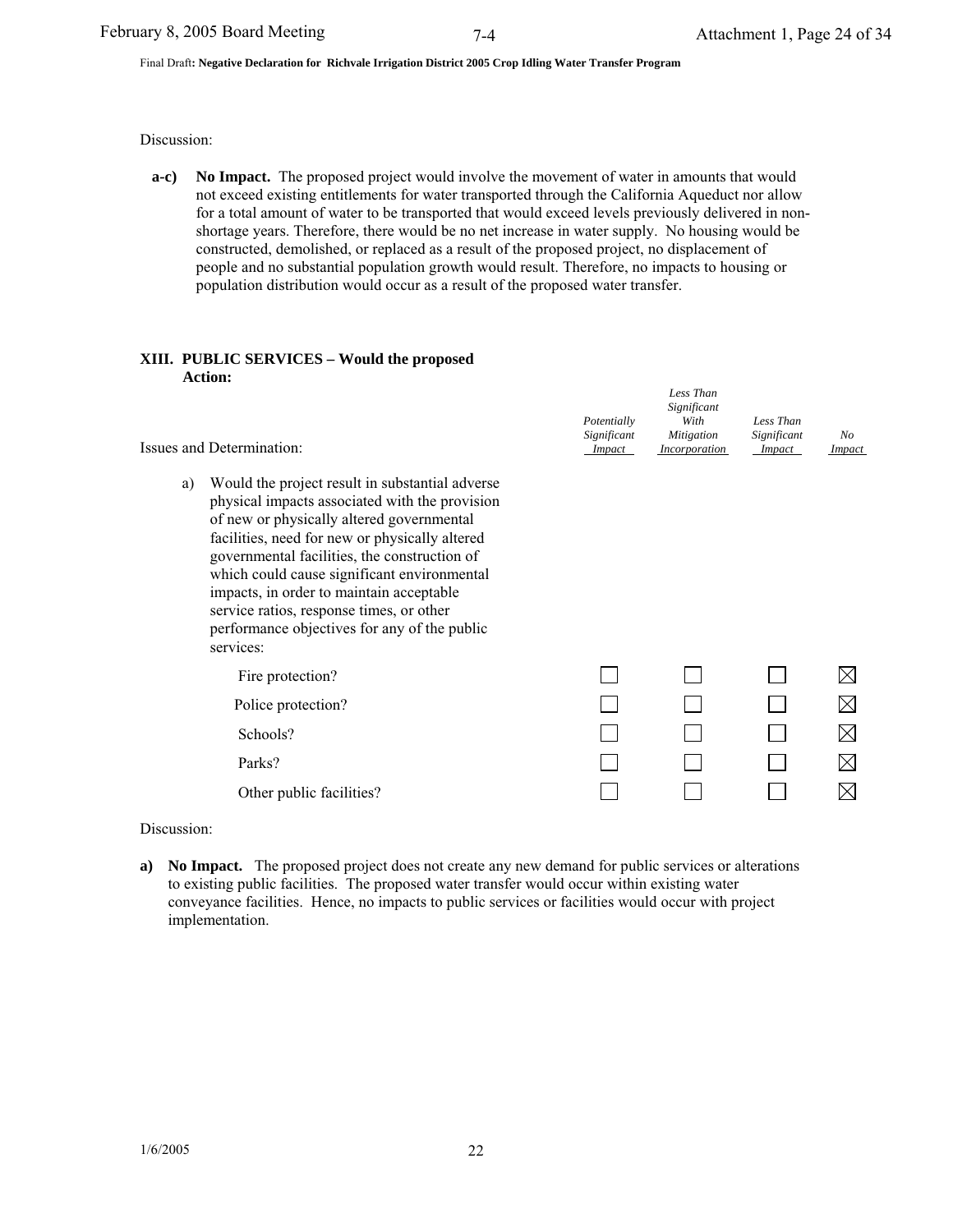## **XIV. RECREATION – Would the proposed action:**

| Issues and Determination:                                                                                                                                                                                                     | Potentially<br>Significant<br><i>Impact</i> | Less Than<br>Significant<br>With<br><i>Mitigation</i><br>Incorporation | Less Than<br>Significant<br><i>Impact</i> | No<br>Impact |
|-------------------------------------------------------------------------------------------------------------------------------------------------------------------------------------------------------------------------------|---------------------------------------------|------------------------------------------------------------------------|-------------------------------------------|--------------|
| Would the project increase the use of existing<br>a)<br>neighborhood and regional parks or other<br>recreational facilities such that substantial<br>physical deterioration of the facility would<br>occur or be accelerated? |                                             |                                                                        |                                           |              |
| b)<br>Does the project include recreational facilities<br>or require the construction or expansion of<br>recreational facilities, which might have an<br>adverse physical effect on the environment?                          |                                             |                                                                        |                                           |              |

## Discussion:

.

**a,b)** No Impact. The proposed project would not create nor does it alter demand for recreational services. The proposed project would involve the movement of water in amounts that would not exceed existing entitlements for water transported through the California Aqueduct nor allow for a total amount of water to be transported that would exceed levels previously delivered in non-shortage years. As such, there would be no net increase in recreational opportunities and no impacts to recreational facilities or activities would occur with project implementation.

## **XV. TRANSPORTATION / TRAFFIC – Would the proposed action:**

|    | Issues and Determination:                                                                                                                                                                                                                                                                               | Potentially<br>Significant<br><i>Impact</i> | Less Than<br>Significant<br>With<br><i>Mitigation</i><br>Incorporation | Less Than<br>Significant<br><i>Impact</i> | No<br>Impact |
|----|---------------------------------------------------------------------------------------------------------------------------------------------------------------------------------------------------------------------------------------------------------------------------------------------------------|---------------------------------------------|------------------------------------------------------------------------|-------------------------------------------|--------------|
| a) | Cause an increase in traffic, which is<br>substantial in relation to the existing traffic<br>load and capacity of the street system (i.e.,<br>result in a substantial increase in either the<br>number of vehicle trips, the volume-to-<br>capacity ratio on roads, or congestion at<br>intersections)? |                                             |                                                                        |                                           |              |
| b) | Exceed, either individually of cumulatively, a<br>level of service standard established by the<br>county congestion management agency for<br>designated roads or highways?                                                                                                                              |                                             |                                                                        |                                           |              |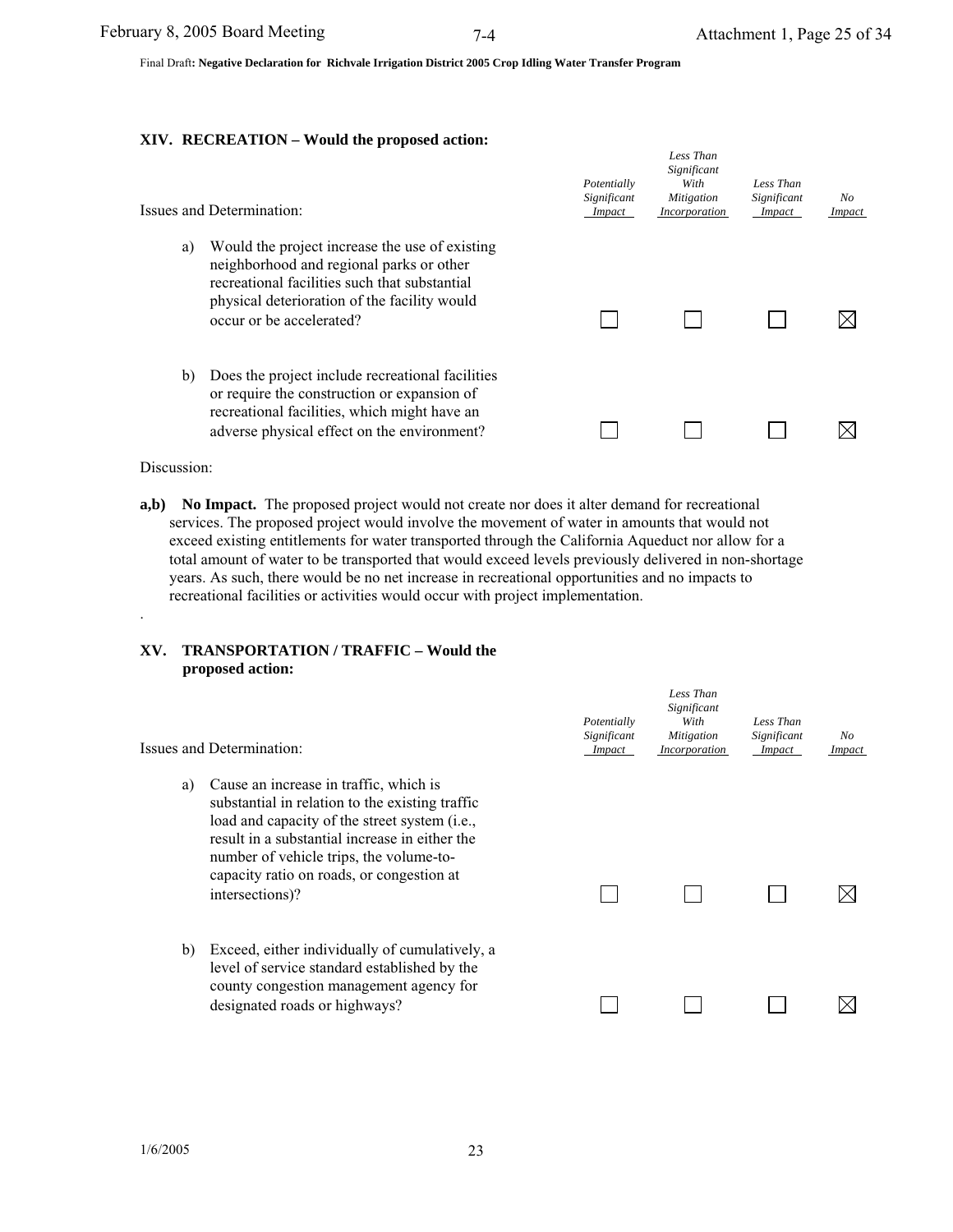|    | <b>Issues and Determination:</b>                                                                                                                                      | Potentially<br>Significant | Less Than<br>Significant<br>With<br>Mitigation | Less Than<br>Significant | No            |
|----|-----------------------------------------------------------------------------------------------------------------------------------------------------------------------|----------------------------|------------------------------------------------|--------------------------|---------------|
|    |                                                                                                                                                                       | <i>Impact</i>              | Incorporation                                  | <i>Impact</i>            | <i>Impact</i> |
| c) | Result in a change in air traffic patterns,<br>including either an increase in traffic levels or<br>a change in location that results in substantial<br>safety risks? |                            |                                                |                          |               |
| d) | Substantially increase hazards to a design<br>feature (e.g., sharp curves or dangerous<br>intersections) or incompatible uses (e.g., farm<br>equipment)?              |                            |                                                |                          |               |
| e) | Result in inadequate emergency access?                                                                                                                                |                            |                                                |                          |               |
| f) | Result in inadequate parking capacity?                                                                                                                                |                            |                                                |                          |               |
| g) | Conflict with adopted policies supporting<br>alternative transportation (e.g., bus turnouts,<br>bicycle racks)?                                                       |                            |                                                |                          |               |

## Discussion:

**a-g)** No Impact. The proposed project does not create any new demand for any mode of transportation services as it would involve existing facilities and to forebear water for water supply purposes. Also, there are no construction activities associated with the proposed project (such as movement of trucks). Therefore, no transportation impacts would occur with project implementation.

# **XVI. UTILITIES AND SERVICE SYSTEMS – Would the proposed action:** *Less Than*

|    | Issues and Determination:                                                                                                                                                                                       | Potentially<br>Significant<br><i>Impact</i> | Significant<br>With<br><b>Mitigation</b><br>Incorporation | Less Than<br>Significant<br>Impact | No<br><i>Impact</i> |
|----|-----------------------------------------------------------------------------------------------------------------------------------------------------------------------------------------------------------------|---------------------------------------------|-----------------------------------------------------------|------------------------------------|---------------------|
| a) | Exceed wastewater treatment requirements of<br>the applicable Regional Water Quality Control<br>Board?                                                                                                          |                                             |                                                           |                                    |                     |
| d) | Require or result in the construction of new<br>water or wastewater treatment facilities or<br>expansion of existing facilities, the<br>construction of which could cause significant<br>environmental effects? |                                             |                                                           |                                    |                     |
|    |                                                                                                                                                                                                                 | Potentially                                 | Less Than<br>Significant<br>With                          | Less Than                          |                     |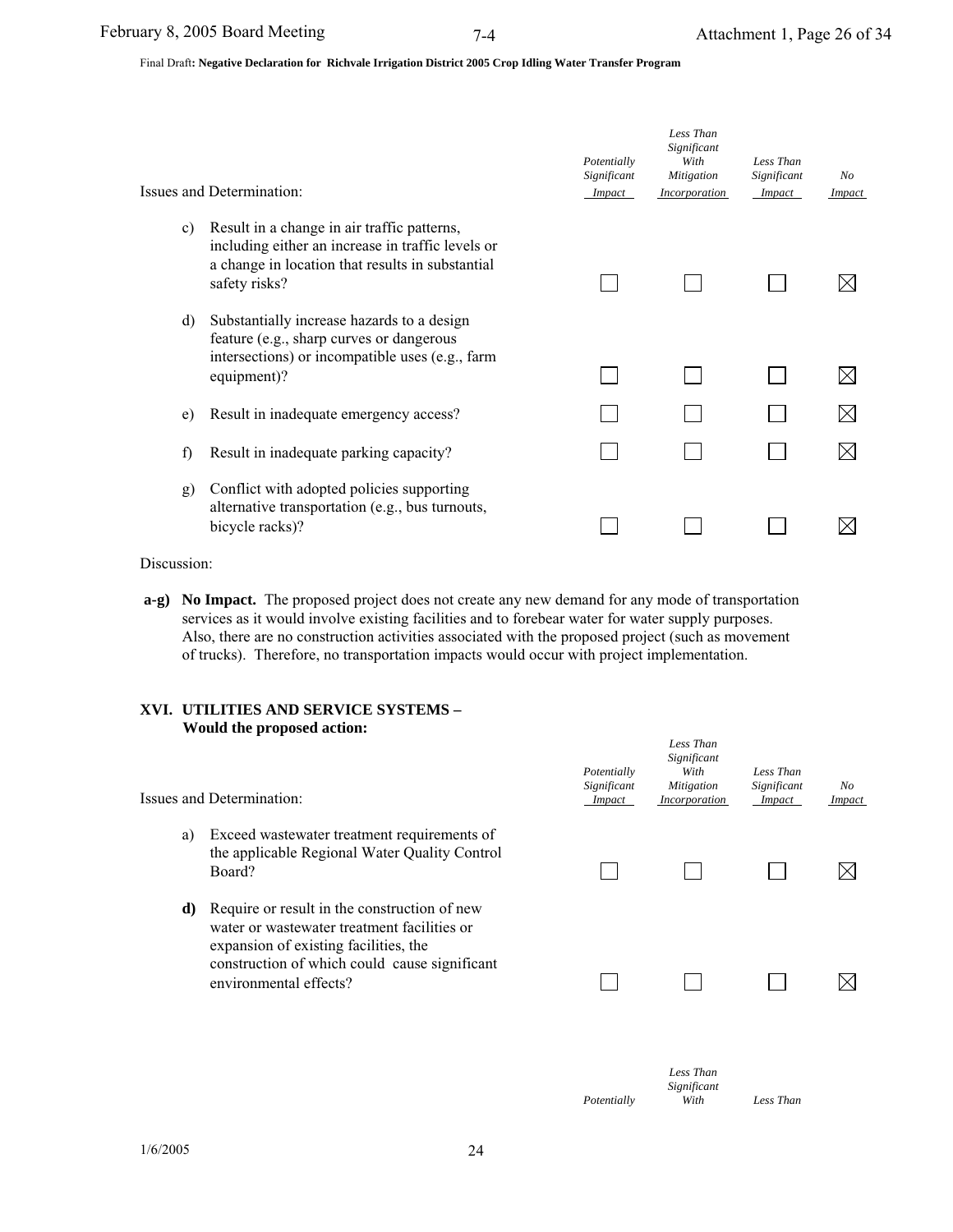## February 8, 2005 Board Meeting 7-4 Attachment 1, Page 27 of 34

#### Final Draft**: Negative Declaration for Richvale Irrigation District 2005 Crop Idling Water Transfer Program**

|    | <b>Issues and Determination:</b>                                                                                                                                                                                                               | Significant<br><i>Impact</i> | <b>Mitigation</b><br>Incorporation | Significant<br><i>Impact</i> | N <sub>O</sub><br>Impact |
|----|------------------------------------------------------------------------------------------------------------------------------------------------------------------------------------------------------------------------------------------------|------------------------------|------------------------------------|------------------------------|--------------------------|
| b) | Require or result in the construction of new<br>storm water drainage facilities or expansion of<br>existing facilities, the<br>construction of which could cause<br>significant environmental effects?                                         |                              |                                    |                              |                          |
| d) | Have sufficient water supplies available to<br>serve the project from existing entitlements<br>and resources, or are new or expanded<br>entitlements needed?                                                                                   |                              |                                    |                              |                          |
| e) | Result in a determination by the wastewater<br>treatment provider, which serves or may serve<br>the project that it has adequate capacity to<br>serve the project's projected demand in<br>addition to the provider's existing<br>commitments? |                              |                                    |                              |                          |
| f) | Be served by a landfill with sufficient<br>permitted capacity to accommodate the<br>project's solid waste disposal needs?                                                                                                                      |                              |                                    |                              |                          |
| g) | Comply with federal, state, and local<br>statutes and regulations related to solid<br>waste?                                                                                                                                                   |                              |                                    |                              |                          |

#### Discussion:

**a-g)** No Impact. The proposed project would not place additional demands on nor affect public utilities, particularly wastewater treatment facilities, water facilities, and storm drain systems in the area. No new or expanded water entitlements would be necessary. That is, the proposed project would involve the movement of pre-existing entitlements of water. No solid waste disposal or disposal facilities would be needed for the proposed project. Therefore no impacts to existing utilities and conveyance systems would occur with project implementation.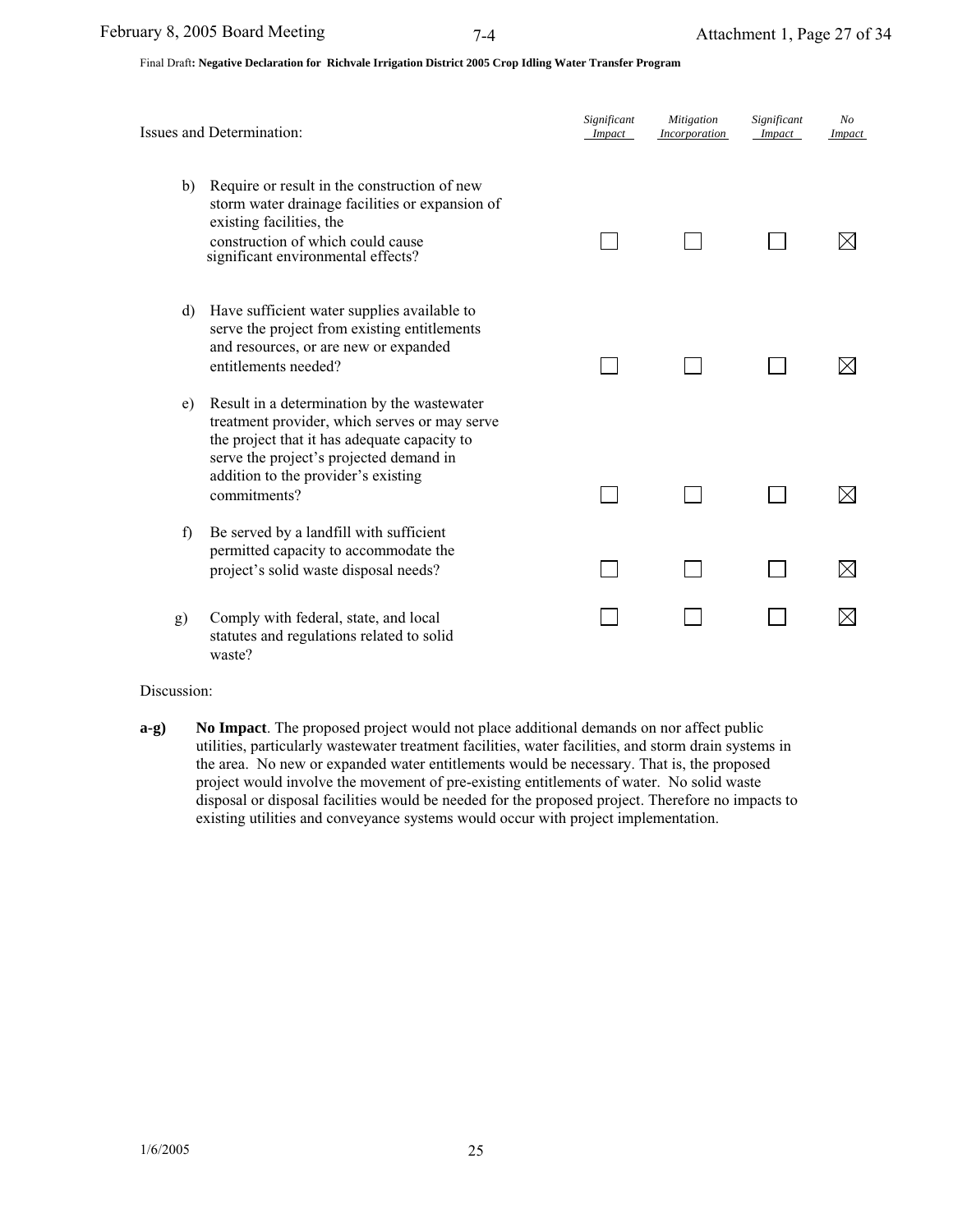## **XVII. MANDATORY FINDINGS OF SIGNIFICANCE - Would the proposed action:**

|                | Issues and Determination:                                                                                                                                                                                                                                                                                                                                                                                                                                                           | Potentially<br>Significant<br><i>Impact</i> | Less Than<br>Significant<br>With<br><b>Mitigation</b><br>Incorporation | Less Than<br>Significant<br><i>Impact</i> | N <sub>O</sub><br><i>Impact</i> |
|----------------|-------------------------------------------------------------------------------------------------------------------------------------------------------------------------------------------------------------------------------------------------------------------------------------------------------------------------------------------------------------------------------------------------------------------------------------------------------------------------------------|---------------------------------------------|------------------------------------------------------------------------|-------------------------------------------|---------------------------------|
| a)             | Does the project have the potential to degrade<br>the quality of the environment,<br>substantially reduce the habitat of a fish or<br>wildlife species, cause a fish or wildlife<br>population to drop below self-sustaining<br>levels, threaten to eliminate a plant or<br>animal community, reduce the number or<br>restrict the range of a rare or endangered plant<br>or animal or eliminate important examples of<br>the major periods of California history or<br>prehistory? |                                             |                                                                        |                                           |                                 |
| b)             | Does the project have impacts that are<br>individually limited, but cumulatively<br>considerable? ("Cumulative considerable"<br>means that the incremental effects of a project<br>are considerable when viewed in connection<br>with the effects of past projects, the effects of<br>other current projects, and the effects of<br>probable future projects)                                                                                                                       |                                             |                                                                        | M                                         |                                 |
| $\mathbf{c}$ ) | Does the project have environmental effects<br>which will cause substantial adverse effects on<br>human beings, either directly or indirectly?                                                                                                                                                                                                                                                                                                                                      |                                             |                                                                        |                                           |                                 |

## Discussion:

- **a) Less Than Significant Impact.** As previously discussed, the proposed project has the potential to degrade the environment in some resource areas (biological resources and esthetics). However, as noted above, these impacts are not significant individually or cumulatively. The proposed project would occur through existing facilities with no new construction. As such, implementation of the proposed project would have no impacts. See Attachment 1 for listing of applicable Delta Standards adhered to by this project.
- **b) Less Than Significant Impact.** Water transfers from the Sacramento Valley through the Delta for consumptive uses and environmental purposes have been occurring on a large scale for over a decade. The only demonstrable adverse impacts known to have occurred were some impacts to groundwater levels and individual well owners water supplies during some early transfer activities using groundwater substitution to generate the water for transfers.

The proposed transfer is one of several transfers likely to occur in 2005. This project proposes to sell Buyers up to 17,275 acre feet of water to meet some of its needs in the event of a shortfall. This would be a portion of the 190,500 acre-feet Buyers are seeking from willing sellers in the Sacramento River watershed. CALFED's Environmental Water Account could purchase up to 170,000 acre feet, much of which may come from the Sacramento River watershed. DWR's Dry Year Program may also require about 1000 acre feet. In total, it is possible that about 361,500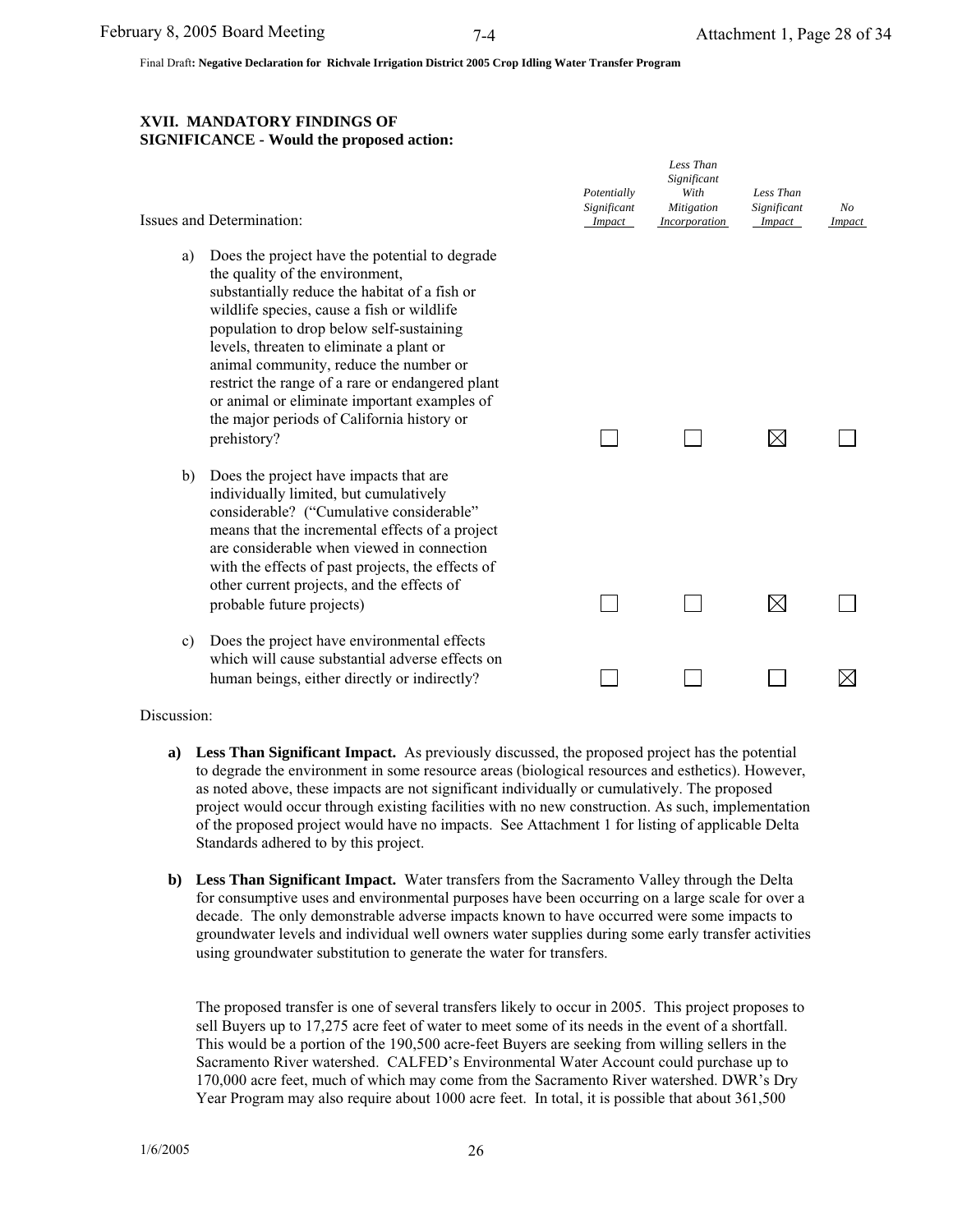acre-feet of water may be transferred from the Sacramento Valley in 2005. This is within historic transfer volumes as shown in table XVII-1 below and represents about 2.5% of the average annual total water supply available in the Sacramento Valley from surface and groundwater resources for all uses and 4.5% of total average agricultural water use in the Sacramento Valley.3 As such, and recognizing that no significant impacts have been noted for transfers within this order of magnitude, no significant impacts are expected within the Sacramento Valley. Delta impacts are likewise not expected to be significant as all of the water shown in Table XVII-1 plus an additional 25,000 acre-feet in 2001 from a San Joaquin River transfer was pumped in the Delta within existing biological constraints and without incident.

|  | <b>Table XVII-1</b> |
|--|---------------------|
|--|---------------------|

|                      |         |         |          |         |                      |                    | Past Water Transfers From the Sacramento Valley in AF Annually |         |                          |
|----------------------|---------|---------|----------|---------|----------------------|--------------------|----------------------------------------------------------------|---------|--------------------------|
| Program              | 1991    | 1992    | 1993     | 1994    | 2001                 | 2002               | 2003                                                           | 2004    | <b>Potential</b><br>2005 |
| <b>DWR</b> Drought   |         |         |          |         |                      |                    |                                                                |         |                          |
| Water Banks/Dry      |         |         |          |         |                      |                    |                                                                |         |                          |
| <b>Year Programs</b> | 820,000 | 193,246 | $\theta$ | 220,000 | 138,000              | 22,000             | 11,355                                                         | 487     | 1,000                    |
| Environmental        |         |         |          |         |                      |                    |                                                                |         |                          |
| Water Act            |         |         |          |         | 80,000               | 145,000            | 69.914                                                         | 120,000 | 170,000                  |
| Others               |         |         |          |         | 160,000 <sup>4</sup> | 4,515 <sup>5</sup> | 124,796 <sup>6</sup>                                           |         | 190,5007                 |
| Totals               | 820,000 | 193,246 | $\theta$ | 220,000 | 378,000              | 172,000            | 206,065                                                        | 120,487 | 361,500                  |

**c) No Impact.** The negative declaration assesses the potential impacts of the proposed project. There would be no construction activities associated with the proposed water transfer. Typical farming practices with the idling of land would comply with applicable health and safety requirements. Therefore, the proposed project would not cause substantial adverse effects on human beings, either directly or indirectly.

l

<sup>3</sup> DWR Bulletin 160-98

<sup>4</sup> Transferred to Westlands Water District.

<sup>5</sup> Transferred to US Bureau of Reclamation.

<sup>6</sup> Transferred to Metropolitan Water District of Southern California.

 $7$  Transferred to Participating member districts of the State Water Project Contractors Authority.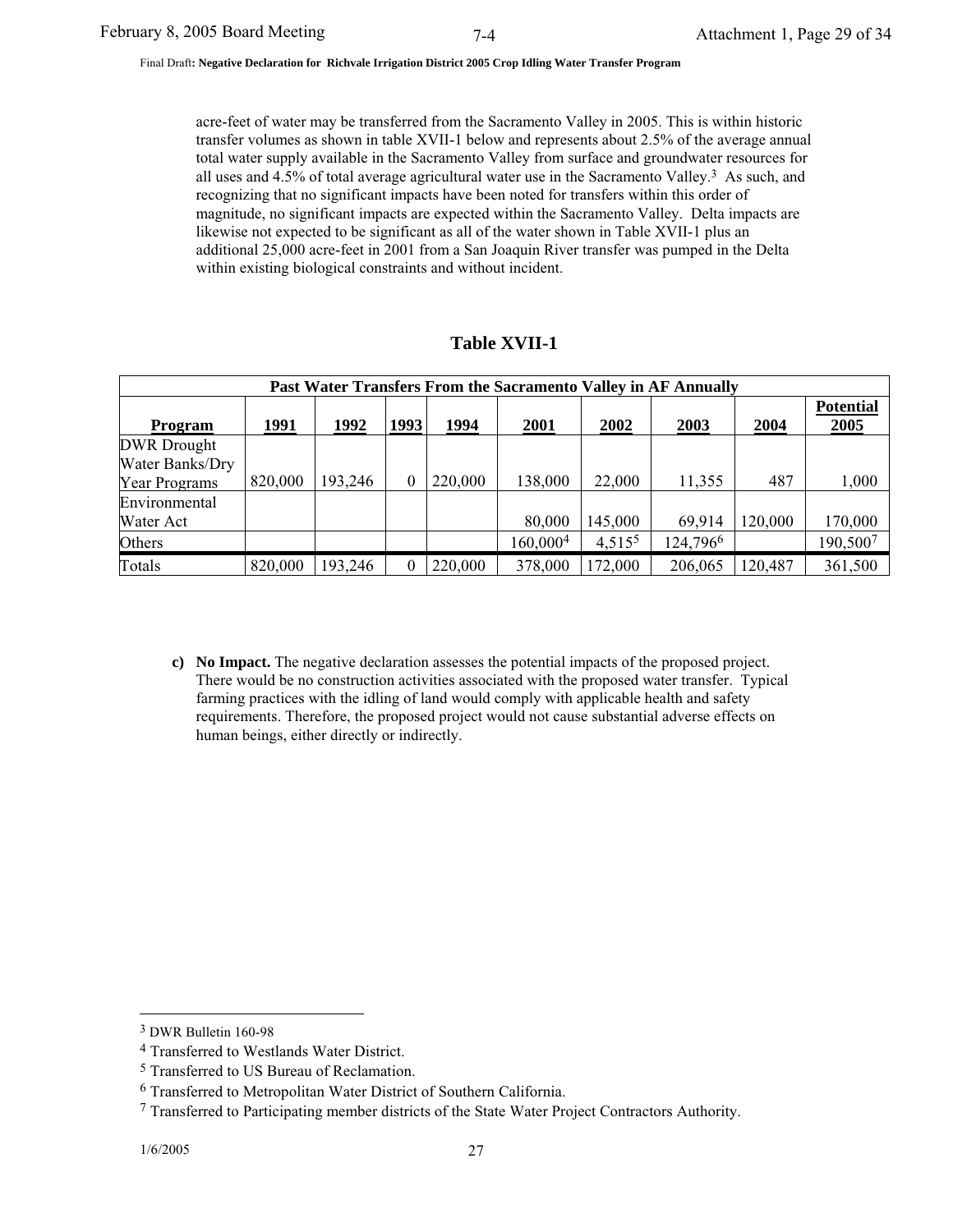# **SECTION 4 REFERENCES**

The following documents were used in the preparation of this Negative Declaration.

California Department of Water Resources. *California Water Plan Update. Bulletin 160-98*. November 1998.

- State of California, 2004. *California Environmental Quality Act, CEQA Guidelines. Amended September 7, 2004.*
- U.S. Department of Agriculture, Soil Conservation Service. 1993. *U.S. Department of Agriculture Soil Conservation Service national soil survey handbook. November. Washington, DC.*

U.S. Fish and Wildlife Service. 1999. Draft Recovery Plan for the Giant Garter Snake (Thamnopsis gigas). U.S. Fish and Wildlife Service, Portland, Oregon. ix+192 pp.

http://www.dfg.ca.gov/hcpb/species/ssc/ssc.shtml

http://endangered.fws.gov/wildlife.html#Species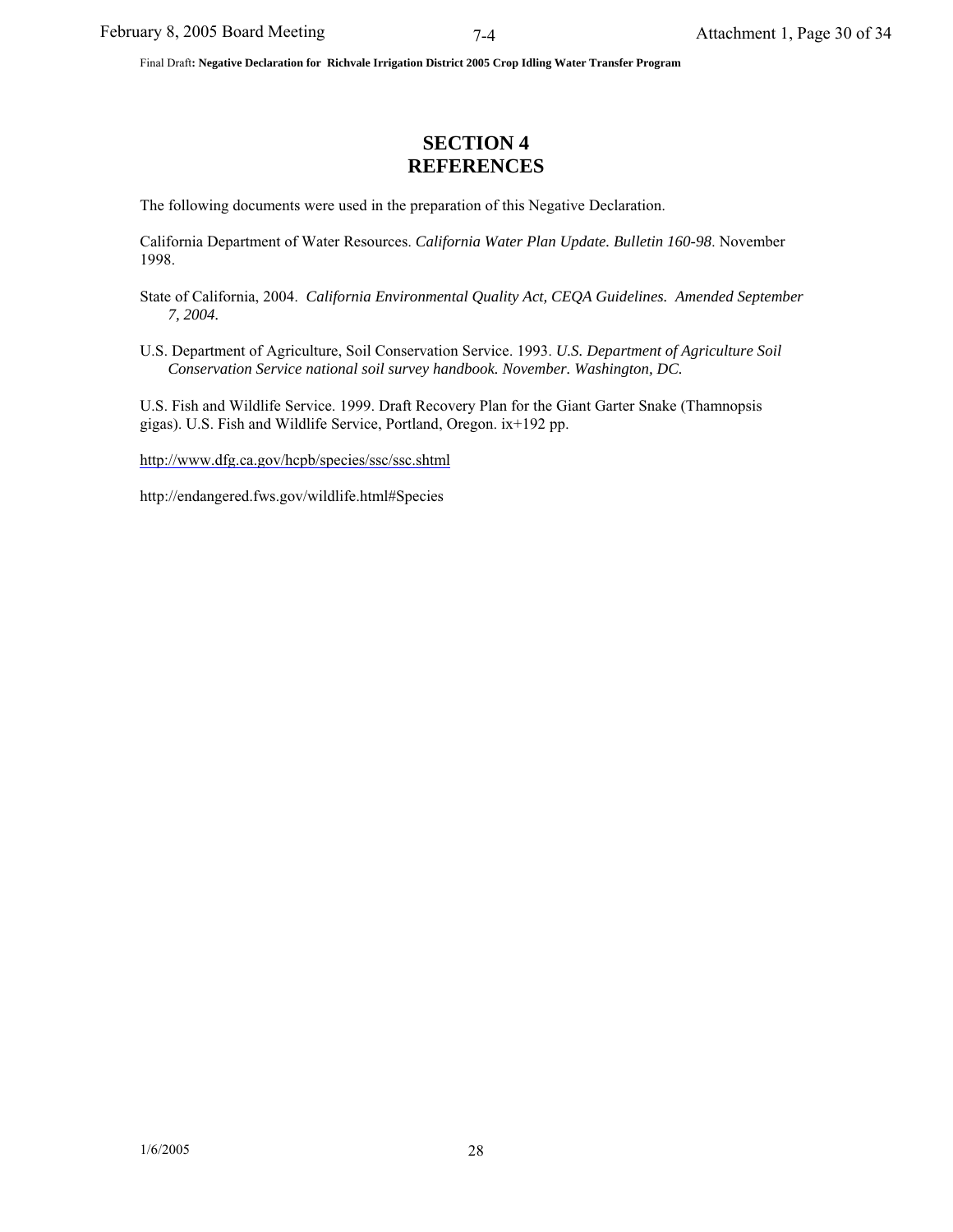# **SECTION 5 LIST OF PREPARERS**

Byron Buck, Byron Buck , Principal Byron Buck and Associates

Jeff Meith, Attorney, Minasian Law Firm

Bill Spurance, Attorney, Minasian Law Firm

Troy Kellett, Assistant Manager, Richvale Irrigation District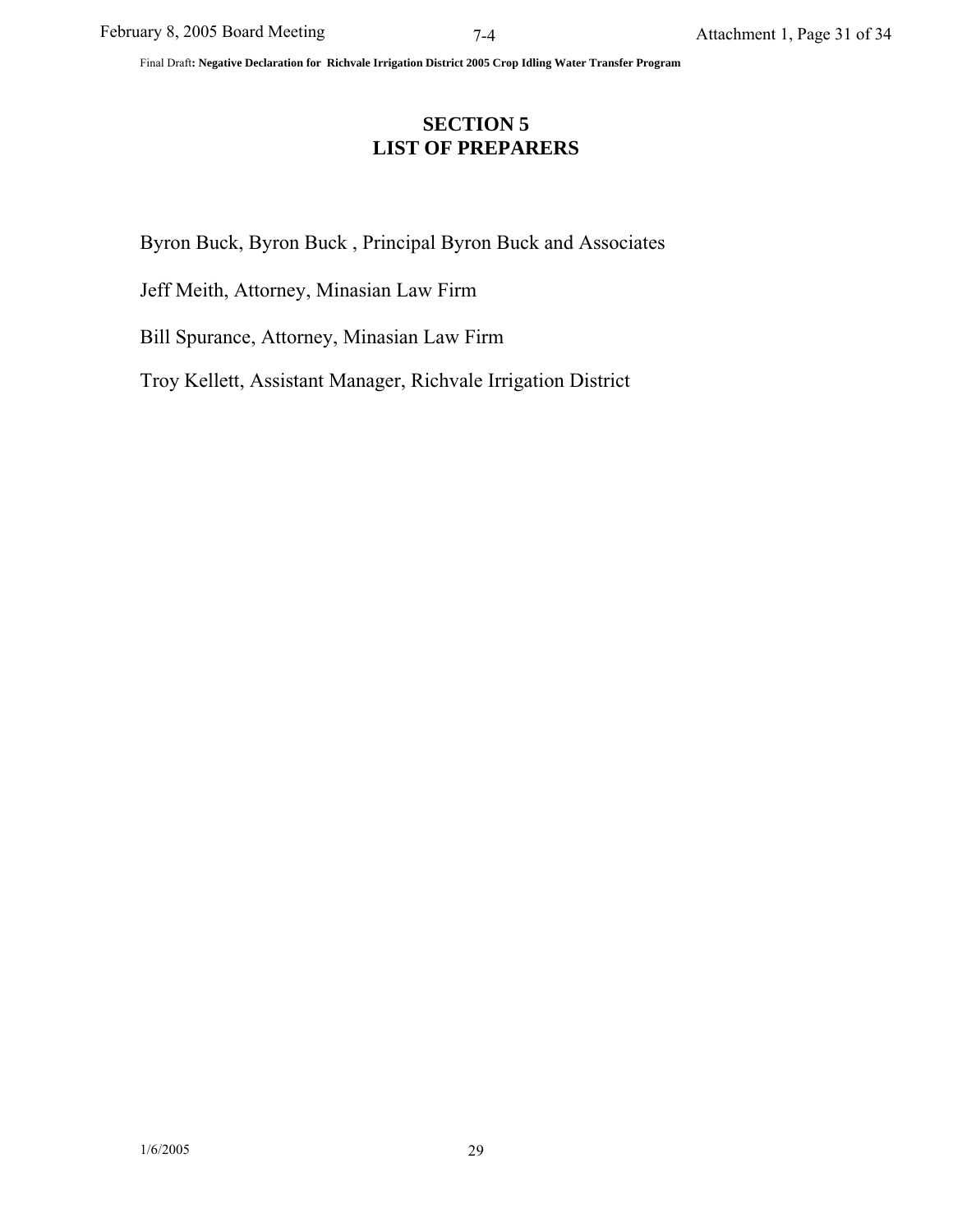Attachment 1

Final Draft**: Negative Declaration for Richvale Irrigation District 2005 Crop Idling Water Transfer Program**

|                                                 | <b>Bay-Delta Standards</b>                                                                                                                                                                                                                                                                                                                                                                                                                                                                                                                                                                            |                    |                 |                                  | <b>Contained in D-1641</b>                       |                              |            |            |                   |                     |                          |            |
|-------------------------------------------------|-------------------------------------------------------------------------------------------------------------------------------------------------------------------------------------------------------------------------------------------------------------------------------------------------------------------------------------------------------------------------------------------------------------------------------------------------------------------------------------------------------------------------------------------------------------------------------------------------------|--------------------|-----------------|----------------------------------|--------------------------------------------------|------------------------------|------------|------------|-------------------|---------------------|--------------------------|------------|
| <b>CRITERIA</b>                                 | <b>JAN</b>                                                                                                                                                                                                                                                                                                                                                                                                                                                                                                                                                                                            | <b>FEB</b>         | <b>MAR</b>      | <b>APR</b>                       | MAY                                              | <b>JUN</b>                   | <b>JUL</b> | <b>AUG</b> | <b>SEP</b>        | 0CT                 | <b>NOV</b>               | <b>DEC</b> |
| <b>FLOW/OPERATIONAL</b>                         |                                                                                                                                                                                                                                                                                                                                                                                                                                                                                                                                                                                                       |                    |                 |                                  |                                                  |                              |            |            |                   |                     |                          |            |
| • Fish and Wildlife                             |                                                                                                                                                                                                                                                                                                                                                                                                                                                                                                                                                                                                       |                    |                 |                                  |                                                  |                              |            |            |                   |                     |                          |            |
| <b>SWP/CVP Export Limits</b>                    |                                                                                                                                                                                                                                                                                                                                                                                                                                                                                                                                                                                                       |                    |                 |                                  | 1,500cfs                                         |                              |            |            |                   |                     |                          |            |
| Export/Inflow Ratio <sup>[2]</sup>              | 65%                                                                                                                                                                                                                                                                                                                                                                                                                                                                                                                                                                                                   |                    |                 | 35% of Delta Inflow <sup>8</sup> |                                                  |                              |            |            |                   | 65% of Delta Inflow |                          |            |
| Minimum Delta Outflow                           | $[4] \centering% \includegraphics[width=1.8\columnwidth]{figures/fig_1a}% \label{fig:1a}% \includegraphics[width=1.8\columnwidth]{figures/fig_1b}% \label{fig:1b}% \includegraphics[width=1.8\columnwidth]{figures/fig_1b}% \label{fig:1b}% \includegraphics[width=1.8\columnwidth]{figures/fig_1b}% \label{fig:1b}% \includegraphics[width=1.8\columnwidth]{figures/fig_1b}% \label{fig:1b}% \includegraphics[width=1.8\columnwidth]{figures/fig_1b}% \label{fig:1b}% \includegraphics[width=1.8\columnwidth]{figures/fig_1b}% \label{fig:1b}% \includegraphics[width=1.8\columnwidth]{figures/fig_$ |                    |                 |                                  |                                                  |                              |            |            | 3,000 - 8,000 cfs |                     |                          |            |
| <b>Habitat Protection Outflow</b>               |                                                                                                                                                                                                                                                                                                                                                                                                                                                                                                                                                                                                       |                    |                 | 7,100 - 29,200 cfs               |                                                  |                              |            |            |                   |                     |                          |            |
| Salinity Starting Condition <sup>61</sup>       |                                                                                                                                                                                                                                                                                                                                                                                                                                                                                                                                                                                                       | f6)                |                 |                                  |                                                  |                              |            |            |                   |                     |                          |            |
| <b>River Flows:</b>                             |                                                                                                                                                                                                                                                                                                                                                                                                                                                                                                                                                                                                       |                    |                 |                                  |                                                  |                              |            |            |                   |                     |                          |            |
| @ Rio Vista                                     |                                                                                                                                                                                                                                                                                                                                                                                                                                                                                                                                                                                                       |                    |                 |                                  |                                                  |                              |            |            |                   | 3,000 - 4,500 cfs   |                          |            |
| @ Vernalis - Base                               |                                                                                                                                                                                                                                                                                                                                                                                                                                                                                                                                                                                                       |                    | 710 - 3,420 cfs |                                  |                                                  | f8f                          |            |            |                   |                     |                          |            |
| - Pulse                                         |                                                                                                                                                                                                                                                                                                                                                                                                                                                                                                                                                                                                       |                    |                 |                                  |                                                  |                              |            |            |                   | $+28TA$             |                          |            |
| Delta Cross Channel Gates                       | M0I                                                                                                                                                                                                                                                                                                                                                                                                                                                                                                                                                                                                   |                    | Closed          |                                  |                                                  | 1111                         |            |            |                   |                     | Conditional <sup>t</sup> |            |
| $^{\text{L}\!\! \zeta}$ WATER QUALITY STANDARDS |                                                                                                                                                                                                                                                                                                                                                                                                                                                                                                                                                                                                       |                    |                 |                                  |                                                  |                              |            |            |                   |                     |                          |            |
| • Municipal and Industrial                      |                                                                                                                                                                                                                                                                                                                                                                                                                                                                                                                                                                                                       |                    |                 |                                  |                                                  |                              |            |            |                   |                     |                          |            |
| <b>All Export Locations</b>                     |                                                                                                                                                                                                                                                                                                                                                                                                                                                                                                                                                                                                       |                    |                 |                                  |                                                  | $\leq$ 250 mg/l Cl           |            |            |                   |                     |                          |            |
| Contra Costa Canal                              |                                                                                                                                                                                                                                                                                                                                                                                                                                                                                                                                                                                                       |                    |                 |                                  | 150 mg/l CI for the required number of days [12] |                              |            |            |                   |                     |                          |            |
| • Agriculture                                   |                                                                                                                                                                                                                                                                                                                                                                                                                                                                                                                                                                                                       |                    |                 |                                  |                                                  |                              |            |            |                   |                     |                          |            |
| Western/Interior Delta                          |                                                                                                                                                                                                                                                                                                                                                                                                                                                                                                                                                                                                       |                    |                 |                                  | Max.14-day average EC mmhos/cm                   |                              |            |            |                   |                     |                          |            |
| Southern Delta <sup>[14]</sup>                  |                                                                                                                                                                                                                                                                                                                                                                                                                                                                                                                                                                                                       | 1.0 <sub>m</sub> S |                 |                                  |                                                  | 30 day running avg EC 0.7 mS |            |            |                   |                     | 1.0 <sub>ms</sub>        |            |
| • Fish and Wildlife                             |                                                                                                                                                                                                                                                                                                                                                                                                                                                                                                                                                                                                       |                    |                 |                                  |                                                  |                              |            |            |                   |                     |                          |            |
| San Joaquin River Salinity [15]                 |                                                                                                                                                                                                                                                                                                                                                                                                                                                                                                                                                                                                       |                    |                 |                                  | 14-day avg; 0.44                                 |                              |            |            |                   |                     |                          |            |
| Suisun Marsh Salinity [16]                      | 12.5 EC                                                                                                                                                                                                                                                                                                                                                                                                                                                                                                                                                                                               |                    | 8.0 EC          |                                  | 11.0 EC                                          |                              |            |            |                   | 19.0                | M71                      | 15.5       |

Maximum 3-day running average of combined export rate (cfs) which includes Tracy Pumping Plant and Clifton Court Forebay Inflow less Byron-Bethany

| Year Type        | ΔII                                                          |
|------------------|--------------------------------------------------------------|
| Apr15-<br>Mav15* | The greater of 1,500 or 100% <br>  of3-dayavg. Vernalis flow |

\* This time period may need to be adjusted to coincide with fish migration. Maximum export rate may be varied by CalFed Op's group.

The maximum percentage of average Delta inflow (use 3-day average for balanced conditions with storage withdrawal, otherwise use 14-day average) diverted

at Clifton Court Forebay (excluding Byron-Bethany pumping) and Tracy Pumping Plant using a 3-day average. (These percentages may be adjusted The maximum percent Delta inflow diverted for Feb may vary depending on the January 8RI.

| Jan 8RI                   | Feb exp. limit |
|---------------------------|----------------|
| $\leq$ 1.0 MAF            | 45%            |
| between 1.0<br>8.1.5 M AF | 35%45%         |
| > 1.5 M AF                | 35%            |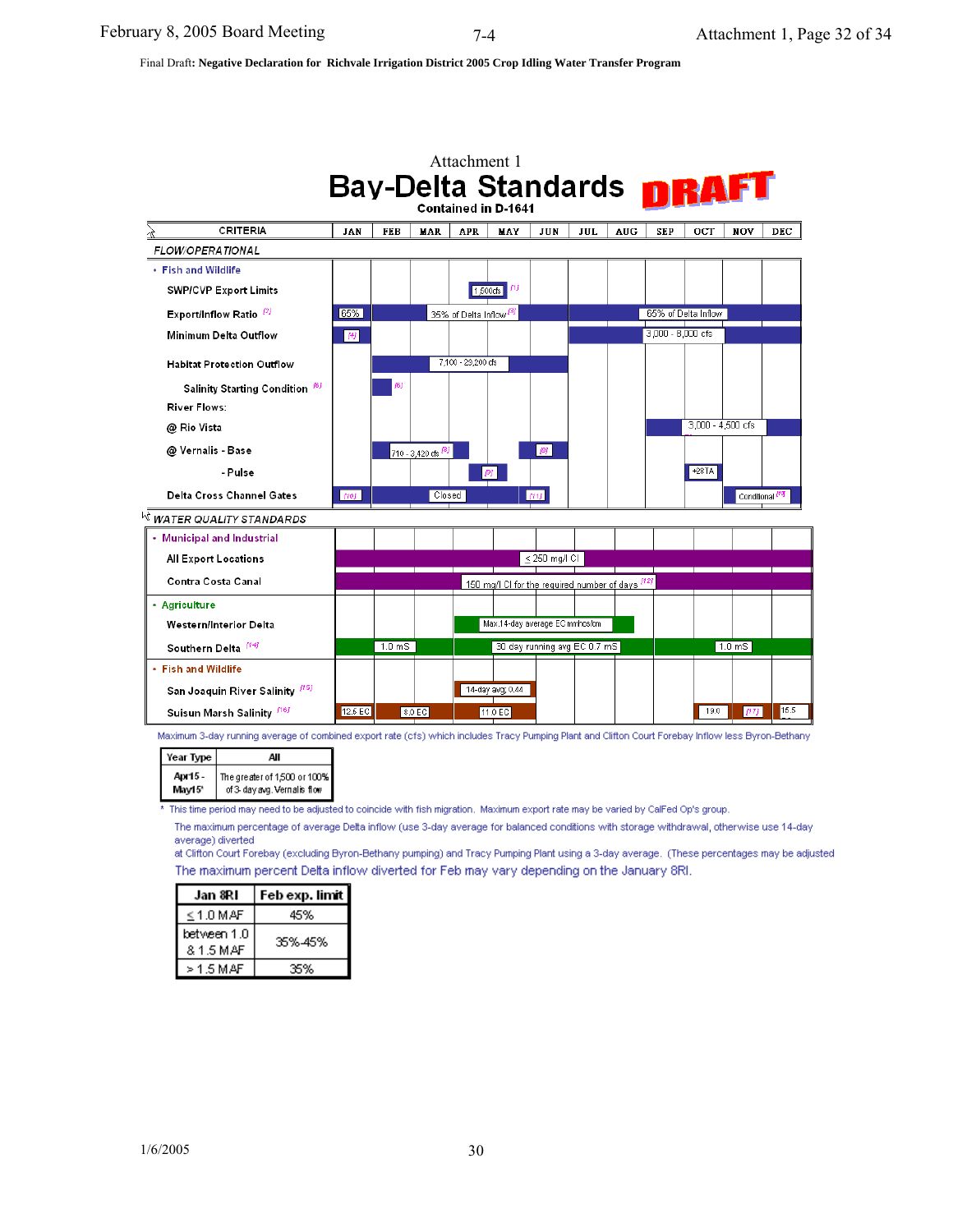Minimum monthly average Delta outflow (cfs). If monthly standard ≤ 5,000 cfs, then the 7-day average must be within 1,000 cfs of standard; if monthly standard > 5,000 cfs, then the 7-day average must be > 80% of standard.

| Year Type | ΑIΙ                                   | w                    | AN     | ВN           |       |               |
|-----------|---------------------------------------|----------------------|--------|--------------|-------|---------------|
| Jan       | 4,500*                                | .<br>1.1.1<br>.<br>. | .<br>. | .            | .     | .<br>. .<br>. |
| Jul.      | .<br>.<br>.<br>.<br>.<br>.            | 8,000                | 8.000  | 6,500        | 5,000 | 4.000         |
| Aug       | .<br>.<br>.<br>.<br>5555655666666666  | 4.000                | 4.000  | 4.000        | 3.500 | 3.000         |
| Sep       | 3,000                                 | .<br>.               | .      | 1.1.1.1<br>. |       | .             |
| 0ct       | <del>.</del><br>.<br>.<br>.<br>.<br>. | 4,000                | 4,000  | 4,000        | 4,000 | 3.000         |
| Nov-Dec   | .<br>.<br>.<br>.<br>.<br>.            | 4,500                | 4,500  | 4,500        | 4,500 | 3,500         |

\* Increase to 6,000 if the Dec 8RI is greater than 800 TAF

Minimum 3-day running average of daily Delta outflow of 7,100 cfs OR: either the daily average or 14-day running average EC at Collinsville is less than 2.64 mmhos/cm (This standard for March may be relaxed if the Feb 8RI is less than 500 TAF. The standard does not apply in May and June if the May estimate of the SRIIS < 8.1 MAF at the 90% exceedence level in which case a minimum 14-day running average flow of 4,000 cfs is required.) For additional Delta outflow objectives, see TABLE A.

Minimum 3-day running average of daily Delta outflow of 7,100 cfs OR: either the daily average or 14-day running average EC at Collinsville is less than 2.64 mmhos/cm (This standard for March may be relaxed if the Feb 8RI is less than 500 TAF. The standard does not apply in May and June if the May estimate of the SRIIS < 8.1 MAF at the 90% exceedence level in which case a minimum 14-day running average flow of 4,000 cfs is required.) For additional Delta outflow objectives, see TABLE A.

February starting salinity: If Jan 8RI > 900 TAF, then the daily or 14-day running average EC @ Collinsville must be ≤ 2.64 mmhos/cm for at least one day between Feb 1-14. If Jan 8RI is between 650 TAF and 900 TAF, then the CalFed Op's group will determine if this requirement must be met. Rio Vista minimum monthly average flow rate in cfs (the 7-day running average shall not be less than 1,000 below the monthly objective).

| Year Type | ΑIΙ                         | W           | AΝ    | ΒN    |       |       |
|-----------|-----------------------------|-------------|-------|-------|-------|-------|
| Sep       | 3.000                       | .<br>.<br>. | .     | .     | .     | .     |
| 0ct       | .<br>.<br>.<br>.            | 4,000       | 4,000 | 4,000 | 4,000 | 3.000 |
| Nov-Dec   | .<br>.<br>----------------- | 4,500       | 4,500 | 4,500 | 4,500 | 3,500 |

BASE Vernalis minimum monthly average flow rate in cfs (the 7-day running average shall not be less than 20% below the objective). Take the higher objective if X2 is required to be west of Chipps Island.

| Year Type                       | ΑIΙ | W     | ΑN                                   | ВN                  |                     |                 |
|---------------------------------|-----|-------|--------------------------------------|---------------------|---------------------|-----------------|
| Feb-Apr14<br>and<br>May16 Jun b |     | 3.420 | $2,130$ or $\vert 2,130$ or<br>3.420 | $1.420$ or<br>2,280 | 1.420<br>0<br>2.280 | 710 or<br>1.140 |

PULSE Vernalis minimum monthly average flow rate in cfs. Take the higher objective if X2 is required to be west of Chipps Island.

| Year Type        | ΑII                             | w                     | AN                   | ВN                   |                      |                       |
|------------------|---------------------------------|-----------------------|----------------------|----------------------|----------------------|-----------------------|
| Арг15 -<br>Way15 | .<br>.<br>.<br>.<br>.<br>.<br>. | 7.330.<br>or<br>8,620 | 5,730<br>or<br>7.020 | 4.620<br>or<br>5,480 | 4.020<br>or<br>4.880 | 3.110<br>-or<br>3.540 |
| Oct              | .<br>1.000*                     | .                     |                      |                      |                      | $\cdots$<br>.         |

\* Up to an additional 28 TAF pulse/attraction flow to bring flows up to a monthly average of 2,000 cfs except for a

critical year following a critical year. Time period based on real-time monitoring and determined by CalFed Op's group.

For the Nov-Jan period, Delta Cross Channel gates may be closed for up to a total of 45 days.

For the May 21-June 15 period, close Delta Cross Channel gates for a total of 14 days per CALFED Op's group. During the period the Delta cross channel gates may close 4 consecutive days each week, excluding weekends.

Minimum # of days that the mean daily chlorides <150 mg/l must be provided in intervals of not less than 2 weeks duration. Standard applies at Contra Costa Canal Intake or Antioch Water Works Intake.

| эe<br>rea. | W   | . . I | D.N.             |     |                  |
|------------|-----|-------|------------------|-----|------------------|
| ys<br>va   | 240 | 190   | <b>TE</b><br>175 | 100 | 1 <i>EE</i><br>ю |

The maximum14-day running average of mean daily EC (mmhos/cm) depends on water year type.

|              | <b>WESTERN DELTA</b> |                                           |                                                                                                                                                                                                                                                                                                                                                         |                                            | <b>INTERIOR DELTA</b> |          |        |                    |
|--------------|----------------------|-------------------------------------------|---------------------------------------------------------------------------------------------------------------------------------------------------------------------------------------------------------------------------------------------------------------------------------------------------------------------------------------------------------|--------------------------------------------|-----------------------|----------|--------|--------------------|
|              |                      | SJR @ Jersey Point<br>Sac River @ Emmaton |                                                                                                                                                                                                                                                                                                                                                         | SJR@San Andreas<br>Mokelumne R @ Terminous |                       |          |        |                    |
| Year<br>Type | shown                | Aug15. <sup>*</sup>                       | [0.45 EC from  EC value from 0.45 EC from  EC value from 0.45 EC from  EC value from 0.45 EC from  EC value from  <br>April 1 to date date shown to April 1 to date date shown to April 1 to date date shown to April 1 to date date shown to April 1 to date date shown to April 1 to date date shown to April 1 to date date shown to $\sim$<br>shown | Aug 15 *                                   | shown                 | Au g15 * | shown  | Aug15 <sup>*</sup> |
| w            | Aug 15               |                                           | Aug 15                                                                                                                                                                                                                                                                                                                                                  |                                            | Aug 15                |          | Aug 15 |                    |
| AN           | Jul 1                | 0.63                                      | Aug 15                                                                                                                                                                                                                                                                                                                                                  |                                            | Aug 15                |          | Aug 15 |                    |
| ВN           | Jun 20               | 1.14                                      | Jun 20                                                                                                                                                                                                                                                                                                                                                  | 0.74                                       | Aug 15                |          | Aug 15 |                    |
| Đ            | Jun 15.              | 1.67                                      | Jun 15                                                                                                                                                                                                                                                                                                                                                  | 1.35                                       | Aug 15                | ******** | Jun 25 | 0.58               |
| с            |                      | 2.78                                      |                                                                                                                                                                                                                                                                                                                                                         | 2.20                                       |                       | 0.54     |        | 0.87               |

\* When no date is shown, EC limit continues from April 1.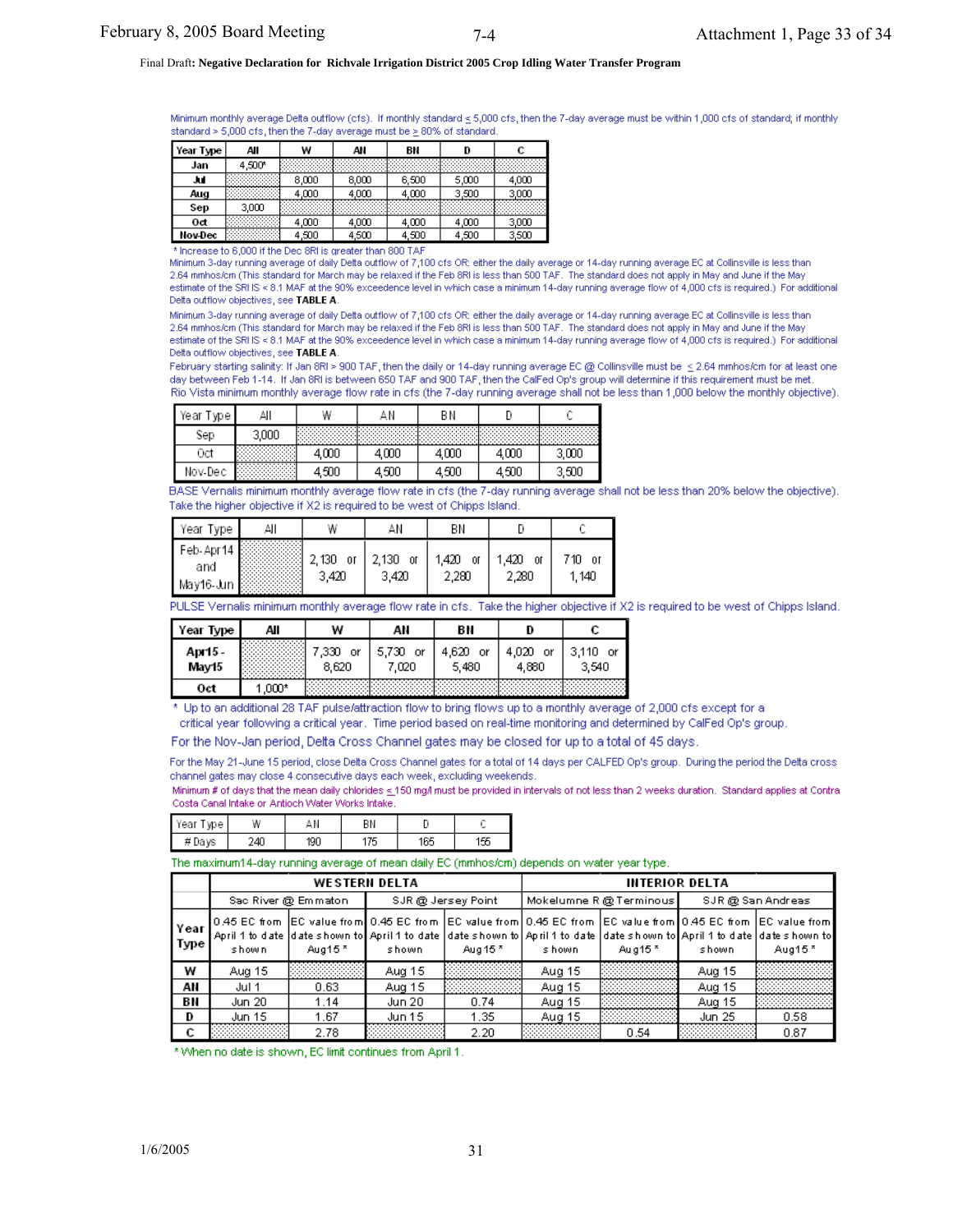As per D-1641, for San Joaquin River at Vernalis: however, the April through August maximum 30- day running average EC for San Joaquin River at Brandt Bridge,Old River near Middle River, and Old River at Tracy Road Bridge shall be 1.0 EC until April 1, 2005 when the value will be 0.7 EC.

Compliance will be determined between Jersey Point & Prisoners Point.

Does not apply in critical years or in May when the May 90% forecast of SRI ≤ 8.1 MAF.

During deficiency period, the maximum monthly average mhtEC at Western Suisun Marsh stations as per SMPA is:

In November, maximum monthly average mhtEC = 16.5 for Western Marsh stations and maximum monthly average mhtEC = 15.5 for Eastern Marsh stations in all periods types.

| Month   | mhtEC |
|---------|-------|
| Oct     | 19.0  |
| Nov     | 16.5  |
| Dec-Mar | 15.6  |
| Aрr     | 14.0  |
| Mav     | 12.5  |

## **TABLE A**

Number of Days When Max. Daily Average Electrical Conductivity of 2.64 mmhos/cm Must Be Maintained. (This can also be met with a maximum 14-day running average EC of 2.64 mmhos/cm, or 3-day running average Delta outflows of 11,400 cfs and 29,200 cfs, respectively.) Port Chicago Standard is triggered only when the 14day average EC for the last day of the previous month is 2.64. mmhos/cm or less. PMI is previous month's 8RI. If salinity/flow objectives are met for a greater number of days than required for any month, the excess days shall be applied towards the following month's requirement. The number of day's for values of the PMI between those specified below shall be determined by linear interpolation.

|           | Chipps Island |                             |     |     |     |
|-----------|---------------|-----------------------------|-----|-----|-----|
| P MI      |               | (Chipps Island Station D10) |     |     |     |
| (TAF)     | FEB           | MAR                         | APR | MAY | JUN |
| < 500     | ٥             | ٥                           | ٥   | o   | o   |
| 750       | Û             | Û                           | ٥   | ٥   | ٥   |
| 1000      | $28^{*}$      | 12                          | 2   | ٥   | Ũ   |
| 1250      | 28            | 31                          | 6   | o   | Ŭ   |
| 1500      | 28            | 31                          | 13  | ٥   | Û   |
| 1750      | 28            | 31                          | 20  | ٥   | ٥   |
| 2000      | 28            | 31                          | 25  |     | ٥   |
| 2250      | 28            | 31                          | 27  | 3   | ٥   |
| 2500      | 28            | 31                          | 29  | 11  | 1   |
| 2750      | 28            | 31                          | 29  | 20  | 2   |
| 3000      | 28            | 31                          | 30  | 27  | 4   |
| 3250      | 28            | 31                          | 30  | 29  | 8   |
| 3500      | 28            | 31                          | 30  | 30  | 13  |
| 3750      | 28            | 31                          | 30  | 31  | 18  |
| 4000      | 28            | 31                          | 30  | 31  | 23  |
| 4250      | 28            | 31                          | 30  | 31  | 25  |
| 4500      | 28            | 31                          | 30  | 31  | 27  |
| 4750      | 28            | 31                          | 30  | 31  | 28  |
| 5000      | 28            | 31                          | 30  | 31  | 29  |
| 5250      | 28            | 31                          | 30  | 31  | 29  |
| 5500<br>⋗ | 28            | 31                          | 30  | 31  | 30  |

"When 800 TAF < PMI < 1000 TAF, the number of days is determined by linear interpolation between 0 and 28 days.

|              | Port Chicago |          |                                       |          |                                |
|--------------|--------------|----------|---------------------------------------|----------|--------------------------------|
| PMI          |              |          | (continuous recorder at Port Chicago) |          |                                |
| (TAF)        | FEB          | MAR      | APR                                   | MAY      | JUN                            |
| 0            | 0            | ο        | 0                                     | ο        | 0                              |
| 250          | 1            | o        | o                                     | o        | 0                              |
| 500          | 4            | 1        | o                                     | o        | o                              |
| 750          | 8            | 2        | o                                     | o        | ō                              |
| 1000         | 12           | 4        | 0                                     | o        | 0                              |
| 1250         | 15           | 6        | ï                                     | ö        | 0                              |
| 1500         | 18           | 9        | 1                                     | o        | o                              |
| 1750         | 20           | 12       | 2                                     | ō        | o                              |
| 2000         | 21           | 15       | 4                                     | o        | o                              |
| 2250         | 22           | 17       | 5                                     | 1<br>ī   | o<br>$\overline{\mathfrak{o}}$ |
| 2500         | 23           | 19       | s                                     |          |                                |
| 2750         | 24           | 21       | 10<br>12                              | 2<br>4   | Ō<br>o                         |
| 3000<br>3250 | 25<br>25     | 23<br>24 | 14                                    | 6        | o                              |
| 3500         | 25           | 25       | 16                                    | g        | o                              |
| 3750         | 26           | 26       | $\overline{18}$                       | 12       | ö                              |
| 4000         | 26           | 27       | 20                                    | 15       | o                              |
| 4250         | 26           | 27       | 21                                    | 18       | 1                              |
| 4500         | 26           | 28       | 23                                    | 21       | 2                              |
| 4750         | 27           | 28       | 24                                    | 23       | з                              |
| 5000         | 27           | ≅        | ळ                                     | ळ        | 4                              |
| 5250         | 27           | 29       | 25                                    | 26       | 6                              |
| 5500         | 27           | 29       | 26                                    | 28       | g                              |
| 5750         | 27           | 29       | 27                                    | 28       | 13                             |
| 6000         | 27           | 29       | 27                                    | 29       | 16                             |
| 6250         | 27           | 30       | 27                                    | 29       | 19                             |
| 6500         | 27           | 30       | 28                                    | 30       | 22                             |
| 6750         | 27           | 30       | 28                                    | 30       | 24                             |
| 7000         | 27           | 30       | 28                                    | 30       | 26                             |
| 7250         | 27           | 30       | 28                                    | 30       | 27                             |
| 7500         | 27           | 3Ō       | 29                                    | 3Ő       | 28                             |
| 7750         | 27           | 30       | 29                                    | 31       | 28                             |
| 8000         | 27           | 30       | 29                                    | 31       | 29                             |
| 8250         | 28           | 30       | 29                                    | 31       | 29                             |
| 8500         | 28           | 30       | 29                                    | 31       | 29                             |
| 8750<br>9000 | 28<br>28     | 30<br>30 | 29<br>29                              | 31<br>31 | ÖÖ<br>30                       |
| 9250         | 28           | 30       | 29                                    | 31       | 30                             |
| 9500         | 28           | 31       | 29                                    | 31       | 30                             |
| 9750         | 28           | 31       | 29                                    | 31       | 30                             |
| 10000        | 28           | 31       | Ï0                                    | 31       | 30                             |
| 10000<br>×   | 28           | 31       | 30                                    | 31       | 30                             |
|              |              |          |                                       |          |                                |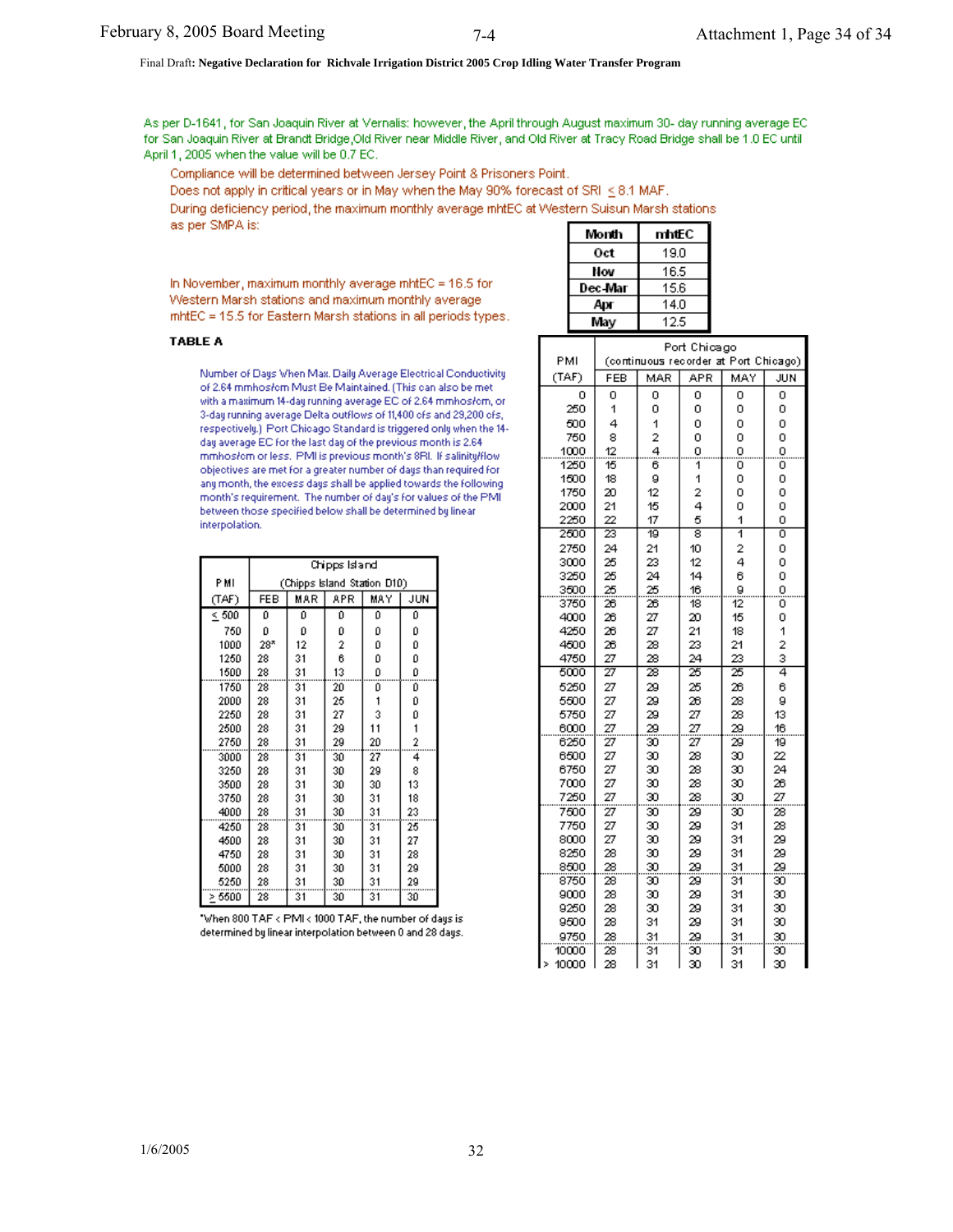# **Initial Study and ProposedNegative Declaration for Western Canal Water District 2005 Crop Idling Water Transfer Program**

**Prepared by Western Canal Water District** 

# **For additional information regarding this document contact:**

Ted Trimble, General Manager P.O. Box 190, Richvale, California 95974

**December 2004**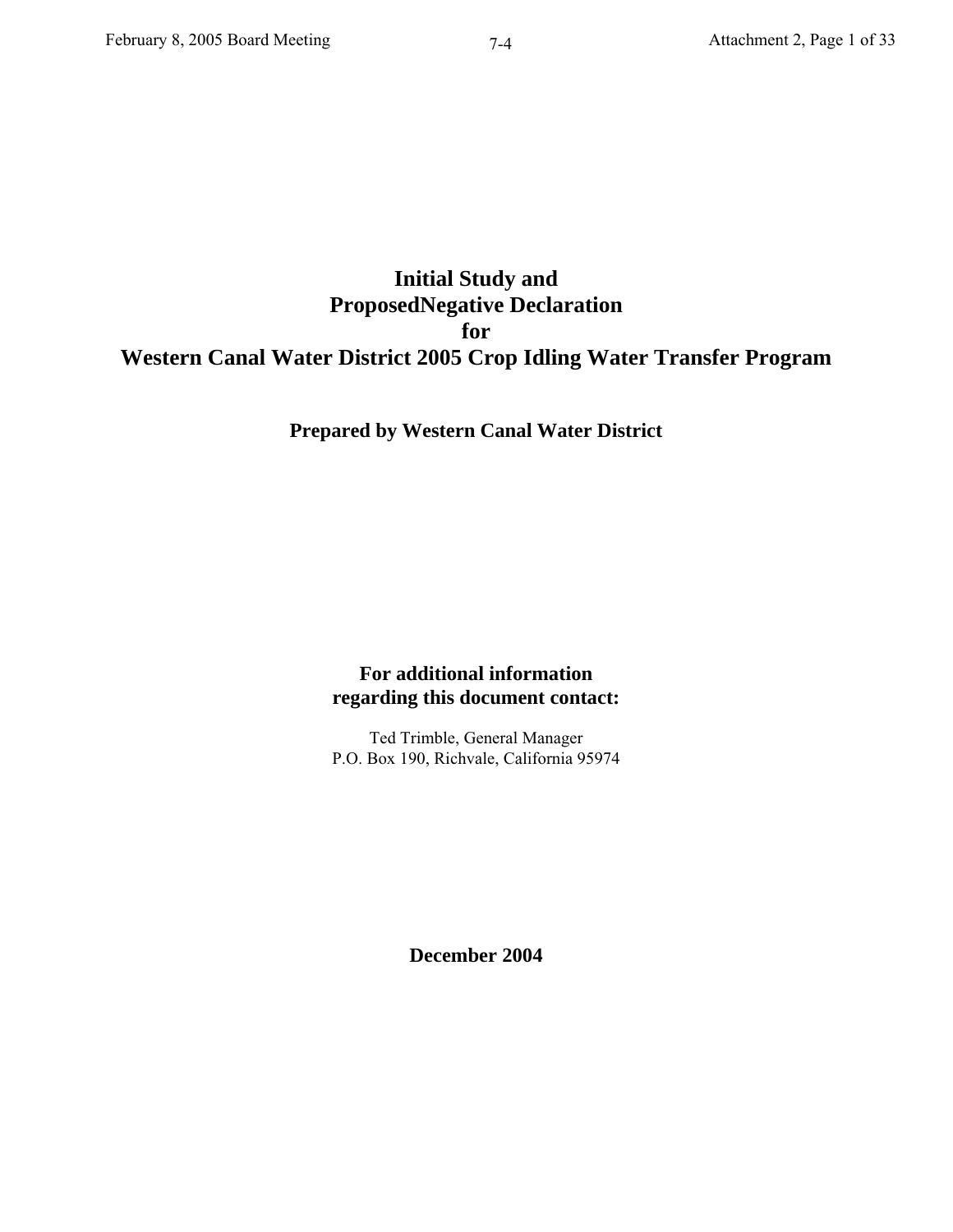# **TABLE OF CONTENTS**

| <b>SECTION 1</b> | <b>PROJECT DESCRIPTION</b> |
|------------------|----------------------------|
|                  |                            |

|                  | Project Introduction and Background<br>Project Location<br>Water Availability and Transfer<br>Use of Water by Buyers | 1<br>$\boldsymbol{2}$<br>$\sqrt{2}$<br>$\overline{4}$ |
|------------------|----------------------------------------------------------------------------------------------------------------------|-------------------------------------------------------|
| <b>SECTION 2</b> | <b>INITIAL STUDY</b>                                                                                                 | 5                                                     |
| <b>SECTION 3</b> | <b>EVALUATION OF ENVIRONMENTAL IMPACTS</b>                                                                           | 7                                                     |
|                  | Aesthetics                                                                                                           | 7                                                     |
|                  | <b>Agricultural Resources</b>                                                                                        | $\,8\,$                                               |
|                  | Air Quality                                                                                                          | $\,8\,$                                               |
|                  | <b>Biological Resources</b>                                                                                          | 9                                                     |
|                  | <b>Cultural Resources</b>                                                                                            | 12                                                    |
|                  | Geology and Soils                                                                                                    | 13                                                    |
|                  | Hazards and Hazardous Materials                                                                                      | 14                                                    |
|                  | Hydrology and Water Quality                                                                                          | 15                                                    |
|                  | Land Use and Planning                                                                                                | 17                                                    |
|                  | <b>Mineral Resources</b>                                                                                             | 18                                                    |
|                  | Noise                                                                                                                | 18                                                    |
|                  | Population and Housing                                                                                               | 19                                                    |
|                  | <b>Public Services</b>                                                                                               | 20                                                    |
|                  | Recreation                                                                                                           | 21                                                    |
|                  | Transportation/Circulation                                                                                           | 21                                                    |
|                  | Utilities and Service Systems                                                                                        | 22                                                    |
|                  | Mandatory Findings of Significance                                                                                   | 24                                                    |
| <b>SECTION 4</b> | <b>REFERENCES</b>                                                                                                    | 26                                                    |
| <b>SECTION 5</b> | <b>LIST OF PREPARERS</b>                                                                                             | 27                                                    |
|                  | <b>ATTACHMENT 1</b>                                                                                                  | 28                                                    |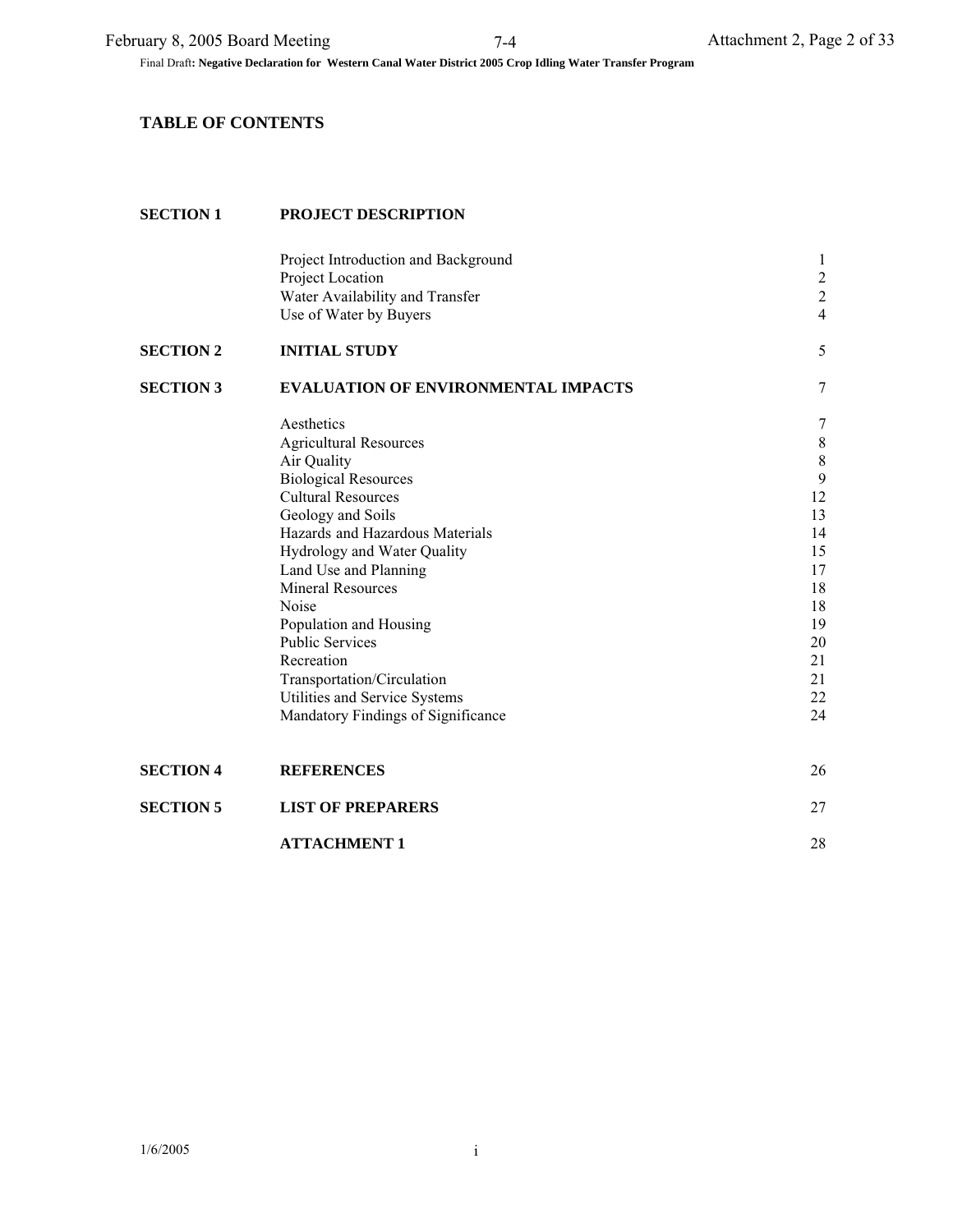# February 8, 2005 Board Meeting 7-4 Attachment 2, Page 3 of 33

Final Draft**: Negative Declaration for Western Canal Water District 2005 Crop Idling Water Transfer Program**

## **FIGURE 1**

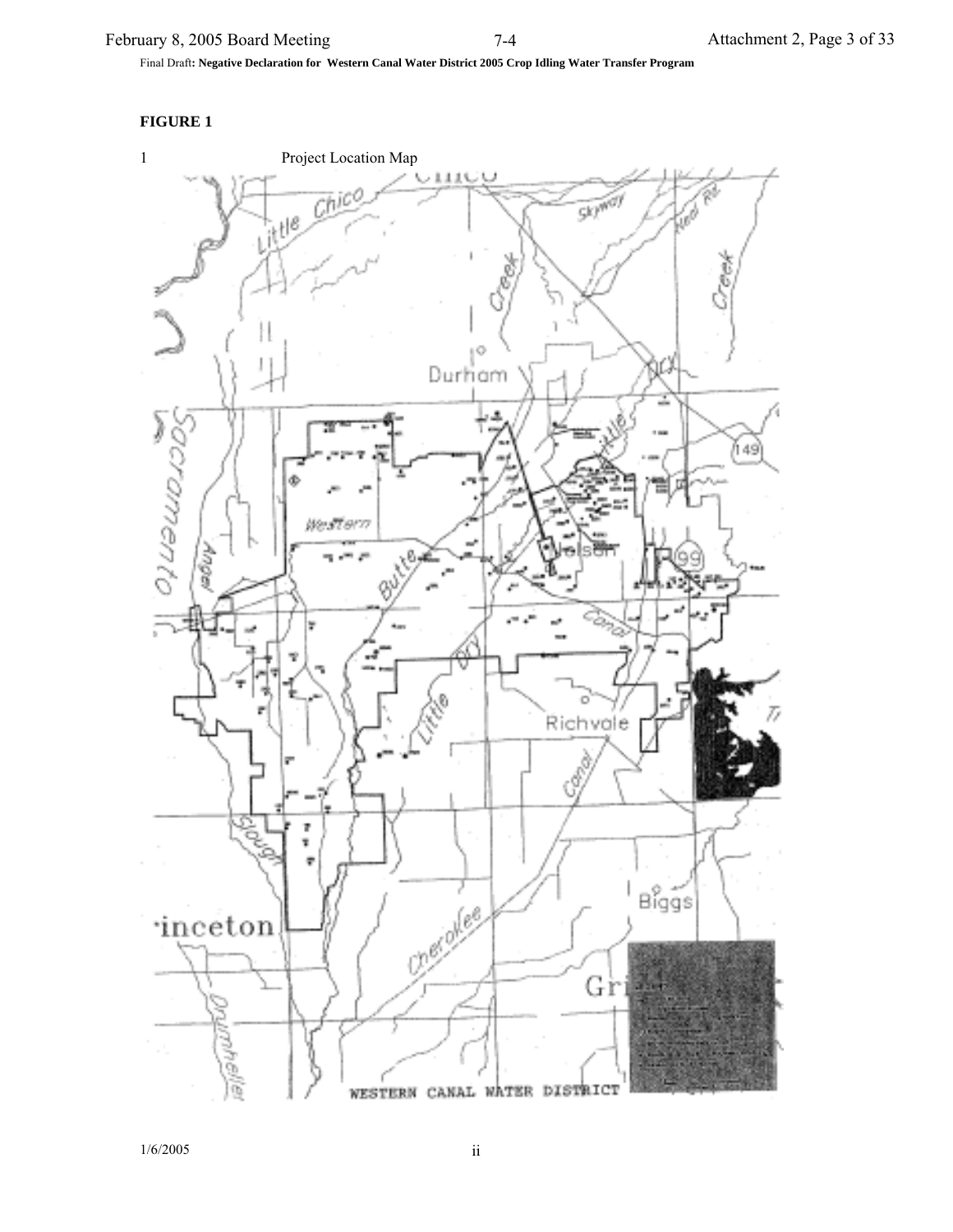# **SECTION 1 PROJECT DESCRIPTION**

## **1.0 PROJECT INTRODUCTION AND BACKGROUND**

Western Canal Water District (WCWD) is proposing to sell up to 30,000 acre feet of water to participating member districts of the State Water Project Contractors Authority (Buyers) 1during the 2005 irrigation season. Buyers are seeking up to approximately 190,500 acre feet of transfer water from various willing sellers in the Sacramento Valley during the 2005 irrigation season. Options for this water would allow for a strategy that would lessen potential shortages to these Buyers that may occur as a result of dry hydrologic conditions.

As a willing seller, WCWD would make up to 30,000 acre feet of water available to Buyers under an option contract by idling cropland (i.e., non-irrigation of farmland by voluntary participants), or through shifting from higher water use crops to lower water use crops.

Water made available by crop idling or crop shifting within WCWD would then be conveyed to and stored by the Department of Water Resources (DWR) for delivery to Buyers.

WCWD's entitlement to water stored in Lake Oroville is 295,000 acre feet, subject to curtailment under the Western Canal Water District 1985 Agreement with DWR. WCWD proposes to not divert (i.e., forebear) a portion of its water stored in Lake Oroville under this one-year transfer, which would allow DWR to deliver a portion of the foregone water to Buyers through the State Water Project (SWP).

Each year, on average, less than 6% of the acreage dedicated to rice production in WCWD is fallowed and temporarily removed from farm production so improvements such as weed abatement, land leveling, etc. can be made. Land idled for purposes of developing water for this transfer would be those acres above the amount of historically fallowed land.

The proposed project would idle approximately 9,091 acres of WCWD's primary service area that would otherwise be irrigated in 2005. Idling would occur within approximately 58,140 total irrigable acres. The proposed Evapo-Transportation Rate of Applied Water  $(ETAW)^2$  for rice culture is 3.3 acre feet per acre per growing season, which is consistent with the recent ETAW rates used for water transfers in the Sacramento Valley based on crop idling of rice acreage (*California Water Plan Update. Bulletin 160-98*. November 1998). Thus, the water made available for transfer by reduced crop evapotranspiration for the projected idled acreage would be up to 30,000 acre feet (9,091 acres x 3.3 AF/acre).

l

<sup>1</sup> Buyers are the following State Water Project contractors: Metropolitan Water District of Southern California, Antelope Valley-East Kern Water Agency, Central Coast Water Authority, Dudley Ridge Water District, Kern County Water Agency, Palmdale Water District, and Santa Clara Valley Water District. Depending on the hydrologic conditions existing in the spring of 2005, all or a portion of these agencies may elect to receive all or a portion of water optioned.

<sup>&</sup>lt;sup>2</sup> ETAW is defined as the portion of the total evapotranspiration that is provided by irrigation. The portion of evapotranspiration met by precipitation occurring during the growing seasons or stored as soil moisture within the root zone before the growing season does not qualify as transferable water. ETAW values used for water transfer calculations are based upon crop water demands reflecting average rainfall and evaporative demand.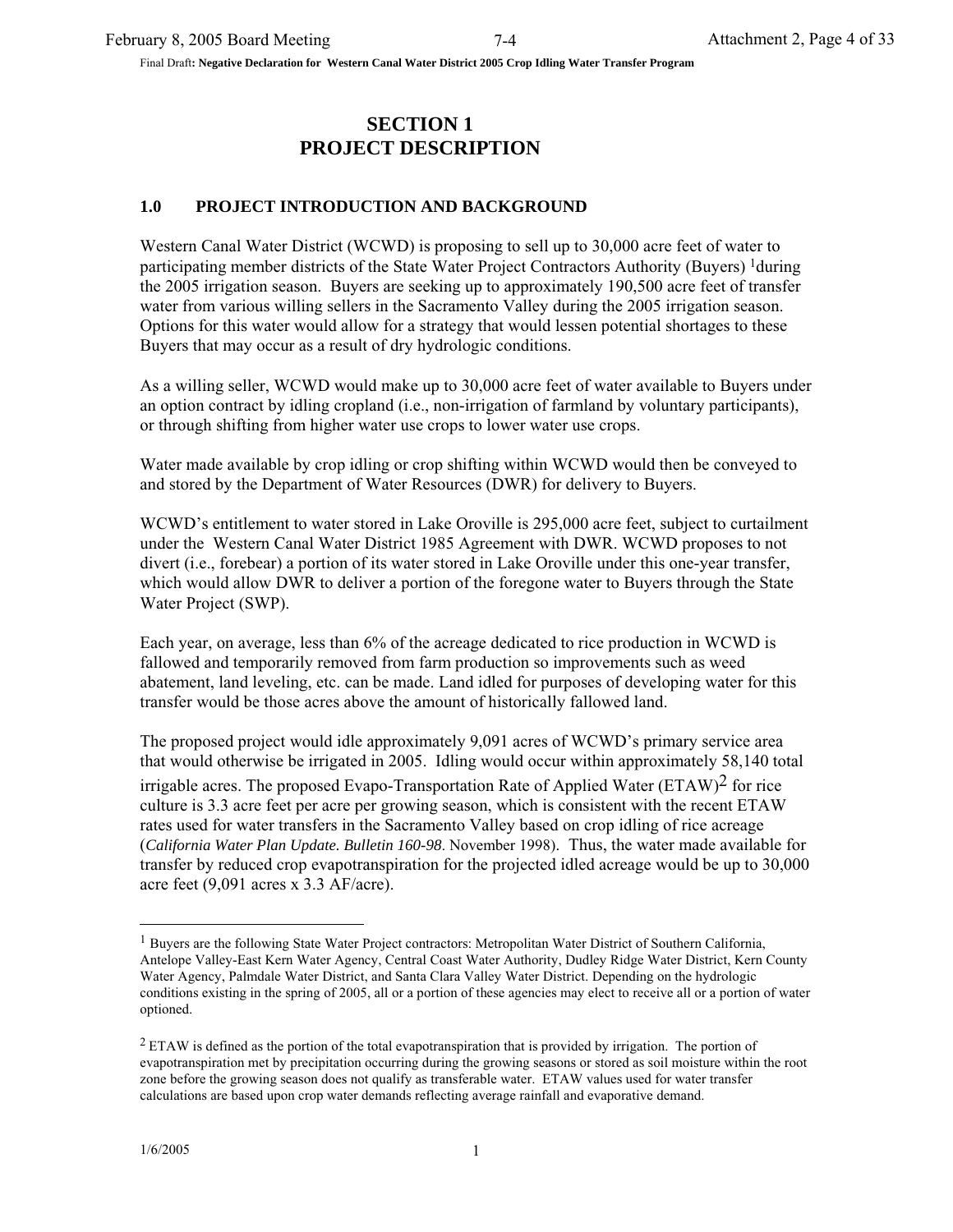## **1.1 Project Location**

The project area, from which the water for this transfer will be made available, is defined by the WCWD boundaries that encompass approximately 67,500 acres in the northern Sacramento Valley in Butte and Glenn Counties (Figure 1). Within the WCWD boundary are approximately 58,140 irrigable acres, of which approximately 52,300 acres are dedicated primarily to the production of rice.

Land idled for the purpose of this transfer will be drawn from the rice acreage, to the exclusion of irrigable District acreage dedicated to other crops or to habitat. Since the program will be offered to all eligible growers and it is anticipated that there will be more interest than WCWD desires to offer, a wide dispersal of acreage enrolled in the program is expected. WCWD will encourage program participants in the widespread dispersal of idled acreage, and make clear to participants that large, contiguous blocks of idled land related to this program are undesirable. Dispersing the program acres throughout the District assures that adequate water levels will be maintained in transmission canals so that wildlife impacts otherwise associated with dewatering the canals will be avoided, as will impacts associated with habitat loss which might occur with large, contiguous blocks of fallowed land.

## **1.2 Water Availability and Transfer**

No new construction or improvements by WCWD, Buyers, or DWR would be necessary for the production and transfer of this water.

Water that would not be diverted would be available for transfer to Buyers through SWP facilities operated by DWR, including Lake Oroville. Water would accrue in storage on the basis of estimates of the amount of water that would have been consumed on the idled land but for the program. That is, the water that would have been consumed in the process of crop use, (including, as applicable, rice straw decomposition water), would be available for transfer.

The portion of applied water, which would, in the case of WCWD, have normally returned to the Sacramento River system as tailwater or groundwater discharge to surface waters, would remain available for instream use and diversion by others and would not be transferred.

As the ETAW for rice culture in the Sacramento Valley is calculated at 3.3 acre feet per acre per growing season, each acre of idled rice production will make available for transfer 3.3 acre feet of water throughout the growing season.

The typical growing season for rice in California is April through September. The potential ETAW demand across these months is shown in Table 1.1 with the corresponding water production expectations.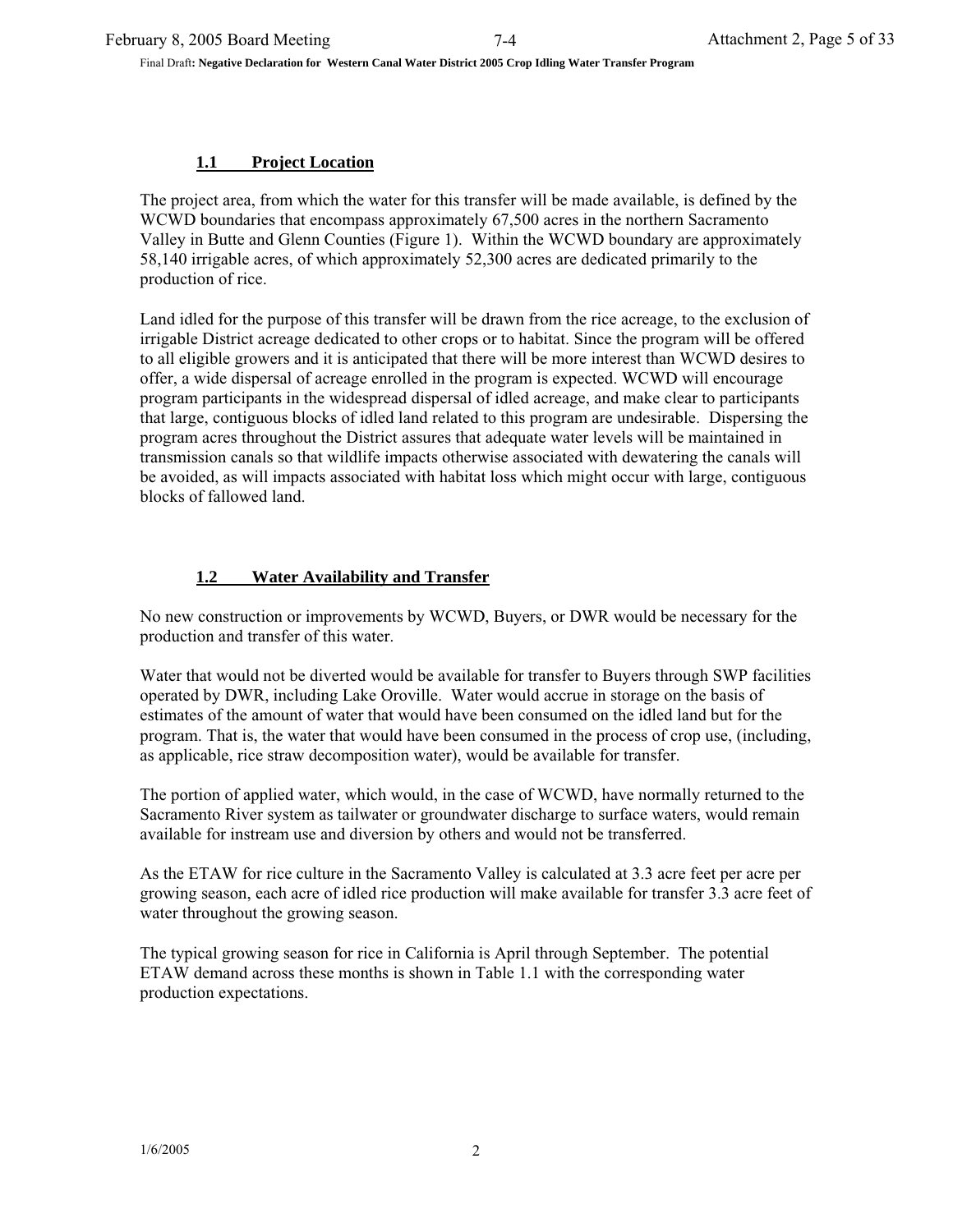## **TABLE 1.1**

# May June July August September ETAW in Percent 15 22 24 24 15 Water Production In Acre Feet 4,500 6,600 7,200 7,200 4,500 Total Production 30,000 For Transfer in 2005 in Acre-Feet

Water Production Schedule

During the implementation of the proposed project, water transferred by WCWD would be deemed transferred at the last point of diversion to WCWD on the Feather River and custody would then transfer to Buyers. As the operator of the State Water Project (SWP), DWR will be able to anticipate the lowered demands of WCWD and hold a corresponding amount of water in storage at Oroville reservoir. DWR would then use its Oroville storage reservoir to regulate the water in a manner which would allow for delivery of the water through the Sacramento-San Joaquin Delta, pumping into the California Aqueduct and making the ultimate delivery to Buyers.

Transfer of the water would occur within the regulatory parameters for the SWP, including all applicable Biological Opinions that govern SWP pumping at Banks Pumping Plant located in the Sacramento-San Joaquin Delta. As such, it may not be possible to transfer water from WCWD to Buyers during May and/or June due to environmental restrictions on SWP pumping during these periods. DWR would then retain the transferable portion of the water forborne in storage at Oroville and would release it when SWP capacity would be available later in the irrigation season.

DWR estimates that approximately 20% of the water transferred through the Delta would be necessary to enable the maintenance of water quality standards, which are based largely upon the total amount of water moving through the Bay-Delta system, known as "carriage water." Additionally, a 3% system loss due to evaporation and other losses would be assessed by DWR for water received at the Banks pumping plant and transported through the SWP. Therefore, this transfer would yield up to approximately 23,100 acre feet [9,091 ac x 3.3 AF/ac less 23%] to Buyers. At the end of the irrigation season, the amount of carriage water actually required is calculated. Depending upon the hydrologic year type and other operational constraints, the actual amount of carriage water assessed for the transfer may vary somewhat from this estimate.

No adverse economic effects are expected from this transfer3.

l

<sup>3</sup> See also: California's 1991 Drought Water Bank – Economic Impacts in the Selling Regions. Rand Corporation, 1993.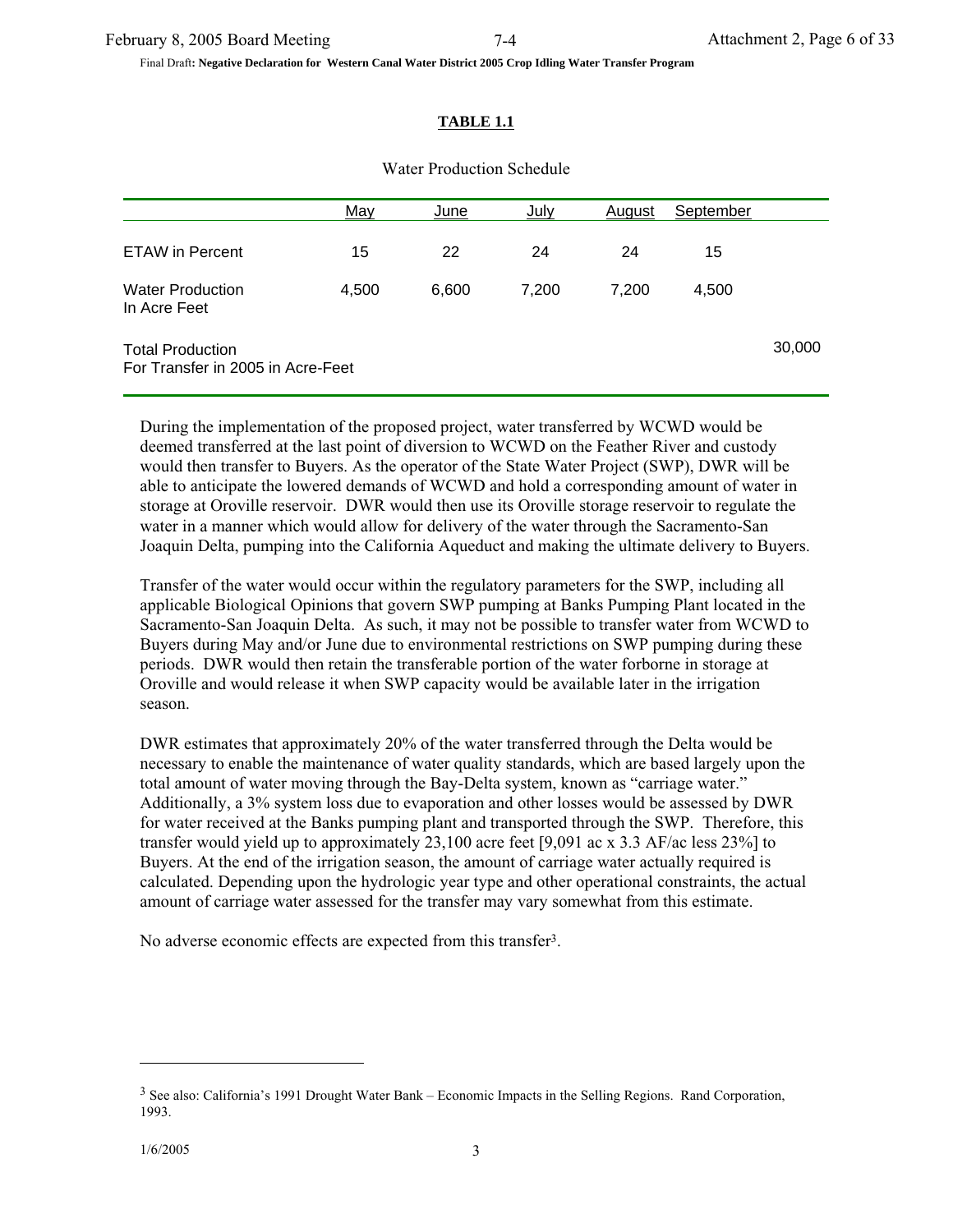## **1.3 Use of Water by Buyers**

Draft contracts for purchase will require Buyers to call purchase options on or about April 1, 2005, with conditional extensions of the options available until May 2, 2005. If the water is called, Buyers would take delivery of this water in a manner physically identical to their typical SWP deliveries. Each Buyer would be entitled to a proportionate share of the total amount of water purchase options made available as provided in Table 1.2. If a Buyer decides to terminate its options, the forgone options will be offered to the other Buyers. The acquired supplies would provide additional resource options to Buyers to mitigate potential dry-year water shortage conditions in 2005. This water would represent backfilling of a shortfall of water normally and historically received into Buyers' service areas. Accordingly, any water transferred under the proposed Project would not represent a dependable long-term increase in supply. As such, no adverse Project-specific impacts to Buyers' service areas due to the proposed transfer would occur.

| <b>Buyers' Proportionate Share of Water Made</b><br><b>Available by Western Canal Water District</b><br>(Percentage) |                                                   |  |  |  |
|----------------------------------------------------------------------------------------------------------------------|---------------------------------------------------|--|--|--|
| <b>BUYERS</b>                                                                                                        | <b>Water Purchase</b><br><b>Option Percentage</b> |  |  |  |
| Antelope Valley-East Kern WA                                                                                         | 1.4                                               |  |  |  |
| Central Coast Water Agency                                                                                           | 7.9                                               |  |  |  |
| Dudley Ridge Water District                                                                                          | 7.2                                               |  |  |  |
| Kern County Water Agency                                                                                             | 9.5                                               |  |  |  |
| Metropolitan Water District                                                                                          | 66.0                                              |  |  |  |
| Palmdale Water District                                                                                              | 1.3                                               |  |  |  |
| Santa Clara Valley WD                                                                                                | 6.5                                               |  |  |  |
| Total                                                                                                                | 100                                               |  |  |  |

|  | l`able |  |
|--|--------|--|
|--|--------|--|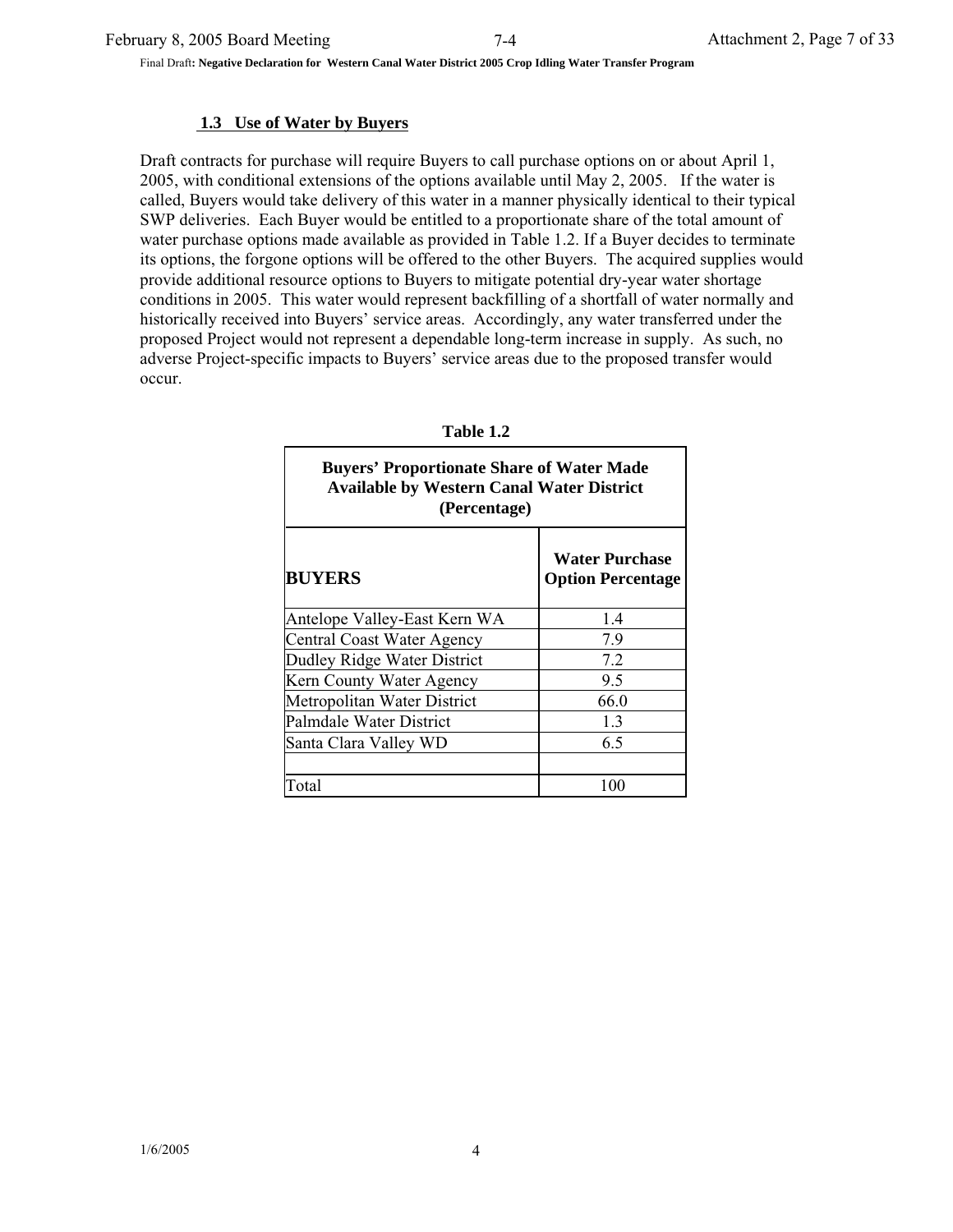# **SECTION 2 INITIAL STUDY**

The following Initial Study, Environmental Checklist, and evaluation of potential environmental effects (see Section 3) were completed in accordance with Section 15063(d)(3) of the State CEQA Guidelines to determine if the proposed project could have any potentially significant impact on the physical environment.

An explanation is provided for all determinations, including the citation of sources as listed in Section 4. A "No Impact" or "Less-than-significant Impact" determination indicates that the proposed project will not have a significant effect on the physical environment for that specific environmental category. No environmental category was found to have a potentially significant adverse impact with implementation of the proposed project.

## INITIAL STUDY AND ENVIRONMENTAL CHECKLIST FORM

**1. Project Title:** Western Canal Water District 2005 Crop Idling Water Transfer Program

| 2. Lead Agency Name and Address: | Western Canal Water District |
|----------------------------------|------------------------------|
|                                  | PO Box 190                   |
|                                  | Richvale, California 95974   |

**3. Contact Person and Phone Number:** Ted Trimble, (530) 342-5083

**4. Project Location:** Refer to Section 1 (1.1) of the Negative Declaration

- **5. Project Sponsor's Name and Address:** Western Canal Water District PO Box 190 Richvale, California 95974
- **6. Description of Project:** Refer to Section 1 of the Negative Declaration.

**7. Surrounding land uses and setting:** Agricultural/rural setting zoned for agricultural use.

## **8. Other agencies whose approval is required:**

Buyer agencies which could include: Metropolitan Water District of Southern California, Antelope Valley-East Kern Water Agency, Central Coast Water Authority, Dudley Ridge Water District, Kern County Water Agency, Palmdale Water District, and Santa Clara Valley Water District – contract approval and CEQA compliance.

California Department of Water Resources.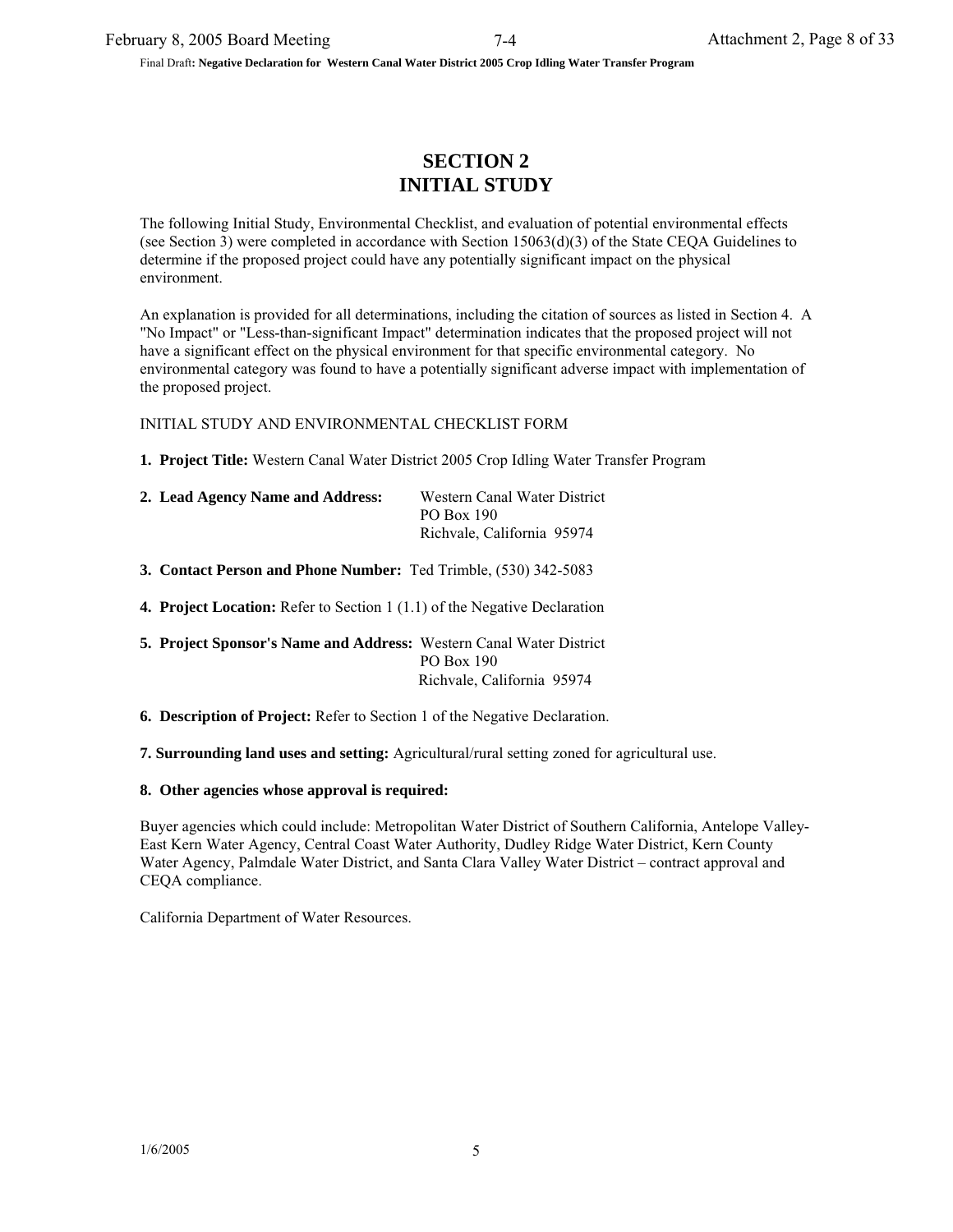## ENVIRONMENTAL FACTORS POTENTIALLY AFFECTED:

The environmental factors checked below would be potentially affected by this project, involving at least one impact that is a "Potentially Significant Impact" as indicated by the checklist on the following pages.

| Aesthetics                  | <b>Agriculture Resources</b>       | Air Quality            |
|-----------------------------|------------------------------------|------------------------|
| <b>Biological Resources</b> | Cultural Resources                 | Geology /Soils         |
| Hazards/Hazardous Materials | Hydrology / Water Quality          | Land Use / Planning    |
| Mineral Resources           | Noise                              | Population / Housing   |
| <b>Public Services</b>      | Recreation                         | Transportation/Traffic |
| Utilities / Service Systems | Mandatory Findings of Significance |                        |

## DETERMINATION:

On the basis of this initial evaluation:



I find that the proposed project COULD NOT have a significant effect on the environment, and a NEGATIVE DECLARATION will be prepared.

I find that although the proposed project could have a significant effect on the environment, there will not be a significant effect in this case because revisions in the project have been made by or agreed to by the project proponent. A MITIGATED NEGATIVE DECLARATION will be prepared.



I find that the proposed project MAY have a significant effect on the environment, and an ENVIRONMENTAL IMPACT REPORT is required.

I find that the proposed project MAY have a "potentially significant impact" or "potentially significant unless mitigated" impact on the environment, but at least one effect 1) has been adequately analyzed in an earlier document pursuant to applicable legal standards, and 2) has been addressed by mitigation measures based on the earlier analysis as described on attached sheets. An ENVIRONMENTAL IMPACT REPORT is required, but it must analyze only the effects that remain to be addressed.

I find that although the proposed project could have a significant effect on the environment, because all potentially significant effects (a) have been analyzed adequately in an earlier EIR or NEGATIVE DECLARATION pursuant to applicable standards, and (b) have been avoided or mitigated pursuant to that earlier EIR or NEGATIVE DECLARATION, including revisions or mitigation measures that are imposed upon the proposed project, nothing further is required.

| Signature    |             | Date |             |
|--------------|-------------|------|-------------|
|              |             |      |             |
|              | Ted Trimble |      | <b>WCWD</b> |
| Printed Name |             | For  |             |

Printed Name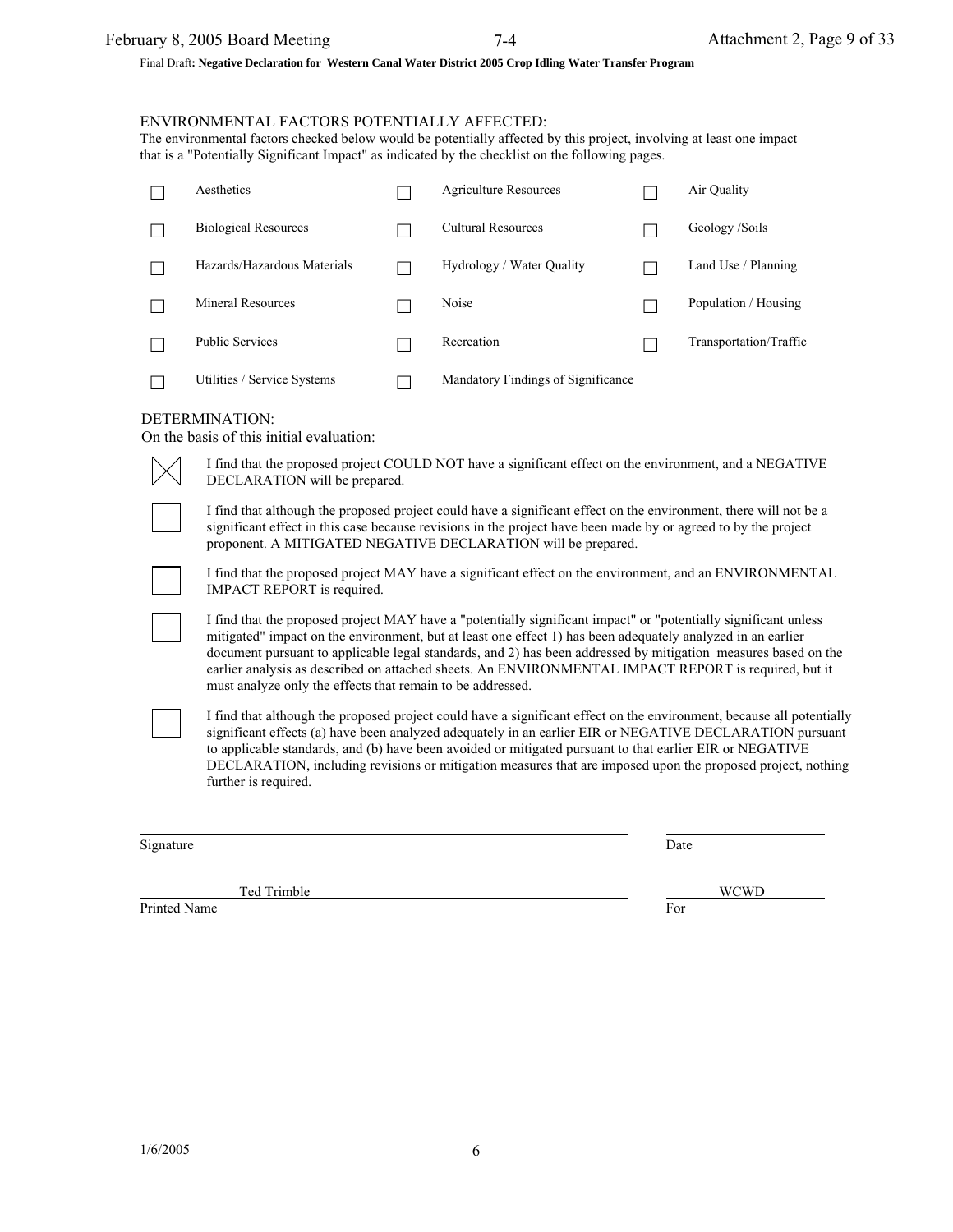## February 8, 2005 Board Meeting 7-4 Attachment 2, Page 10 of 33

Final Draft**: Negative Declaration for Western Canal Water District 2005 Crop Idling Water Transfer Program**

# **SECTION 3 EVALUATION OF ENVIRONMENTAL IMPACTS**

## **I. AESTHETICS – Would the proposed Action:**

|    | <b>Issues and Determination:</b>                                                                                                                               | Potentially<br>Significant<br>Impact | Less Than<br>Significant<br>With<br><b>Mitigation</b><br>Incorporation | Less Than<br>Significant<br><i>Impact</i> | No<br>Impact |
|----|----------------------------------------------------------------------------------------------------------------------------------------------------------------|--------------------------------------|------------------------------------------------------------------------|-------------------------------------------|--------------|
| a) | Have a substantial adverse effect on a scenic<br>vista?                                                                                                        |                                      |                                                                        |                                           |              |
| b) | Substantially damage scenic resources,<br>including, but not limited to, trees, rock<br>outcroppings, and historic buildings within a<br>state scenic highway? |                                      |                                                                        |                                           |              |
| C) | Substantially degrade the existing visual<br>character or quality of the site and its<br>surroundings?                                                         |                                      |                                                                        |                                           |              |
| d) | Create a new source of substantial light or<br>glare which would adversely affect day or<br>nighttime views in the area?                                       |                                      |                                                                        |                                           |              |

## Discussion:

- **a,b,d)** No Impact. As there would be no construction activities (e.g., ground disturbing activities) with project implementation, no potential aesthetic resources would be impacted or altered. In addition, there would be no new sources of light and glare added to the project site. Hence, there would be no impacts to aesthetics with the proposed project.
	- **c) Less-than-significant Impact.** The pattern of cropping in the area within WCWD's jurisdiction would be altered slightly, in that somewhat more land would be idled due to the implementation of the proposed project (i.e., about 16%additional of total irrigable acreage). Idled land is a typical feature of the agricultural landscape in WCWD's jurisdiction and would not differ substantially from the existing environmental setting. As such, there would be a lessthan-significant impact to the existing visual character within the farmlands occurring in WCWD's jurisdiction.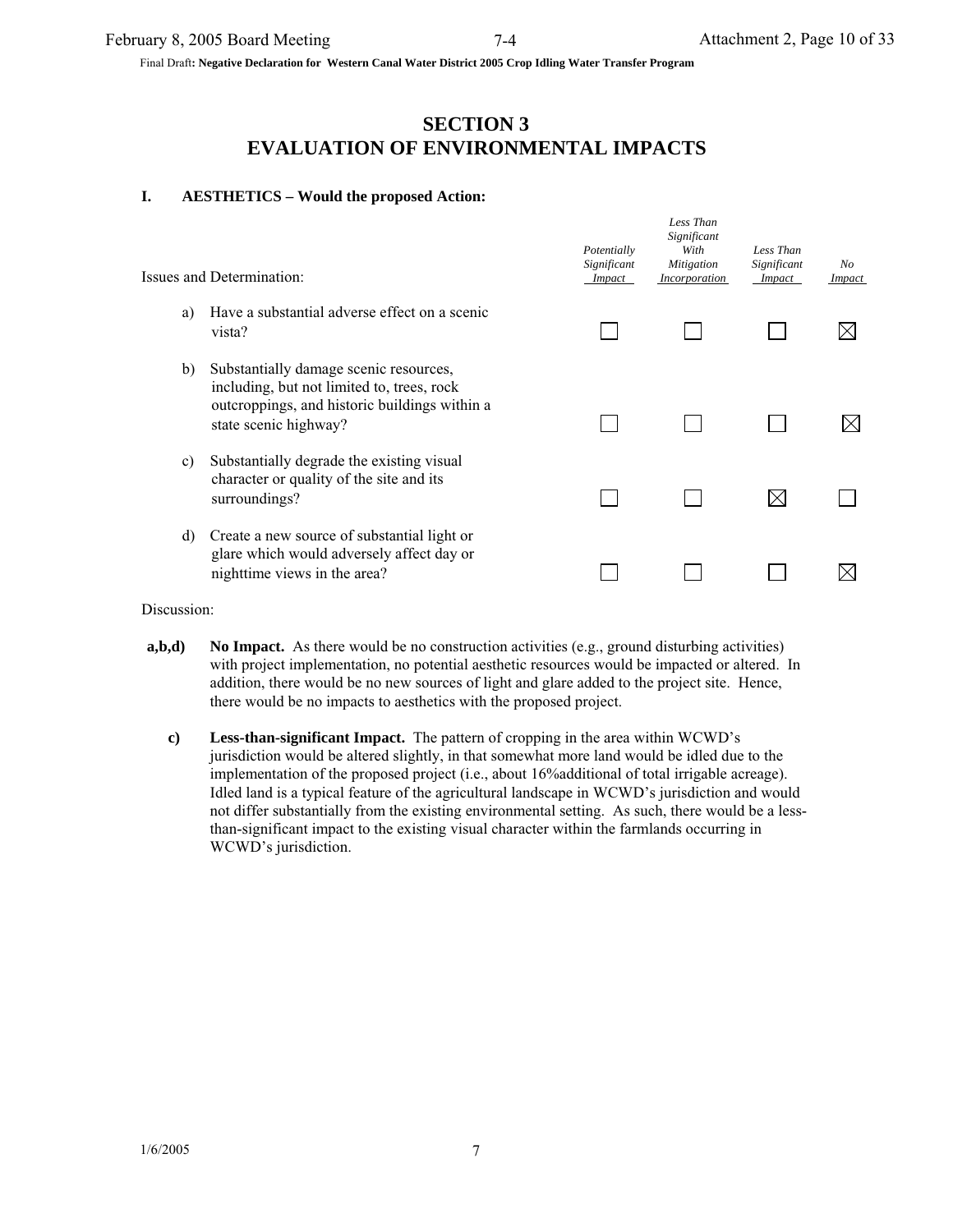## **II. AGRICULTURE RESOURCES: Would the proposed Action:**

|               | <b>Issues and Determination:</b>                                                                                                                                                                                                                           | Potentially<br>Significant<br><i>Impact</i> | Less Than<br>Significant<br>With<br><i>Mitigation</i><br>Incorporation | Less Than<br>Significant<br><i>Impact</i> | No<br><i>Impact</i> |
|---------------|------------------------------------------------------------------------------------------------------------------------------------------------------------------------------------------------------------------------------------------------------------|---------------------------------------------|------------------------------------------------------------------------|-------------------------------------------|---------------------|
| a)            | Convert Prime Farmland, Unique Farmland, or<br>Farmland of Statewide Importance<br>(Farmland), as shown on the maps prepared<br>pursuant to the Farmland Mapping and<br>Monitoring Program of the California<br>Resources Agency, to non-agricultural use? |                                             |                                                                        |                                           |                     |
| b)            | Conflict with existing zoning for agricultural<br>use, or a Williamson Act contract?                                                                                                                                                                       |                                             |                                                                        |                                           |                     |
| $\mathbf{c})$ | Involve other changes in the existing<br>environment which, due to their location or<br>nature, could result in conversion of Farmland<br>to non-agricultural use?                                                                                         |                                             |                                                                        |                                           |                     |

## Discussion:

**a-c) No Impact.** As a single-year activity, the proposed project would not convert any farmland (Prime, Unique, Important or otherwise) to non-agricultural uses. The proposed activity would result in a reduction in the amount of farmland irrigation during the 2005 growing season and an increase in the amount of land idled for that year. Participation in the proposed project would be solely voluntary. Zoning, agricultural conversion and Williamson Act issues would not be changed. No impact to agricultural resources would occur with project implementation.

## **III. AIR QUALITY: Would the proposed Action:**

|    | Issues and Determination:                                                                               | Potentially<br>Significant<br><i>Impact</i> | Significant<br>With<br>Mitigation<br>Incorporation | Less Than<br>Significant<br><i>Impact</i> | No<br><i>Impact</i> |
|----|---------------------------------------------------------------------------------------------------------|---------------------------------------------|----------------------------------------------------|-------------------------------------------|---------------------|
| a) | Conflict with or obstruct implementation of<br>the applicable Air Quality Attainment Plan?              |                                             |                                                    |                                           |                     |
| b) | Violate any air quality standard or contribute<br>to an existing or projected air quality<br>violation? |                                             |                                                    |                                           |                     |

 *Less Than*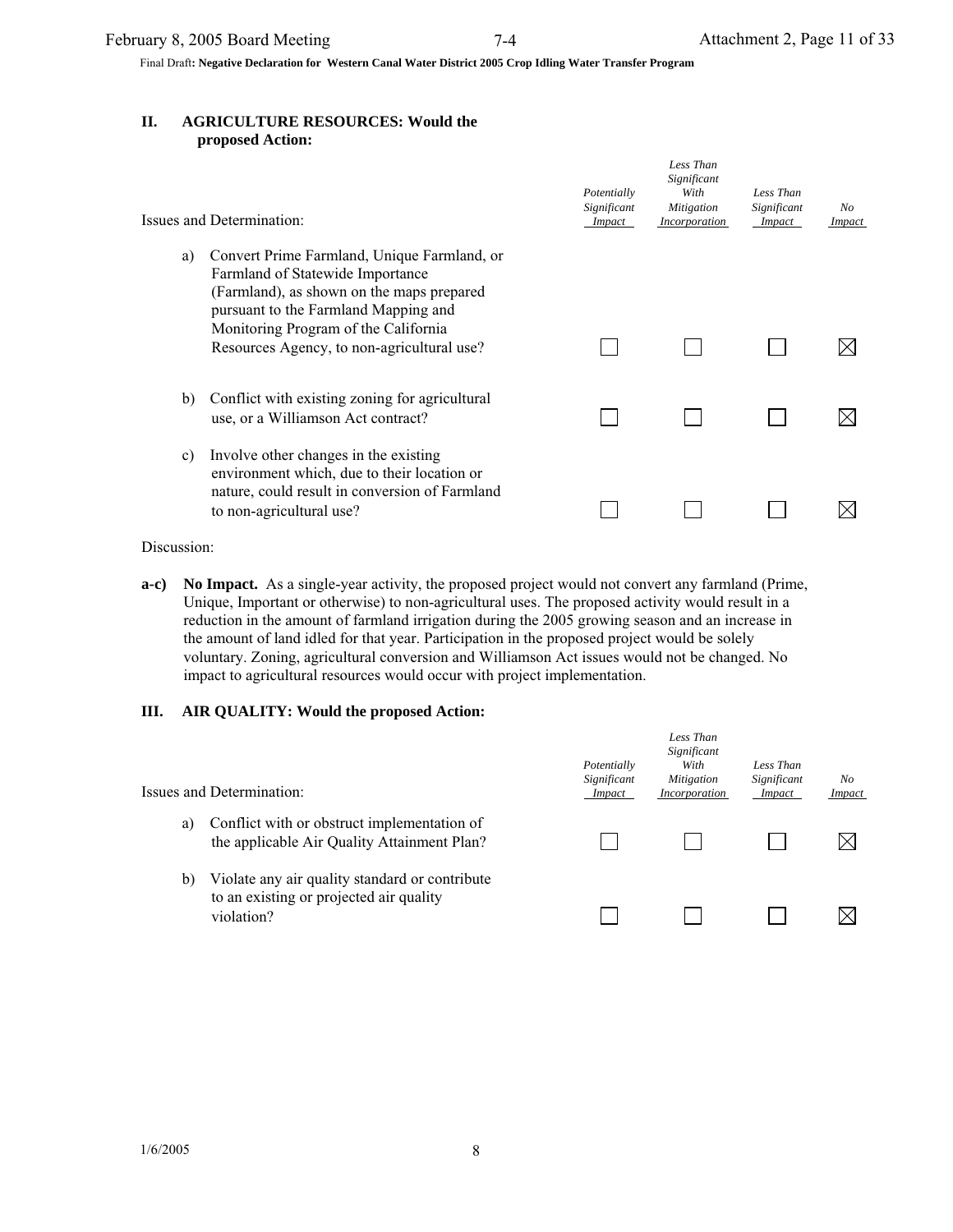## February 8, 2005 Board Meeting 7-4 Attachment 2, Page 12 of 33

#### Final Draft**: Negative Declaration for Western Canal Water District 2005 Crop Idling Water Transfer Program**

|    | <b>Issues and Determination:</b>                                                                                                                                                                                                                                                                            | Less Than<br>Potentially<br>Significant<br><i>Impact</i> | Significant<br>With<br><i>Mitigation</i><br>Incorporation | Less Than<br>Significant<br><i>Impact</i> | No<br><i>Impact</i> |
|----|-------------------------------------------------------------------------------------------------------------------------------------------------------------------------------------------------------------------------------------------------------------------------------------------------------------|----------------------------------------------------------|-----------------------------------------------------------|-------------------------------------------|---------------------|
| C) | Result in a cumulatively considerable net<br>increase of any criteria pollutant for which the<br>project region is non-attainment under an<br>applicable federal or state ambient air quality<br>standard (including releasing emissions, which<br>exceed quantitative thresholds for ozone<br>precursors)? |                                                          |                                                           |                                           |                     |
| d) | Expose sensitive receptors to substantial<br>pollutant concentrations?                                                                                                                                                                                                                                      |                                                          |                                                           |                                           |                     |
| e) | Create objectionable odors affecting a<br>substantial number of people?                                                                                                                                                                                                                                     |                                                          |                                                           |                                           |                     |

## Discussion:

**a-e) No Impact.** The Project site is located in the Sacramento Valley Air Basin. To the extent less agricultural land would be cultivated, less air pollutant emissions would be emitted from normal farm practices (e.g., internal combustion engine emissions from tilling, seeding, pesticide application, etc.). These reductions in air emissions would be beneficial; however, such reductions (i.e., up to 16% of typical farming activities) would not be that noticeable within the Sacramento Valley Air Basin for the short project duration. Odors associated with farming activities may lessen to a minor degree, due to the decrease in farming activities during the growing season. Overall, there would be no impacts to the air basin with project implementation.

## **IV. BIOLOGICAL RESOURCES – Would the proposed Action:**

|    | <b>Issues and Determination:</b>                                                                                                                                                                                                                                                                                                | Potentially<br>Significant<br><i>Impact</i> | Less Than<br>Significant<br>With<br><i>Mitigation</i><br>Incorporation | Less Than<br>Significant<br><i>Impact</i> | No<br>Impact |
|----|---------------------------------------------------------------------------------------------------------------------------------------------------------------------------------------------------------------------------------------------------------------------------------------------------------------------------------|---------------------------------------------|------------------------------------------------------------------------|-------------------------------------------|--------------|
| a) | Have a substantial adverse effect, either<br>directly or through habitat modifications, on<br>any species identified as a candidate,<br>sensitive, or special-status species in local or<br>regional plans, policies, or regulations, or by<br>the California Department of Fish<br>and Game or U.S. Fish and Wildlife Service? |                                             |                                                                        |                                           |              |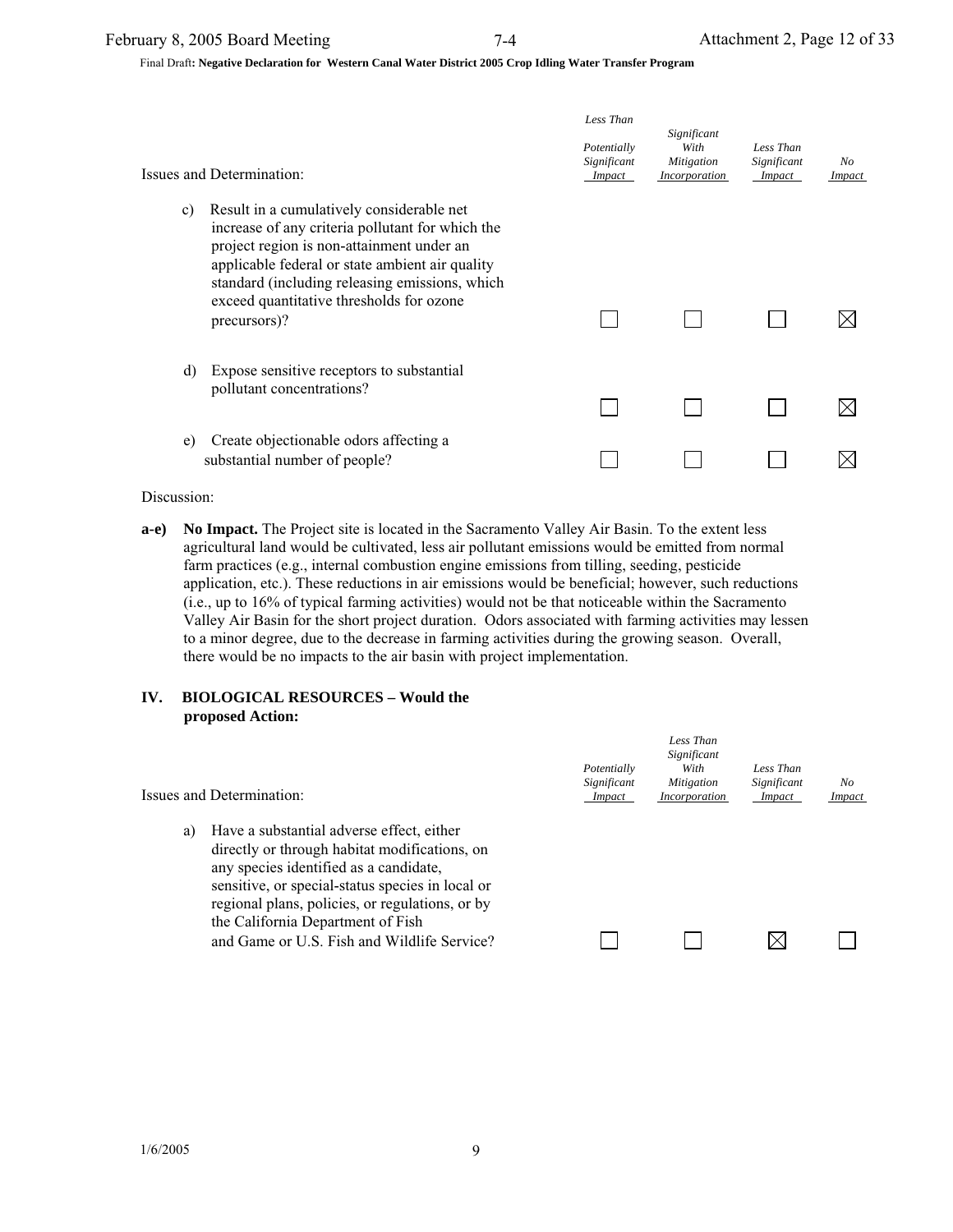|               | <b>Issues and Determination:</b>                                                                                                                                                                                                                                                 | Potentially<br>Significant<br><i>Impact</i> | Less Than<br>Significant<br>With<br><i>Mitigation</i><br>Incorporation | Less Than<br>Significant<br>Impack | No<br><i>Impact</i> |
|---------------|----------------------------------------------------------------------------------------------------------------------------------------------------------------------------------------------------------------------------------------------------------------------------------|---------------------------------------------|------------------------------------------------------------------------|------------------------------------|---------------------|
| b)            | Have a substantial adverse effect on any<br>riparian habitat or other sensitive natural<br>community identified in local or regional<br>plans, policies, regulations or by the<br>California Department of Fish and Game<br><sub>or</sub><br>U.S. Fish and Wildlife Service?     |                                             |                                                                        |                                    |                     |
| $\mathbf{c})$ | Have a substantial adverse effect on federally<br>protected wetlands as defined by Section 404<br>of the Clean Water Act (including, but not<br>limited to, marsh, vernal pool, coastal, etc.)<br>through direct removal, filling, hydrological<br>interruption, or other means? |                                             |                                                                        |                                    |                     |
| d)            | Interfere substantially with the movement of<br>any native resident or migratory fish or<br>wildlife corridors, or impede the use of native<br>wildlife nursery sites?                                                                                                           |                                             |                                                                        |                                    |                     |
| e)            | Conflict with any local policies or ordinances<br>protecting biological resources, such as a tree<br>preservation policy or ordinance?                                                                                                                                           |                                             |                                                                        |                                    |                     |
| f)            | Conflict with the provisions of an adopted<br>Habitat Conservation Plan, Natural<br>Conservation Community Plan, or other<br>approved local, regional, or state habitat<br>conservation plan?                                                                                    |                                             |                                                                        |                                    |                     |

Discussion:

**a) Less than significant Impact.** Several special-status wildlife species have the potential to occur within the project area: the giant garter snake (listed as state and federally threatened), the northwestern pond turtle (listed as a state species of special concern and federal species of concern), the winter-run Chinook salmon (listed as state and federally endangered), the delta smelt (listed as state and federally threatened) and the steelhead (listed as federally threatened).

## **Giant Garter Snake (***Thamnopsis gigas***)**

The giant garter snake can be found in agricultural wetlands such as irrigation and drainage canals. These artificial waterways can be used for purposes such as ease of movement; protection from predators; warmth to aid metabolism, gestation, and digestion and as a food source. (Draft Recovery Plan for the Giant Garter Snake. 1999.) While the irrigation patterns throughoutWCWD would be modified as a result of the project, water levels in irrigation and drainage canals would be maintained at normal operating elevations and no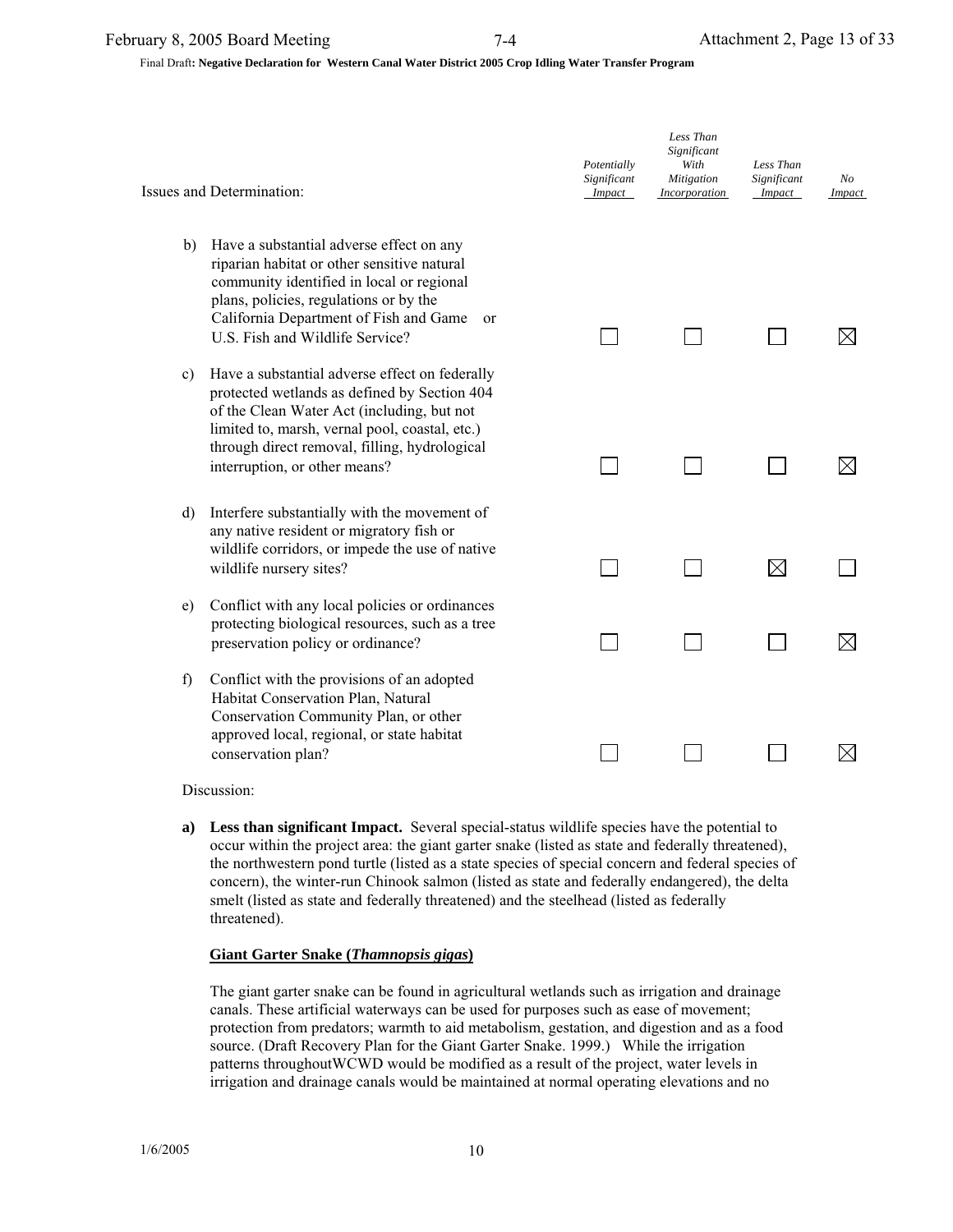drying of such conveyances would occur. As such, WCWD's water conveyance system would remain watered and available to the snake and other wildlife that utilize it.

Flooded rice fields in the Sacramento Valley can be used by the giant garter snake for foraging, cover and dispersal purposes. The non-irrigated project fields would have little or no vegetation, retaining the open character that is currently present in fields that are between plantings or that otherwise have relatively little vegetative cover. Because the maximum percentage of land idled for this project would be less than 16% of the District's irrigable acreage, along with less than 6% of historically fallowed acreage, at least 78% of WCWD's irrigable acreage would remain unaffected. Lands taken out of production would be dispersed throughout WCWD such that the contiguous nature of idled lands would be minimized allowing for a mosaic of lands that could be utilized by the snake throughout WCWD's jurisdiction. The changes to agricultural fields that would occur under the proposed project could have minor and temporary effects on the giant garter snake through the decrease in potential cover and foraging areas as a result of the reduction in planted rice acreage. The one-year duration of the program minimizes any potential disruption to the giant garter snake.

Because the project would not convert any agricultural lands to non-agricultural land uses, the only change would be a temporary, one-year increase in the time between planting of rice crops within a percentage of the WCWD farmlands. In addition, at least 78% of WCWD's fields would remain unaffected by the proposed project. As such, the proposed project could have a less-than-significant impact to the giant garter snake within the existing farmlands due to a short-term decrease in potential cover and foraging areas for this species.

#### **Northwestern Pond Turtle (***Clemmys marmorata marmorata***)**

The northwestern pond turtle inhabits waters with little or no current. The banks of inhabited waters usually have thick vegetation, but basking sites such as logs, rocks, or open banks must also be present. Pond turtles lay their eggs in nests in upland areas, including grasslands, woodlands, and savannas. Pond turtles could be found in and along irrigation and drainage canals. The proposed project would not eliminate water from the conveyance canals within WCWD's service area. Therefore the proposed project would not impact the western pond turtle.

## **Chinook Salmon (***Oncorhynchus tshawytscha***), Delta Smelt (***Hypomesus transpacificus)*  **and Steelhead (***Oncorhynchus mykiss***)**

The Sacramento-San Joaquin Delta is a migration corridor and seasonal rearing habitat for winter-run Chinook salmon and steelhead. It provides spawning and nursery habitat for delta smelt. Transfer water to Buyers would be delivered through the Sacramento-San Joaquin Delta with timing identical to Buyers' typical SWP deliveries in conformance with the 1993 Winter-run Chinook Salmon Biological Opinion (NMFS), the 1995 Delta Water Quality Control Plan (SWRCB) and the 1995 Delta Smelt Biological Opinion (USFWS). The proposed transfer would not compromise the environmental regulations that specify minimum flow requirements for winter-run and spring-run Chinook salmon and steelhead. Required releases from Lake Oroville for the protection of fisheries would continue to be made. As such, there would be no impact from the proposed project on listed fish species in the Sacramento-San Joaquin Delta. The proposed project would result in less-than-significant impacts to special status species because no wildlife would be directly affected by the idling activities and indirect impacts to habitat, such as a decrease in potential foraging and cover habitat for the giant garter snake, would be temporary (i.e, one year) and minimal.

**b)** No impact. The proposed action would have no effect on riparian or other sensitive habitats because the project area is not adjacent to or within such habitats. Therefore there would be no impact to riparian or other sensitive habitats.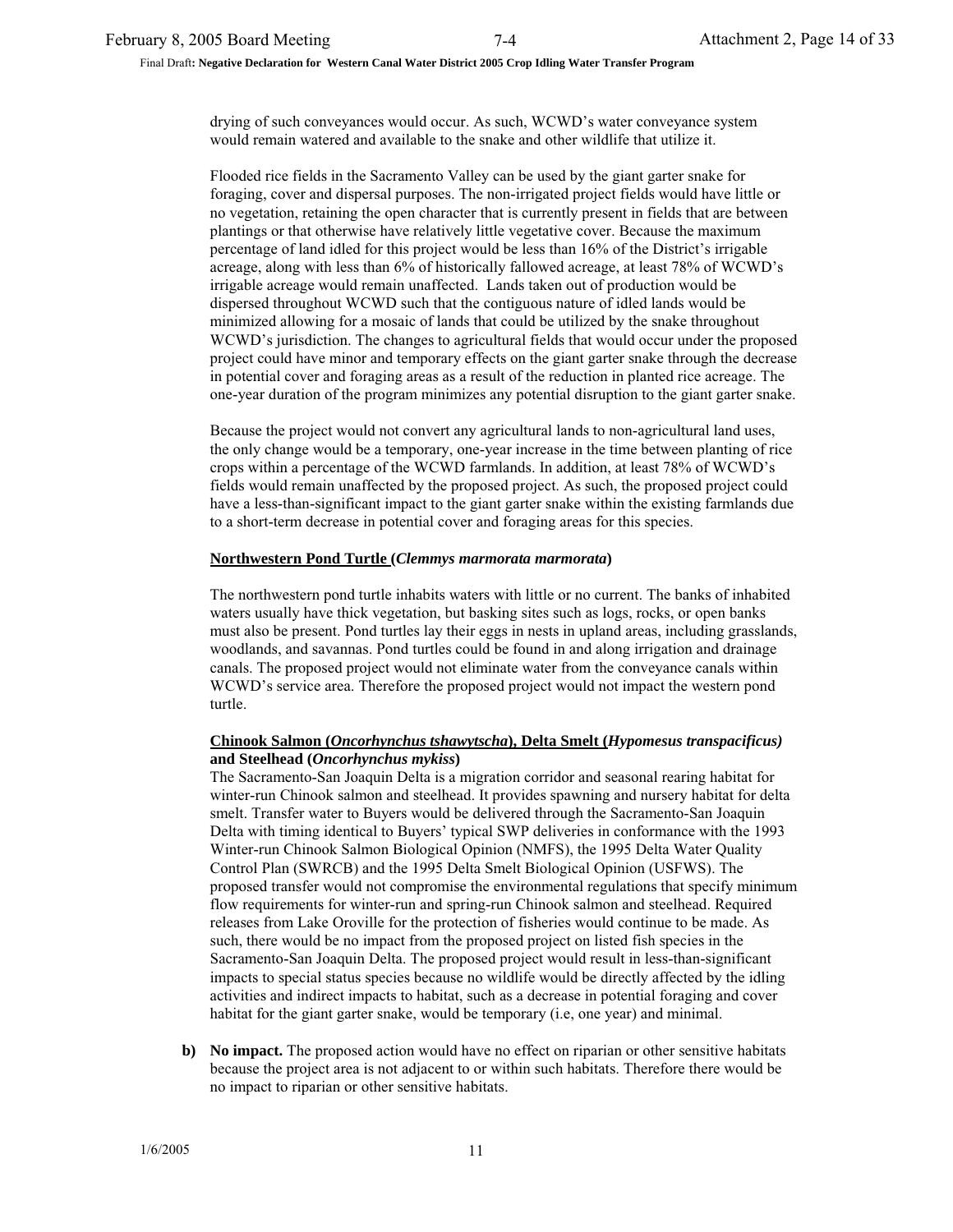**c) No Impact.** No wetlands are located within the boundaries of the project site and therefore, no impacts to wetlands would occur from the proposed project.

## **d) Less than significant Impact.**

## **Waterfowl**

The proposed project would result in the fallowing of up to 9,091 acres of rice fields. Rice fields in the project area serve as foraging habitat for many waterfowl species. However, implementation of the project would not interfere substantially with the foraging of nativeresident or migratory waterfowl because other foraging habitat is abundant both locally and regionally. Because the proposed project would not convert any agricultural lands to nonagricultural land uses, the only change would be a one-year increase in the time between planting of rice in the project farmlands and a minor reduction in the acreage of rice lands available to waterfowl for foraging in 2005. This reduction in foraging acreage is less-thansignificant based upon the regional abundance of flooded foraging habitat. Therefore, there would be a less-than-significant impact to potential wildlife corridors for waterfowl that are within the project acreage.

## **Fish Species**

The proposed project may increase flows during July through September in the Sacramento River resulting from the movement of transfer water. Such flow increases may have a beneficial effect on fishes in the river during the transfer period. Because of the relatively large volume of summer flows in the Sacramento River, changes in flows resulting from the water acquisition would be small and effects on fish in the Sacramento River would be negligible. Therefore, there would be no adverse impact on the movement of any native resident or migratory fish species from the proposed project.

**e,f) No Impact.** The proposed project would not conflict with any local, regional or state policy, ordinance or conservation plan in effect for the area. Hence no impact to adopted habitat conservation plans would occur with project implementation.

## **V. CULTURAL RESOURCES – Would the proposed Action:**

|    | Issues and Determination:                                                                                                | Less Than<br>Potentially<br>Significant<br><i>Impact</i> | Less Than<br>Significant<br>With<br><i>Mitigation</i><br>Incorporation | Less Than<br>Significant<br><i>Impact</i> | No<br><i>Impact</i> |
|----|--------------------------------------------------------------------------------------------------------------------------|----------------------------------------------------------|------------------------------------------------------------------------|-------------------------------------------|---------------------|
| a) | Cause a substantial adverse change in the<br>significance of a historical resource as defined<br>in §15064.5?            |                                                          |                                                                        |                                           |                     |
| b) | Cause a substantial adverse change in the<br>significance of a unique archaeological<br>resource pursuant to $§15064.5?$ |                                                          |                                                                        |                                           |                     |
| C) | Directly or indirectly destroy a unique<br>paleontological resource or site or unique<br>geologic feature?               |                                                          |                                                                        |                                           |                     |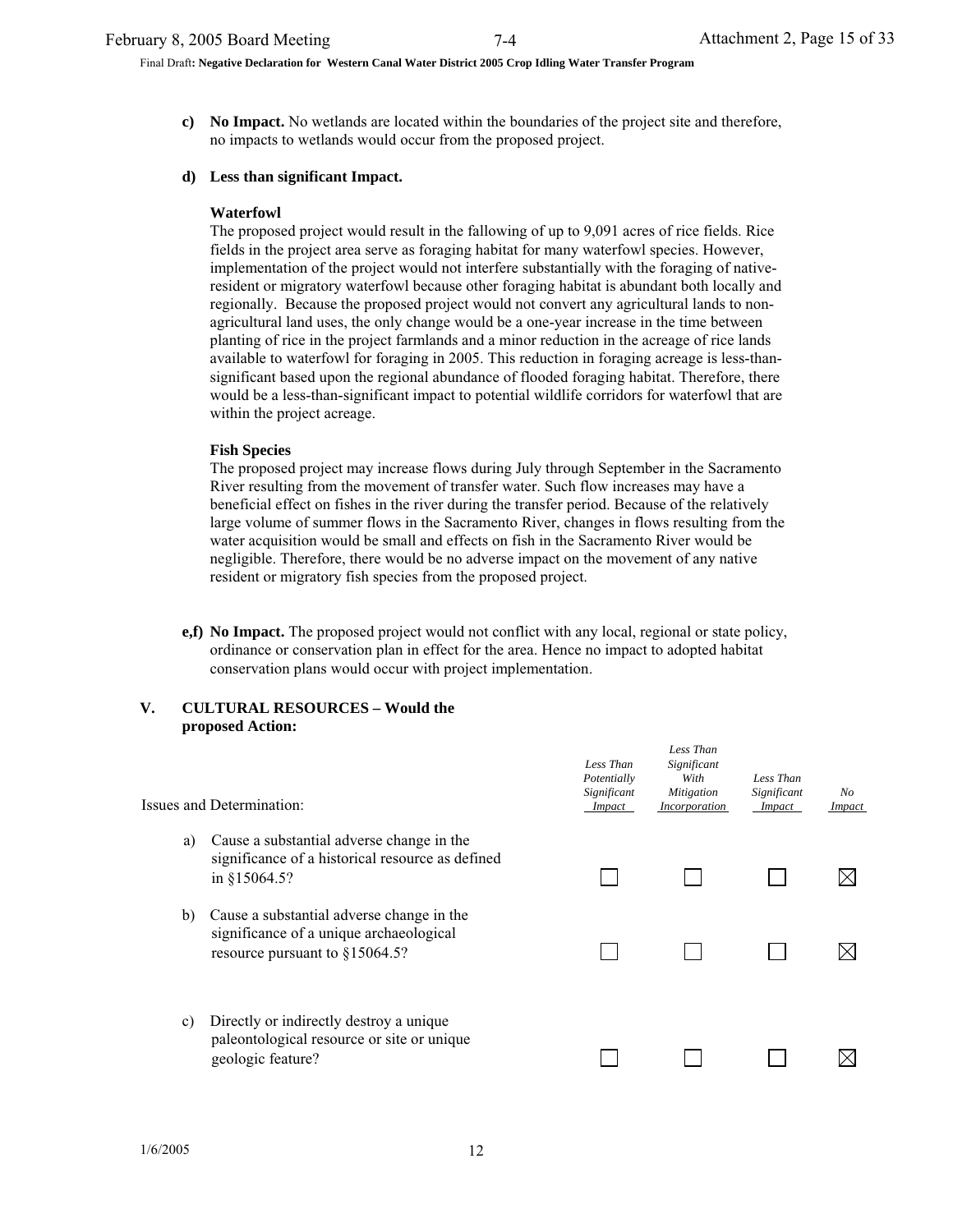## February 8, 2005 Board Meeting 7-4 Attachment 2, Page 16 of 33

Final Draft**: Negative Declaration for Western Canal Water District 2005 Crop Idling Water Transfer Program**

 d) Disturb any human remains, including those  $\Box$ interred outside of formal cemeteries?  $\Box$  $\Box$  $\times$ 

## Discussion:

**a-d) No Impact.** The proposed project does not involve any land alteration and thus no archeological or palentologic disturbances are possible within the proposed project's scope. In addition, with no ground disturbing activities proposed, there would be no disturbances to potential burial sites or cemeteries. Therefore, no impact to cultural resources would occur with project implementation.

## **VI. GEOLOGY AND SOILS – Would the proposed action:**

the use of septic tanks or alternative

|         | <b>Issues and Determination:</b>                                                                                                                                                                                                                                                                       | Less Than<br>Potentially<br>Significant<br><i>Impact</i> | Less Than<br>Significant<br>With<br><i>Mitigation</i><br>Incorporation | Less Than<br>Significant<br>Impact | No<br><i>Impact</i> |
|---------|--------------------------------------------------------------------------------------------------------------------------------------------------------------------------------------------------------------------------------------------------------------------------------------------------------|----------------------------------------------------------|------------------------------------------------------------------------|------------------------------------|---------------------|
| a)      | Expose people or structures to potential<br>substantial adverse effects, including the risk<br>of loss, injury, or death involving:                                                                                                                                                                    |                                                          |                                                                        |                                    | $\times$            |
|         | Rupture of a known earthquake fault, as<br>delineated on the most recent Alquist-<br>Priolo Earthquake Fault Zoning Map<br>issued by the State Geologist for the area<br>or based on other substantial evidence of<br>a known fault? Refer to Division of Mines<br>and Geology Special Publication 42. |                                                          |                                                                        |                                    |                     |
|         | $\mathbf{i}$<br>Strong seismic ground shaking?                                                                                                                                                                                                                                                         |                                                          |                                                                        |                                    | $\times$            |
|         | Seismic-related ground failure,<br>$\overline{11}$<br>including liquefaction?                                                                                                                                                                                                                          |                                                          |                                                                        |                                    |                     |
|         | Landslides?<br>iii)                                                                                                                                                                                                                                                                                    |                                                          |                                                                        |                                    | $\times$            |
| b)      | Result in substantial soil erosion or the loss of<br>topsoil?                                                                                                                                                                                                                                          |                                                          |                                                                        |                                    | $\boxtimes$         |
| c)      | Be located on strata or soil that is unstable, or<br>that would become unstable as a result of the<br>project, and potentially result in on- or off-site<br>landslide, lateral spreading, subsidence,<br>liquefaction, or collapse?                                                                    |                                                          |                                                                        |                                    | $\times$            |
| $\rm d$ | Be located on expansive soil, as defined in<br>Table 18-1-B of the Uniform Building Code,<br>creating substantial risks to life or property?                                                                                                                                                           |                                                          |                                                                        |                                    | X                   |
| e)      | Have soils incapable of adequately supporting                                                                                                                                                                                                                                                          |                                                          |                                                                        |                                    |                     |

1/6/2005 13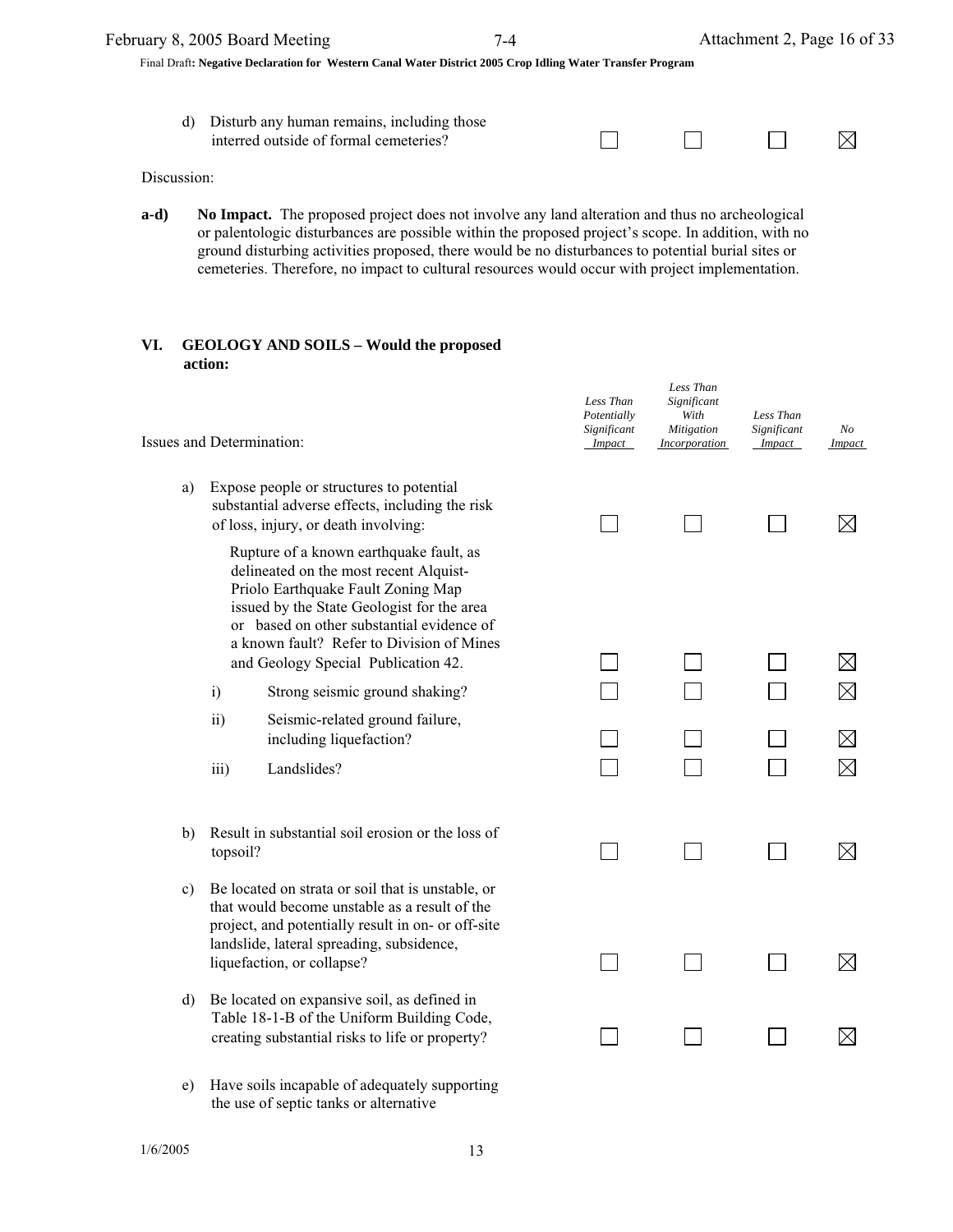| wastewater disposal systems where sewers are  |  |  |
|-----------------------------------------------|--|--|
| not available for the disposal of wastewater? |  |  |

## Discussion:

- **a) No Impact.** No project facility falls within an Alquist-Priolo Earthquake Fault Zone, as presented in the most recent Division of Mines and Geology Special Publication 42. Hence, no impact relating to fault rupture zones would occur with project implementation.
- **b)** No Impact. Based upon readily available soil map information, most of the project area is underlain by fine-textured, strongly structured soils, such as clay and silty clay. Such soils have a wind erodibility index of 86 (tons per acre per year) when in a dry, unvegetated condition (U.S Department of Agriculture 1993). Highly wind-erodible soils, such as fine sands and sands, have a wind erodibility index of 134-310. Therefore, the coils in the project area have a relatively low risk of wind erosion when left in a dry, unvegetated condition.
- **c) No Impact.** Soils in the proposed project area consist of clays with a flat terrain. The proposed project would not result in instability of existing soils. The use of the soils for this short-term project is in accordance with past farming practices and no landslides, lateral spreading, subsidence, liquefaction or collapse have occurred, to date.
- **d) No Impact.** Expansive soils are not known to occur within or on the proposed project site. Therefore, no impacts pertaining to expansive soils would occur with project implementation.
- **e) No Impact.** The proposed project would not involve the use of septic tanks or alternative wastewater treatment disposal systems to handle wastewater generation. Therefore, no impacts would result with implementation of the proposed project.

## **VII. HAZARDS AND HAZARDOUS MATERIALS – Would the proposed Action:**

|    | <b>Issues and Determination:</b>                                                                                                                                                                         | Potentially<br>Significant<br><i>Impact</i> | Less Than<br>Significant<br>With<br>Mitigation<br>Incorporation | Less Than<br>Significant<br><i>Impact</i> | No.<br><i>Impact</i> |
|----|----------------------------------------------------------------------------------------------------------------------------------------------------------------------------------------------------------|---------------------------------------------|-----------------------------------------------------------------|-------------------------------------------|----------------------|
| a) | Create a significant hazard to the public or the<br>environment through the routine transport,<br>use, or disposal of hazardous materials?                                                               |                                             |                                                                 |                                           |                      |
| b) | Create a significant hazard to the public or the<br>environment through reasonably foreseeable<br>upset and accident conditions involving the<br>release of hazardous materials into the<br>environment? |                                             |                                                                 |                                           |                      |
| C) | Emit hazardous emissions or handle hazardous<br>or acutely hazardous materials, substances, or<br>waste within one-quarter mile of an existing or<br>proposed school?                                    |                                             |                                                                 |                                           |                      |

 d) Be located on a site which is included on a list of hazardous materials sites compiled pursuant to Government Code Section 65962.5 and, as

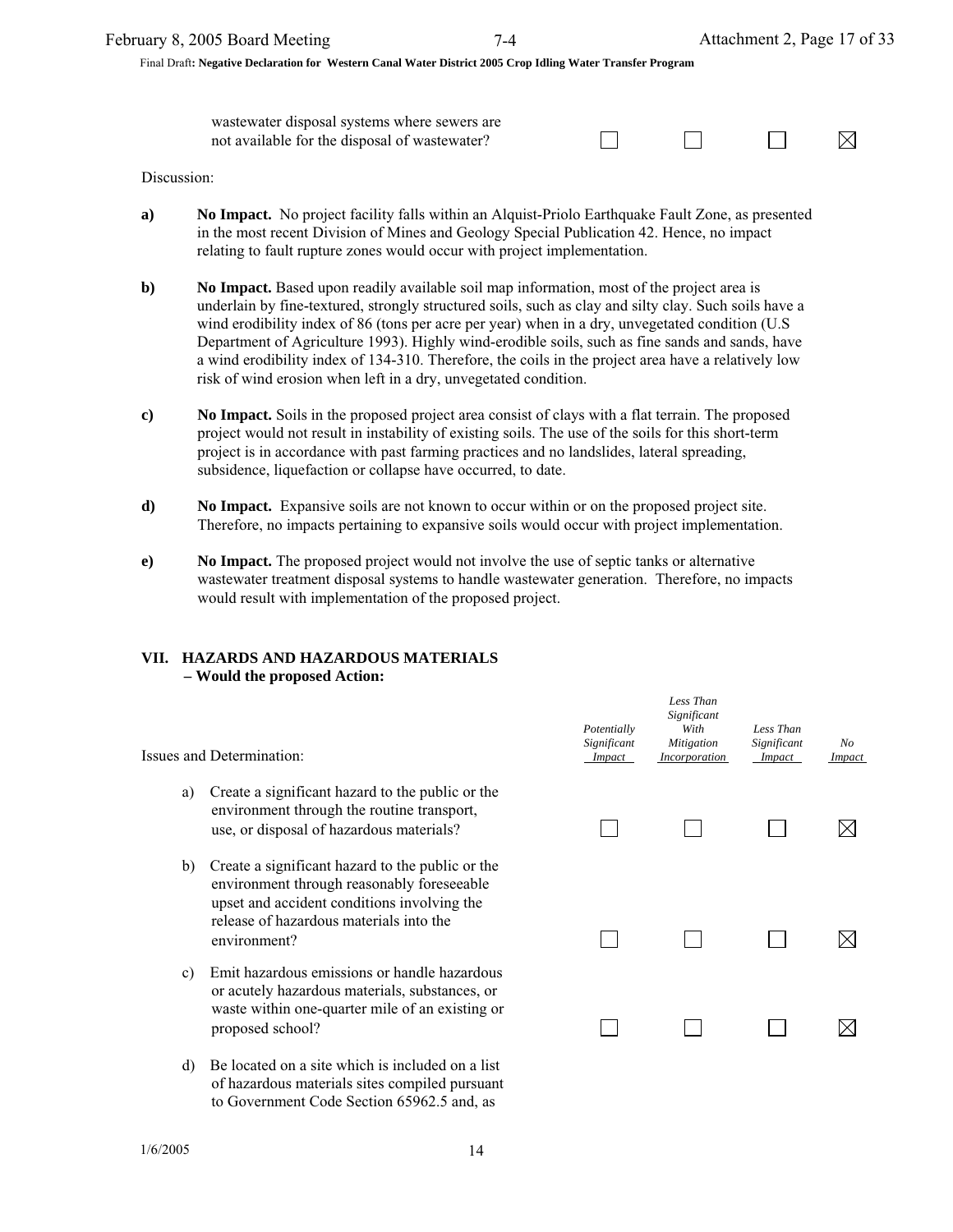|    | a result, would it create a significant hazard to<br>the public or the environment?                                                                                                                                                                                          |                                             |                                                                        |                                           |                                 |
|----|------------------------------------------------------------------------------------------------------------------------------------------------------------------------------------------------------------------------------------------------------------------------------|---------------------------------------------|------------------------------------------------------------------------|-------------------------------------------|---------------------------------|
|    | <b>Issues and Determination:</b>                                                                                                                                                                                                                                             | Potentially<br>Significant<br><i>Impact</i> | Less Than<br>Significant<br>With<br><b>Mitigation</b><br>Incorporation | Less Than<br>Significant<br><i>Impact</i> | N <sub>O</sub><br><i>Impact</i> |
| e) | For a project located within an airport land use<br>plan or, where such a plan has not been<br>adopted, within two miles of a public airport<br>or public use airport, would the project result<br>in a safety hazard for people residing or<br>working in the project area? |                                             |                                                                        |                                           |                                 |
| f) | For a project within the vicinity of a private<br>airstrip, would the project result in a safety<br>hazard for people residing or working in the<br>project area?                                                                                                            |                                             |                                                                        |                                           |                                 |
| g) | Impair implementation of or physically<br>interfere with an adopted emergency response<br>plan or emergency evacuation plan?                                                                                                                                                 |                                             |                                                                        |                                           |                                 |
| h) | Expose people or structures to a significant<br>risk of loss, injury or death involving wildland<br>fires, including where wildlands are adjacent<br>to urbanized areas or where residences are<br>intermixed with wildlands?                                                |                                             |                                                                        |                                           |                                 |

## Discussion:

**a-h)** No Impact. The proposed project would not involve the transport or use of hazardous materials nor change any public exposure to hazards or hazardous materials beyond what is currently occurring with existing farming practices within WCWD's jurisdiction. Herbicide and pesticides use on rice lands would decrease by up to 16% from what is now occurring within WCWD's area due to the idling for one year. This minor decrease in the use of such chemicals may be viewed as beneficial, but would not substantially affect the overall physical environment. Overall, there would be no hazardous impacts with project implementation.

## **VIII. HYDROLOGY AND WATER QUALITY – Would the proposed Action:**

|    | Issues and Determination:                                               | Potentially<br>Significant<br><i>Impact</i> | Less Than<br>Significant<br>With<br><i>Mitigation</i><br>Incorporation | Less Than<br>Significant<br><i>Impact</i> | No<br><b>Impact</b> |
|----|-------------------------------------------------------------------------|---------------------------------------------|------------------------------------------------------------------------|-------------------------------------------|---------------------|
| a) | Violate any water quality standards or waste<br>discharge requirements? |                                             |                                                                        |                                           |                     |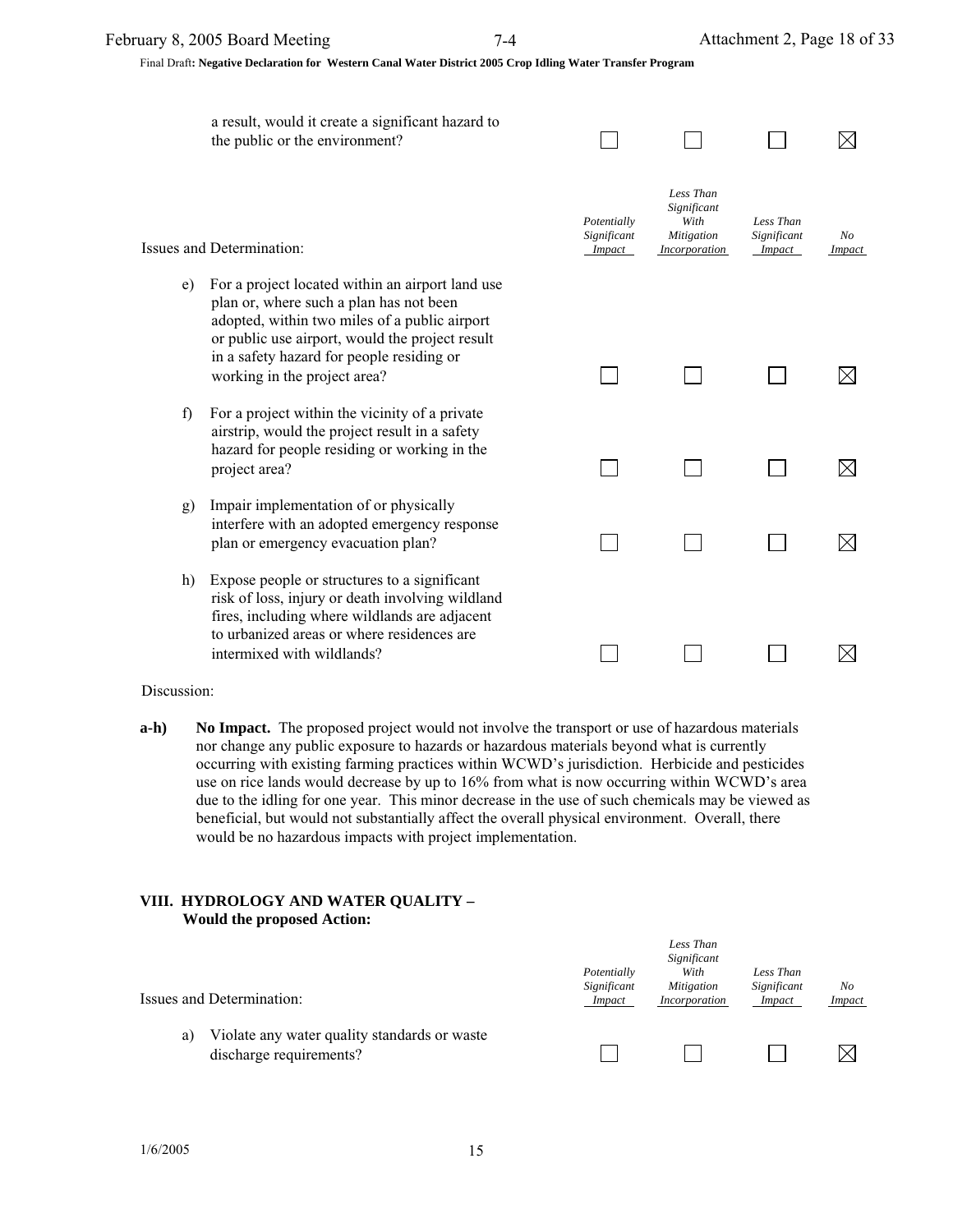## February 8, 2005 Board Meeting 7-4 Attachment 2, Page 19 of 33

Final Draft**: Negative Declaration for Western Canal Water District 2005 Crop Idling Water Transfer Program**

- b) Substantially deplete groundwater supplies or interfere substantially with groundwater recharge such that there should be a net deficit in aquifer volume or a lowering of the local groundwater table level (e.g., the production rate of pre-existing nearby wells would drop to a level which would not support existing land uses or planned uses for which permits have been granted)?
- c) Substantially alter the existing drainage pattern of the site or area, including through the alteration of the course of a stream or river, in a manner which would result in substantial erosion or siltation on- or off-site?
- d) Substantially alter the existing drainage pattern of the site or area, including through the alteration of the course of a stream or river, or substantially increase the rate or amount of surface runoff in a manner which would result in flooding on- or off-site?
- e) Create or contribute runoff water which would exceed the capacity of existing or planned storm water drainage systems?
- f) Otherwise substantially degrade water quality?
- g) Place housing within a 100-year flood hazard area as mapped on a federal Flood Hazard Boundary or Flood Insurance Rate Map or other flood hazard delineation map?
- h) Place housing within a 100-year flood hazard area structures which would impede or redirect flood flows?
- i) Expose people or structures to a significant risk of loss, injury or death involving flooding, including flooding as a result of the failure of a levee or dam?
- j) Inundation of seiche, tsunami, or mudflow?

## Discussion:

**a)** No Impact. The proposed project does not involve any discharges and thus would not violate water quality standards or waste discharge requirements. Hence, no impacts to water quality standards would occur with project implementation.

| $\Box$           | $\Box$           | $\Box$           | $\boxtimes$                |
|------------------|------------------|------------------|----------------------------|
| $\Box$           | $\Box$           | $\Box$           | $\boxtimes$                |
| $\Box$           | $\Box$           | $\Box$           | $\boxtimes$                |
| $\Box$<br>$\Box$ | $\Box$<br>$\Box$ | $\Box$<br>$\Box$ | $\boxtimes$<br>$\boxtimes$ |
| $\Box$           | $\Box$           | $\Box$           | $\boxtimes$                |
| $\Box$           | $\Box$           | $\Box$           | $\boxtimes$                |
| $\Box$<br>$\Box$ | $\Box$<br>$\Box$ | $\Box$<br>$\Box$ | $\boxtimes$<br>$\boxtimes$ |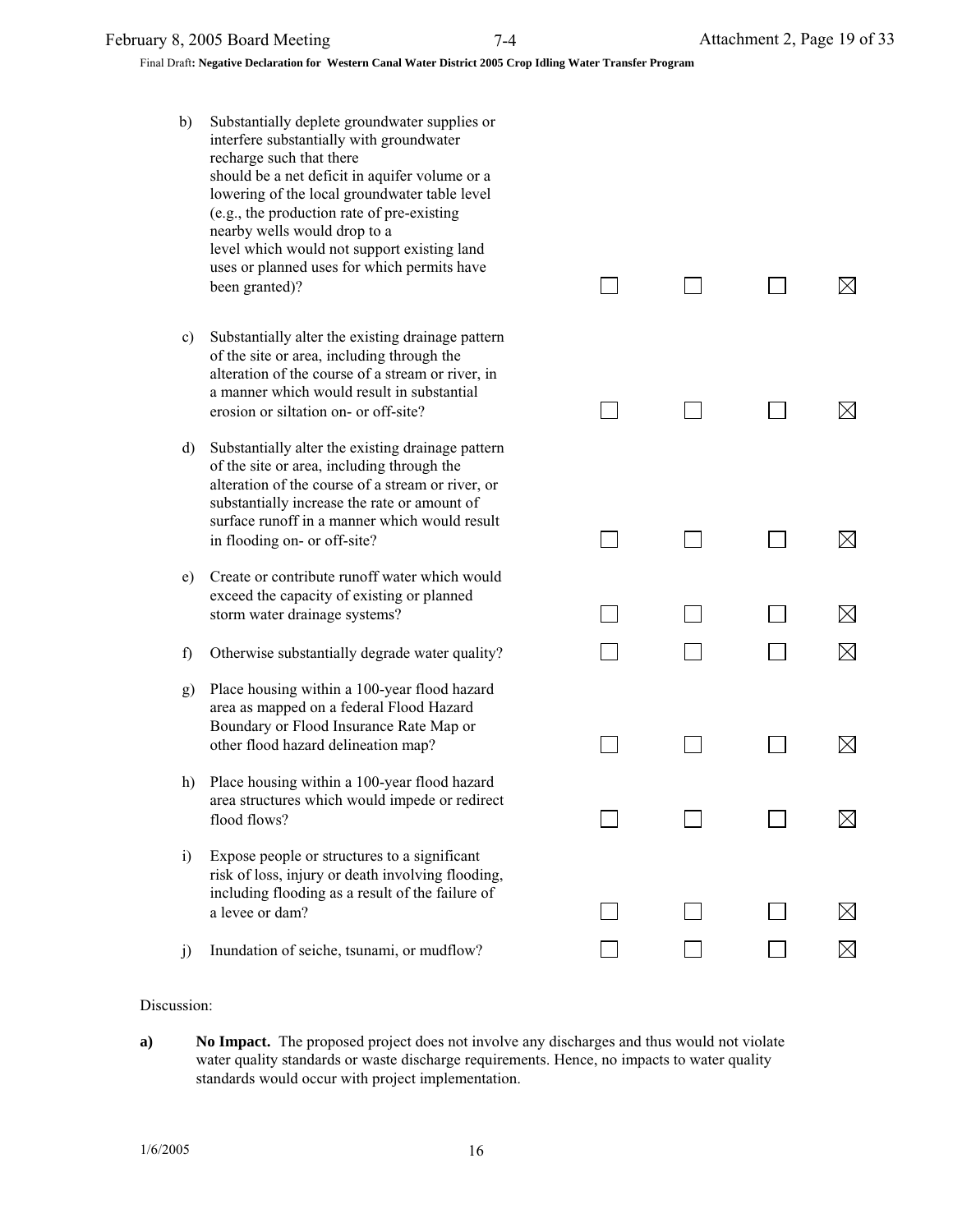- **b) No Impact.** As the proposed project would not extract groundwater supplies nor inject water into aquifers, there would be no project impacts resulting from substantial depletion of groundwater supplies or interference with groundwater recharge resulting in a net deficit in aquifer volume or lowering of local groundwater table level.
- **c-d) No Impact.** The proposed project would not substantially alter the existing drainage pattern of the site or area, including the alteration of the course of a stream or river, in a manner which would result in substantial erosion, siltation on- or off-site, or the rate or amount of surface runoff in a manner which would result in flooding on- or off-site. The water forborne would be maintained within existing conveyance and storage systems. No drainage courses would receive water from the proposed project. In addition, there are no ground-disturbing activities associated with the proposed project. As such, no impacts relating to water drainage patterns would occur with project implementation.
- **d) No Impact.** The proposed project would not create or contribute runoff water which would exceed the capacity of existing or planned storm water drainage systems. Also refer to previous responses, (Items **c-d**). Hence, no impacts relating to storm water drainage systems would occur with project implementation.
- **e-f)** No Impact. The proposed project would not result in degradation of water quality. Refer to previous responses, (Items **a-c**). Hence, no impacts to water quality would occur with project implementation.
- **g-i) No Impact.** The proposed project would not expose people or property to water-related hazards such as flooding or impede or redirect flood flows. The proposed project would not involve constructing any housing. All facilities that would be utilized are existing facilities constructed according to standard engineering design practices to limit the potential for exposure of people or property to water-related hazards, such as flooding. Therefore, no impact relating to flooding would occur with the project implementation.
- **j) No Impact**. The proposed project would not be subject to tsunami or seiche wave inundation because the project area is not situated near a large enough body of water. Also, the associated facilities are not subject to mudslides. As such, no impacts would result from project implementation with respect to tsunamis or seiches.

## **IX. LAND USE AND PLANNING – Would the project:** *Less Than*

| <b>Issues and Determination:</b>                                                                                                                                                                                                                                                                                         | Potentially<br>Significant<br>Impact | Significant<br>With<br>Mitigation<br>Incorporation | Less Than<br>Significant<br><i>Impact</i> | No<br><i>Impact</i> |
|--------------------------------------------------------------------------------------------------------------------------------------------------------------------------------------------------------------------------------------------------------------------------------------------------------------------------|--------------------------------------|----------------------------------------------------|-------------------------------------------|---------------------|
| Physically divide an established community?<br>a)                                                                                                                                                                                                                                                                        |                                      |                                                    |                                           |                     |
| b)<br>Conflict with any applicable land use plan,<br>policy, or regulation of an agency with<br>jurisdiction over the project (including, but not<br>limited to the general plan, specific plan, local<br>coastal program, or zoning<br>ordinance) adopted for the purpose of<br>avoiding or mitigating an environmental |                                      |                                                    |                                           |                     |
| effect?                                                                                                                                                                                                                                                                                                                  |                                      |                                                    |                                           |                     |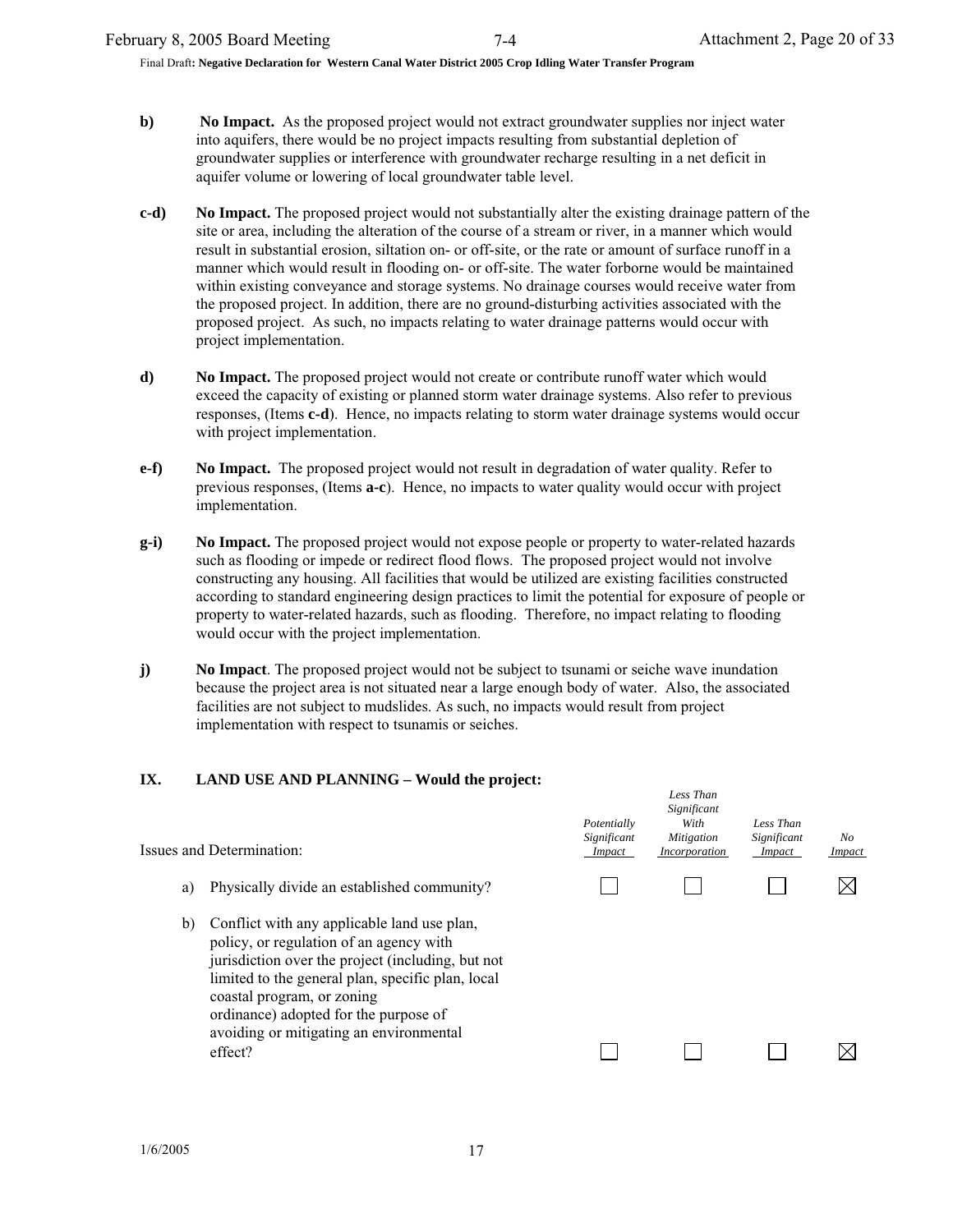| c) Conflict with any applicable habitat   |  |  |
|-------------------------------------------|--|--|
| conservation plan or natural communities' |  |  |
| conservation plan?                        |  |  |

## Discussion:

**a-c)** No Impact. The proposed project would not displace or divide an established community, as no new construction activities would occur with project implementation. Only existing facilities and equipment would be employed. Also, no zoning or land use changes would be required for the participating farmer to enter into an agreement to idle a portion of his or her farmlands. Idling of agricultural land is a typical agricultural practice. Refer to Item IV.f (Biological Resources) with regard to the question on conflicts with applicable habitat conservation plans. Overall, there would be no impacts to land use or planning with project implementation.

# **X. MINERAL RESOURCES – Would the proposed Action:** *Less Than Less Than*

|    | <b>Issues and Determination:</b>                                                                                                                                              | Potentially<br>Significant<br><i>Impact</i> | Significant<br>With<br><i>Mitigation</i><br>Incorporation | Less Than<br>Significant<br><i>Impact</i> | No<br><i>Impact</i> |
|----|-------------------------------------------------------------------------------------------------------------------------------------------------------------------------------|---------------------------------------------|-----------------------------------------------------------|-------------------------------------------|---------------------|
| a) | Result in the loss of availability of a known<br>mineral resource that would be of value to the<br>region and the residents of the state?                                     |                                             |                                                           |                                           |                     |
| b) | Result in the loss of availability of a locally-<br>important mineral resource recovery site<br>delineated on a local general plan, specific<br>plan, or other land use plan? |                                             |                                                           |                                           |                     |

## Discussion:

**a, b) No Impact.** As the area is currently used for agricultural purposes only, the one-year idling of some additional farmlands for a one-year period would not result in the loss of availability of a known mineral resource that would be of future value to the region and the residents of the State. No impacts to mineral resources would occur with the proposed water transfer.

## **XI. NOISE – Would the proposed Action result in:**

|    | <b>Issues and Determination:</b>                                                                                                                                                          | Potentially<br>Significant<br><i>Impact</i> | Less Than<br>Significant<br>With<br>Mitigation<br>Incorporation | Less Than<br>Significant<br><i>Impact</i> | No<br><i>Impact</i> |
|----|-------------------------------------------------------------------------------------------------------------------------------------------------------------------------------------------|---------------------------------------------|-----------------------------------------------------------------|-------------------------------------------|---------------------|
| a) | Exposure of persons to or generation of noise<br>levels in excess of standards established in the<br>local general plan or noise ordinance, or<br>applicable standards of other agencies? |                                             |                                                                 |                                           |                     |
| b) | Exposure of persons to or generation of<br>excessive groundborne vibration or<br>groundborne noise levels?                                                                                |                                             |                                                                 |                                           |                     |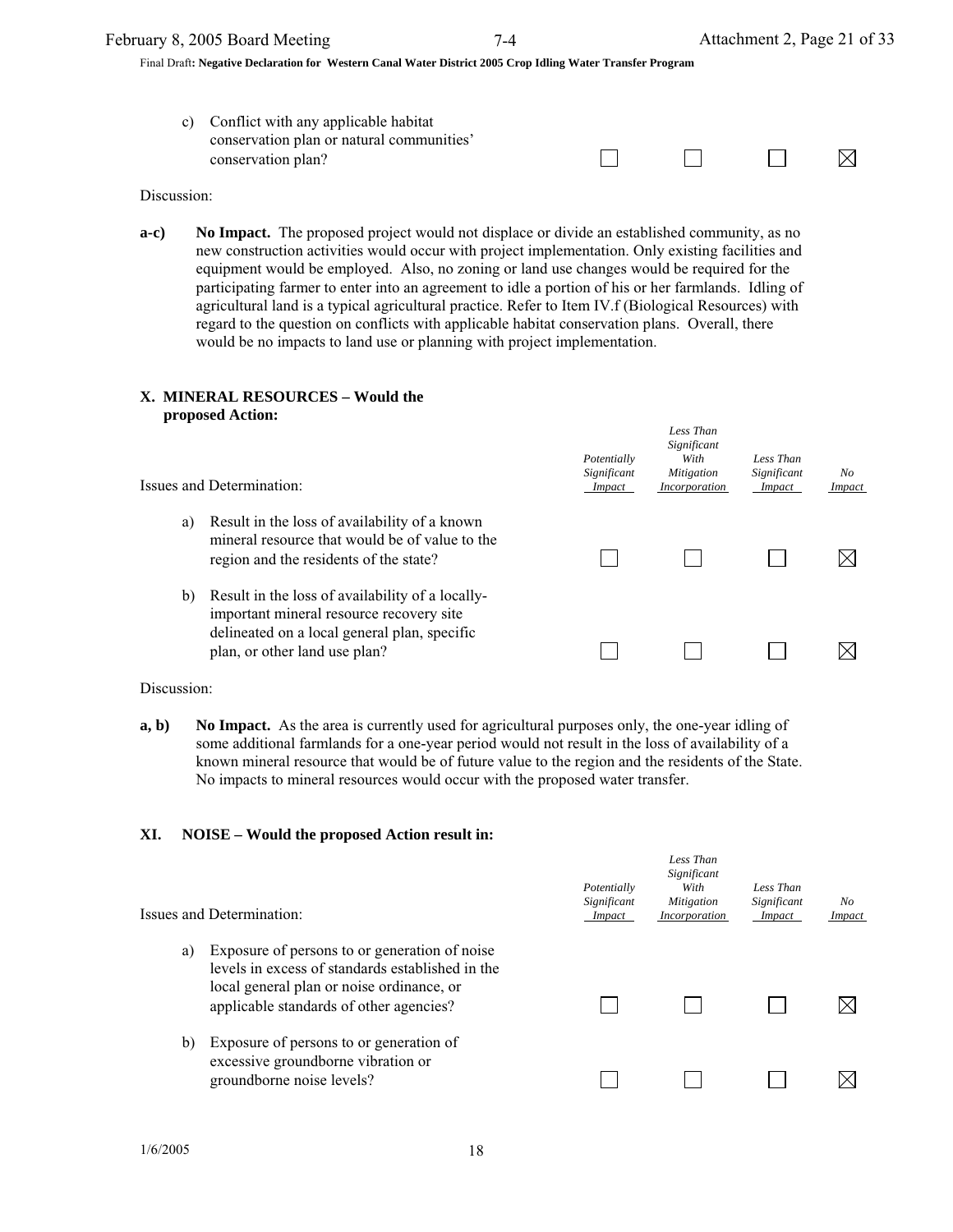## February 8, 2005 Board Meeting 7-4 Attachment 2, Page 22 of 33

Final Draft**: Negative Declaration for Western Canal Water District 2005 Crop Idling Water Transfer Program**

| $\mathbf{c}$ ) | A substantial permanent increase in ambient<br>noise levels in the project vicinity above levels<br>existing without the project?                                                                                                                                                  |                                             |                                                                        |                                           |                                 |
|----------------|------------------------------------------------------------------------------------------------------------------------------------------------------------------------------------------------------------------------------------------------------------------------------------|---------------------------------------------|------------------------------------------------------------------------|-------------------------------------------|---------------------------------|
|                | <b>Issues and Determination:</b>                                                                                                                                                                                                                                                   | Potentially<br>Significant<br><i>Impact</i> | Less Than<br>Significant<br>With<br><b>Mitigation</b><br>Incorporation | Less Than<br>Significant<br><i>Impact</i> | N <sub>O</sub><br><i>Impact</i> |
| d)             | A substantial temporary or periodic increase in<br>ambient noise levels in the project vicinity<br>above levels existing without the project?                                                                                                                                      |                                             |                                                                        |                                           |                                 |
| e)             | For a project located within an airport<br>land use plan or, where such a plan has<br>not been adopted, within two miles of a<br>public airport of public use airport,<br>would the project expose people residing<br>or working in the project area to excessive<br>noise levels? |                                             |                                                                        |                                           |                                 |
| f)             | For a project within the vicinity of a private<br>airstrip, would the project expose people<br>residing or working in the project area to<br>excessive noise levels?                                                                                                               |                                             |                                                                        |                                           |                                 |

## Discussion:

**a-f)** No Impact. The proposed project does not involve the development or enhancement of any new noise emitting devices. In addition, there would be no construction activities, such as ground disturbing activities, associated with the proposed project. Only existing facilities and equipment would be utilized with the proposed water transfer. As such, no noise impacts would result with project implementation.

*Less Than* 

## **XII. POPULATION AND HOUSING – Would the proposed Action:**

| Potentially<br>Significant<br><i>Impact</i> | Significant<br>With<br><i>Mitigation</i><br>Incorporation | Less Than<br>Significant<br><i>Impact</i> | No<br><i>Impact</i> |
|---------------------------------------------|-----------------------------------------------------------|-------------------------------------------|---------------------|
|                                             |                                                           |                                           |                     |
|                                             |                                                           |                                           |                     |
|                                             |                                                           |                                           |                     |

1/6/2005 19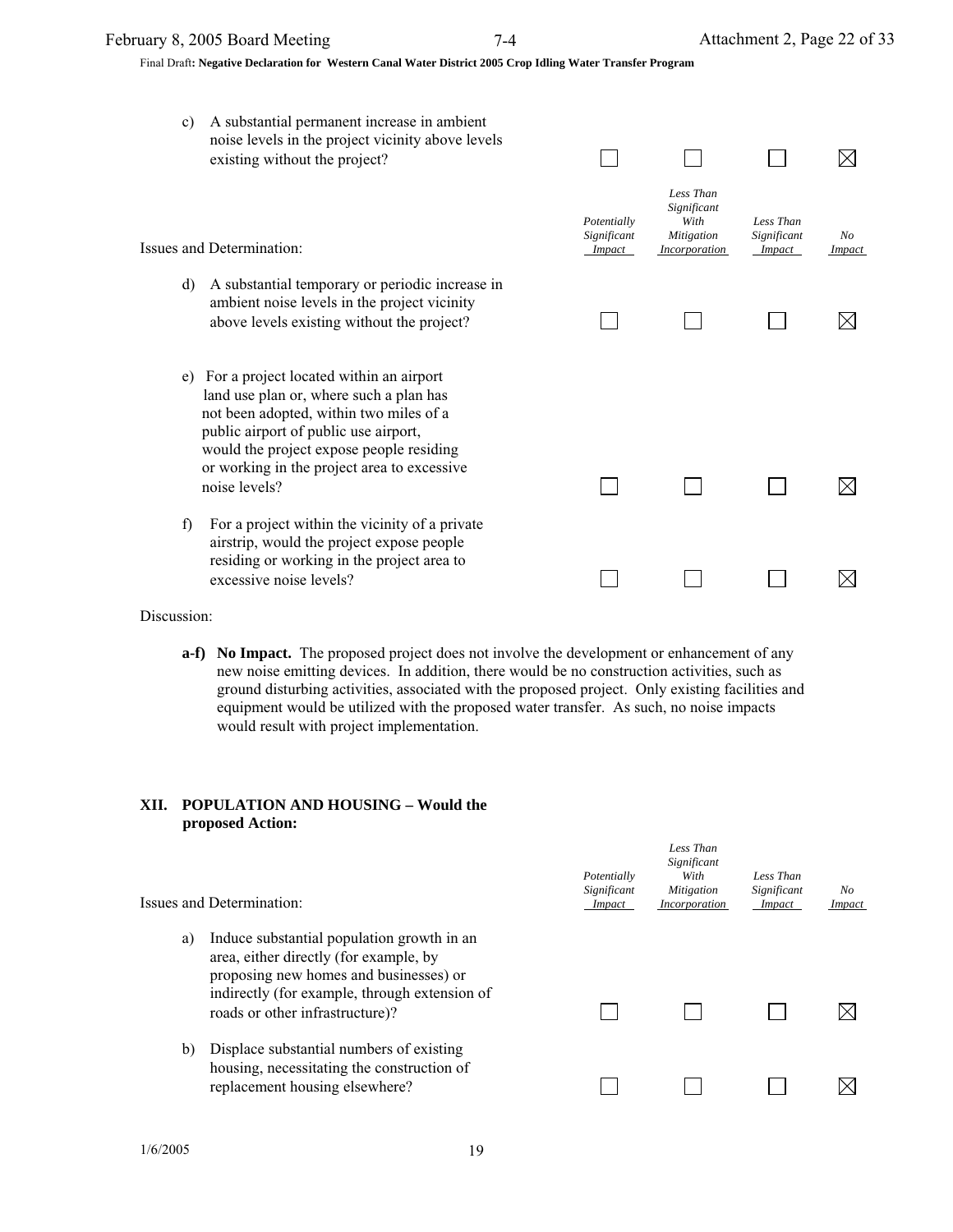c) Displace substantial numbers of people necessitating the construction of replacement  $\Box$  $\Box$  $\Box$  $\boxtimes$ housing elsewhere?

## Discussion:

**a-c)** No Impact. The proposed project would involve the movement of water in amounts that would not exceed existing entitlements for water transported through the California Aqueduct nor allow for a total amount of water to be transported that would exceed levels previously delivered in nonshortage years. Therefore, there would be no net increase in water supply. No housing would be constructed, demolished, or replaced as a result of the proposed project; no displacement of people and no substantial population growth would result. Therefore, no impacts to housing or population distribution would occur as a result of the proposed water transfer.

## **XIII. PUBLIC SERVICES – Would the proposed Action:**

|    | <b>Issues and Determination:</b>                                                                                                                                                                                                                                                                                                                                                                                                                     | Potentially<br>Significant<br><i>Impact</i> | Less Than<br>Significant<br>With<br><b>Mitigation</b><br>Incorporation | Less Than<br>Significant<br><i>Impact</i> | No<br><i>Impact</i> |
|----|------------------------------------------------------------------------------------------------------------------------------------------------------------------------------------------------------------------------------------------------------------------------------------------------------------------------------------------------------------------------------------------------------------------------------------------------------|---------------------------------------------|------------------------------------------------------------------------|-------------------------------------------|---------------------|
| a) | Would the project result in substantial adverse<br>physical impacts associated with the provision<br>of new or physically altered governmental<br>facilities, need for new or physically altered<br>governmental facilities, the construction of<br>which could cause significant environmental<br>impacts, in order to maintain acceptable<br>service ratios, response times, or other<br>performance objectives for any of the public<br>services: |                                             |                                                                        |                                           |                     |
|    | Fire protection?                                                                                                                                                                                                                                                                                                                                                                                                                                     |                                             |                                                                        |                                           |                     |
|    | Police protection?                                                                                                                                                                                                                                                                                                                                                                                                                                   |                                             |                                                                        |                                           |                     |
|    | Schools?<br>Parks?<br>Other public facilities?                                                                                                                                                                                                                                                                                                                                                                                                       |                                             |                                                                        |                                           | $\boxtimes$         |
|    |                                                                                                                                                                                                                                                                                                                                                                                                                                                      |                                             |                                                                        |                                           |                     |

#### Discussion:

**a) No Impact.** The proposed project does not create any new demand for public services or alterations to existing public facilities. The proposed water transfer would occur within existing water conveyance facilities. Hence, no impacts to public services or facilities would occur with project implementation.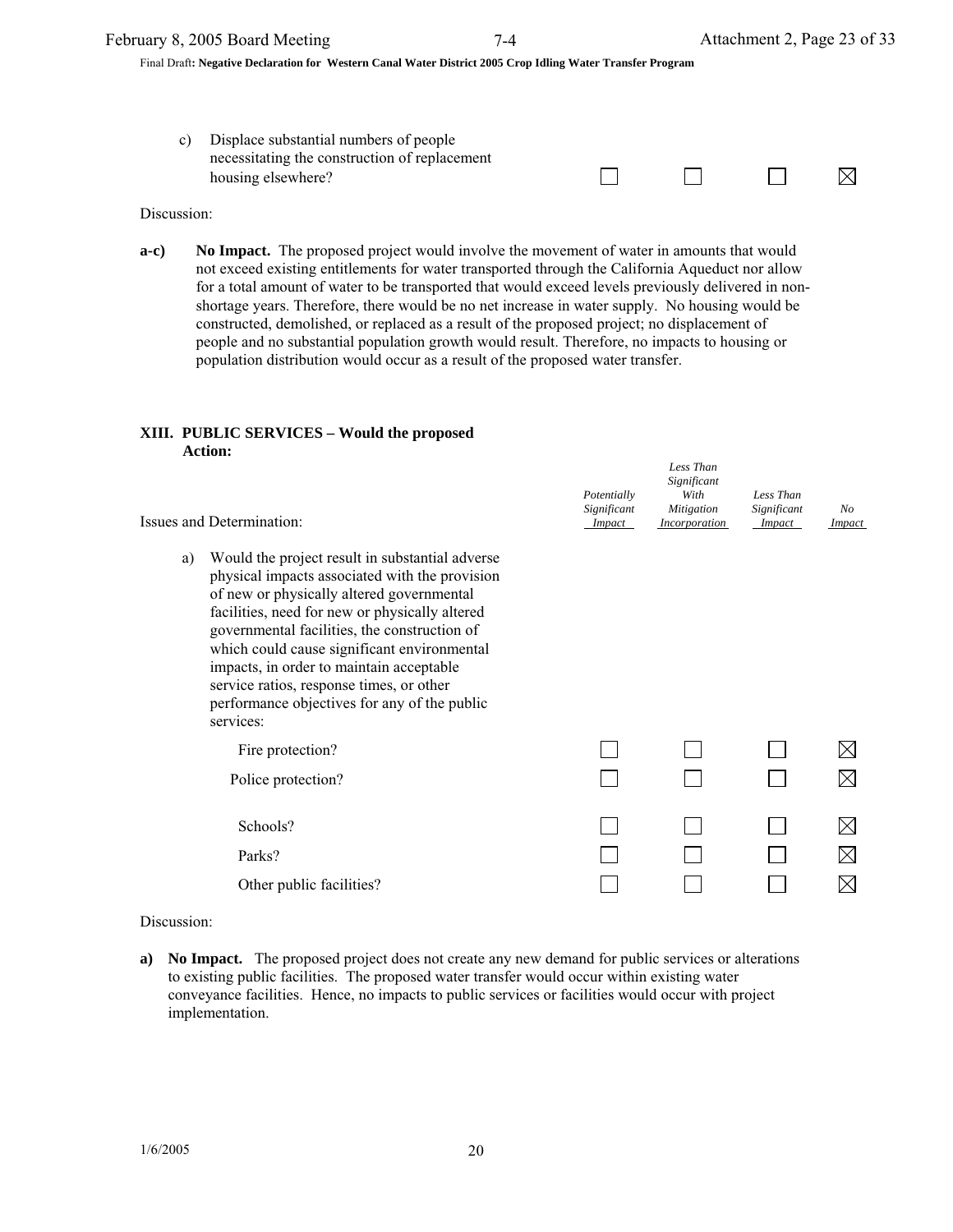## **XIV. RECREATION – Would the proposed action:**

| <b>Issues and Determination:</b>                                                                                                                                                                                              | Potentially<br>Significant<br>Impact | Less Than<br>Significant<br>With<br>Mitigation<br>Incorporation | Less Than<br>Significant<br><i>Impact</i> | No<br><i>Impact</i> |
|-------------------------------------------------------------------------------------------------------------------------------------------------------------------------------------------------------------------------------|--------------------------------------|-----------------------------------------------------------------|-------------------------------------------|---------------------|
| Would the project increase the use of existing<br>a)<br>neighborhood and regional parks or other<br>recreational facilities such that substantial<br>physical deterioration of the facility would<br>occur or be accelerated? |                                      |                                                                 |                                           |                     |
| Does the project include recreational facilities<br>b)<br>or require the construction or expansion of<br>recreational facilities, which might have an<br>adverse physical effect on the environment?                          |                                      |                                                                 |                                           |                     |

## Discussion:

.

**a,b) No Impact.** The proposed project would not create nor does it alter demand for recreational services. The proposed project would involve the movement of water in amounts that would not exceed existing entitlements for water transported through the California Aqueduct nor allow for a total amount of water to be transported that would exceed levels previously delivered in non-shortage years. As such, there would be no net increase in recreational opportunities and no impacts to recreational facilities or activities would occur with project implementation.

## **XV. TRANSPORTATION / TRAFFIC – Would the proposed action:**

county congestion management agency for

designated roads or highways?

|    | <b>Issues and Determination:</b>                                                                                                                                                                                                                                                                        | Potentially<br>Significant<br><i>Impact</i> | Less Than<br>Significant<br>With<br><i>Mitigation</i><br>Incorporation | Less Than<br>Significant<br><i>Impact</i> | No<br><i>Impact</i> |
|----|---------------------------------------------------------------------------------------------------------------------------------------------------------------------------------------------------------------------------------------------------------------------------------------------------------|---------------------------------------------|------------------------------------------------------------------------|-------------------------------------------|---------------------|
| a) | Cause an increase in traffic, which is<br>substantial in relation to the existing traffic<br>load and capacity of the street system (i.e.,<br>result in a substantial increase in either the<br>number of vehicle trips, the volume-to-<br>capacity ratio on roads, or congestion at<br>intersections)? |                                             |                                                                        |                                           |                     |
| b) | Exceed, either individually or cumulatively, a<br>level of service standard established by the                                                                                                                                                                                                          |                                             |                                                                        |                                           |                     |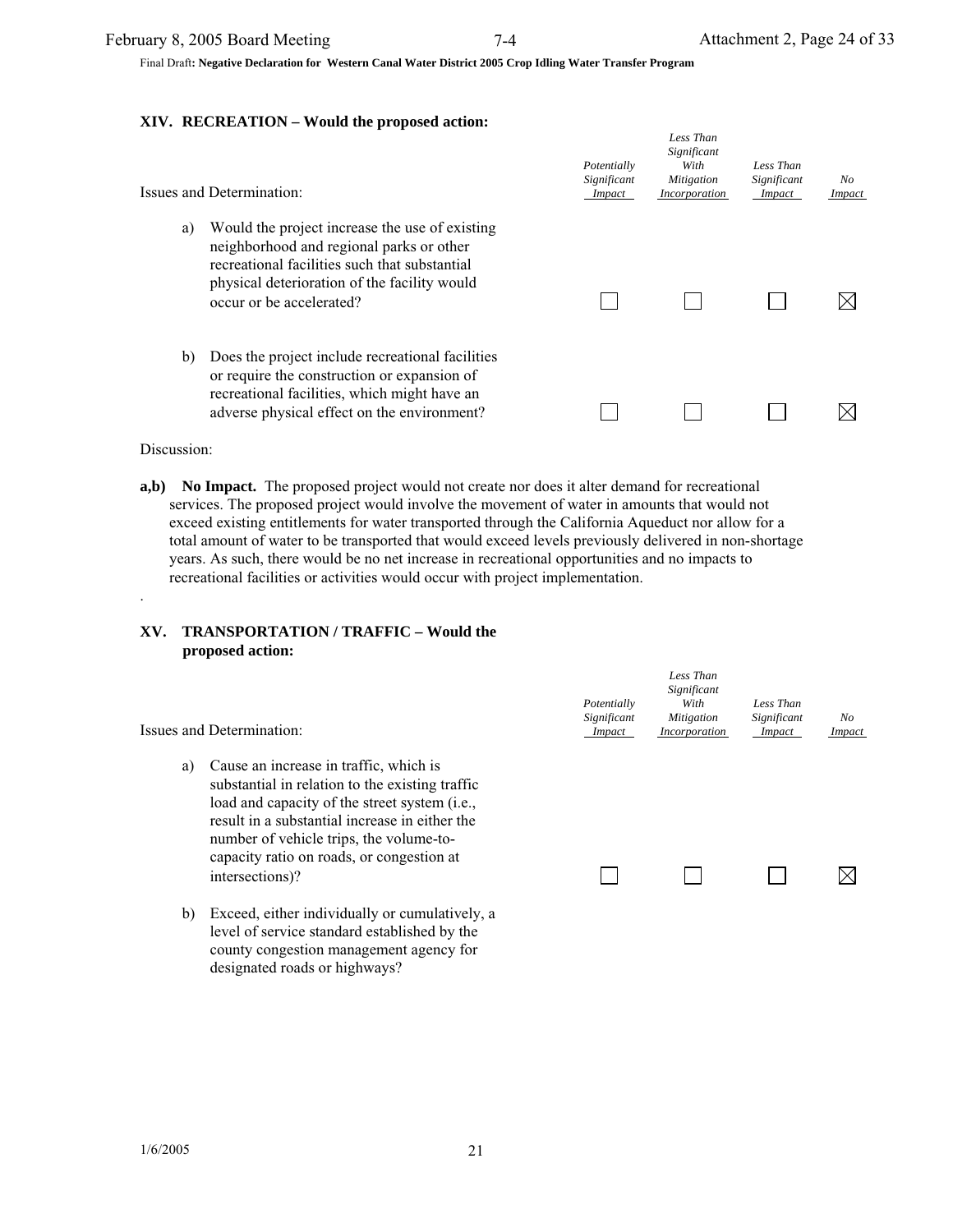|               | <b>Issues and Determination:</b>                                                                                                                                      | Potentially<br>Significant<br><i>Impact</i> | Less Than<br>Significant<br>With<br><b>Mitigation</b><br>Incorporation | Less Than<br>Significant<br><i>Impact</i> | No<br><i>Impact</i> |
|---------------|-----------------------------------------------------------------------------------------------------------------------------------------------------------------------|---------------------------------------------|------------------------------------------------------------------------|-------------------------------------------|---------------------|
|               |                                                                                                                                                                       |                                             |                                                                        |                                           |                     |
| $\mathbf{c})$ | Result in a change in air traffic patterns,<br>including either an increase in traffic levels or<br>a change in location that results in substantial<br>safety risks? |                                             |                                                                        |                                           |                     |
| d)            | Substantially increase hazards to a design<br>feature (e.g., sharp curves or dangerous<br>intersections) or incompatible uses (e.g., farm<br>equipment)?              |                                             |                                                                        |                                           |                     |
| e)            | Result in inadequate emergency access?                                                                                                                                |                                             |                                                                        |                                           |                     |
| f)            | Result in inadequate parking capacity?                                                                                                                                |                                             |                                                                        |                                           |                     |
| g)            | Conflict with adopted policies supporting<br>alternative transportation (e.g., bus turnouts,<br>bicycle racks)?                                                       |                                             |                                                                        |                                           |                     |

## Discussion:

**a-g) No Impact.** The proposed project does not create any new demand for any mode of transportation services as it would involve existing facilities and to forebear water for water supply purposes. Also, there are no construction activities associated with the proposed project (such as movement of trucks). Therefore, no transportation impacts would occur with project implementation.

# **XVI. UTILITIES AND SERVICE SYSTEMS – Would the proposed action:** *Less Than*

|    | Issues and Determination:                                                                                                                                                                                       | Potentially<br>Significant<br>Impact | <b>LCJJ 111111</b><br>Significant<br>With<br><b>Mitigation</b><br>Incorporation | Less Than<br>Significant<br>Impact | No<br><i>Impact</i> |
|----|-----------------------------------------------------------------------------------------------------------------------------------------------------------------------------------------------------------------|--------------------------------------|---------------------------------------------------------------------------------|------------------------------------|---------------------|
| a) | Exceed was tewater treatment requirements of<br>the applicable Regional Water Quality Control<br>Board?                                                                                                         |                                      |                                                                                 |                                    |                     |
| d) | Require or result in the construction of new<br>water or wastewater treatment facilities or<br>expansion of existing facilities, the<br>construction of which could cause significant<br>environmental effects? |                                      |                                                                                 |                                    |                     |

*Less Than*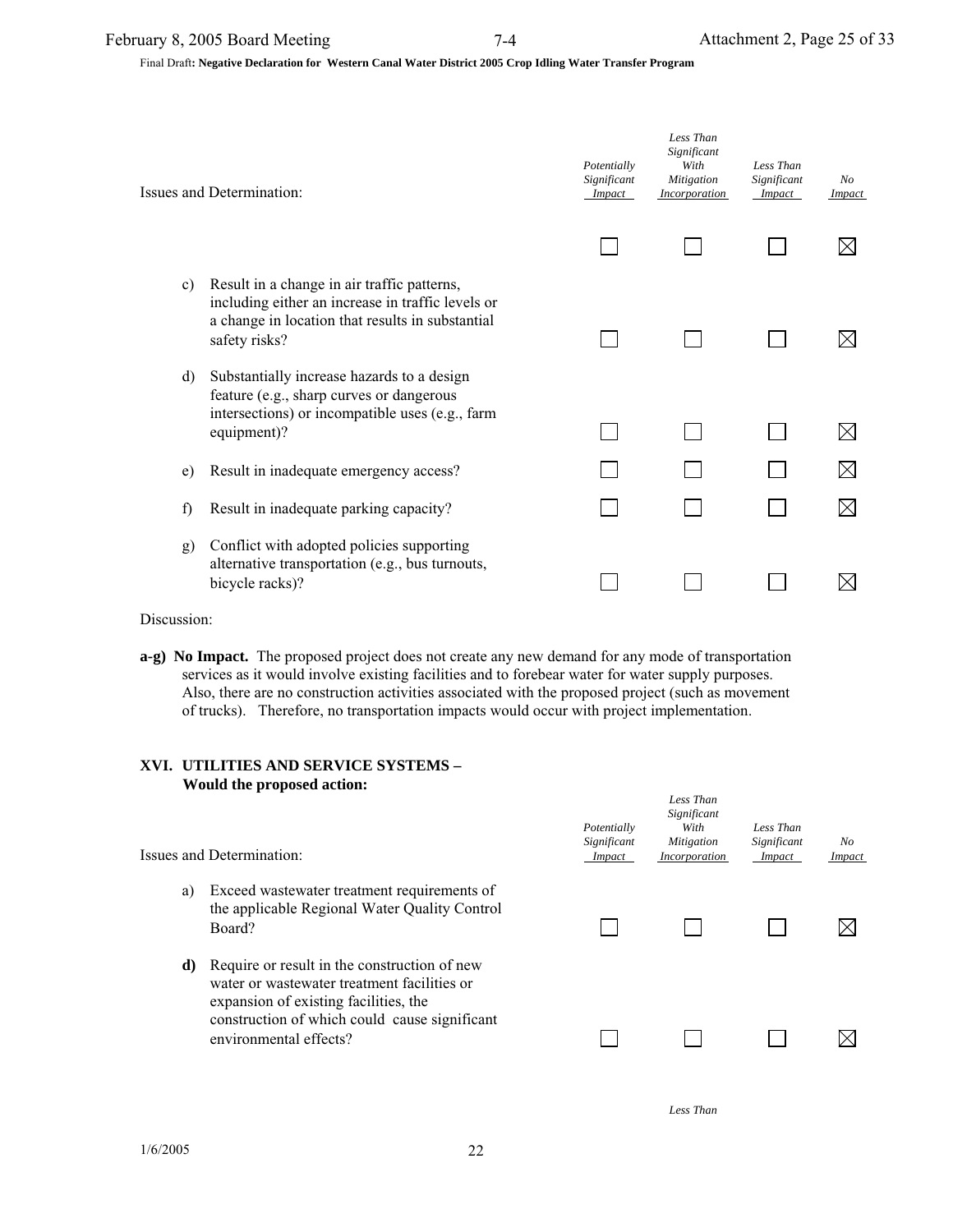## February 8, 2005 Board Meeting 7-4 Attachment 2, Page 26 of 33

#### Final Draft**: Negative Declaration for Western Canal Water District 2005 Crop Idling Water Transfer Program**

|               | <b>Issues and Determination:</b>                                                                                                                                                                                                               | Potentially<br>Significant<br><i>Impact</i> | Significant<br>With<br>Mitigation<br>Incorporation | Less Than<br>Significant<br><i>Impact</i> | No<br>Impact |
|---------------|------------------------------------------------------------------------------------------------------------------------------------------------------------------------------------------------------------------------------------------------|---------------------------------------------|----------------------------------------------------|-------------------------------------------|--------------|
| $\mathbf{c})$ | Require or result in the construction of new<br>storm water drainage facilities or expansion of<br>existing facilities, the<br>construction of which could cause<br>significant environmental effects?                                         |                                             |                                                    |                                           |              |
| d)            | Have sufficient water supplies available to<br>serve the project from existing entitlements<br>and resources, or are new or expanded<br>entitlements needed?                                                                                   |                                             |                                                    |                                           |              |
| e)            | Result in a determination by the wastewater<br>treatment provider, which serves or may serve<br>the project that it has adequate capacity to<br>serve the project's projected demand in<br>addition to the provider's existing<br>commitments? |                                             |                                                    |                                           |              |
| f)            | Be served by a landfill with sufficient<br>permitted capacity to accommodate the<br>project's solid waste disposal needs?                                                                                                                      |                                             |                                                    |                                           | $\times$     |
| g)            | Comply with federal, state, and local<br>statutes and regulations related to solid<br>waste?                                                                                                                                                   |                                             |                                                    |                                           | X            |

#### Discussion:

**a-g)** No Impact. The proposed project would not place additional demands on nor affect public utilities, particularly wastewater treatment facilities, water facilities, and storm drain systems in the area. No new or expanded water entitlements would be necessary. That is, the proposed project would involve the movement of pre-existing entitlements of water. No solid waste disposal or disposal facilities would be needed for the proposed project. Therefore no impacts to existing utilities and conveyance systems would occur with project implementation.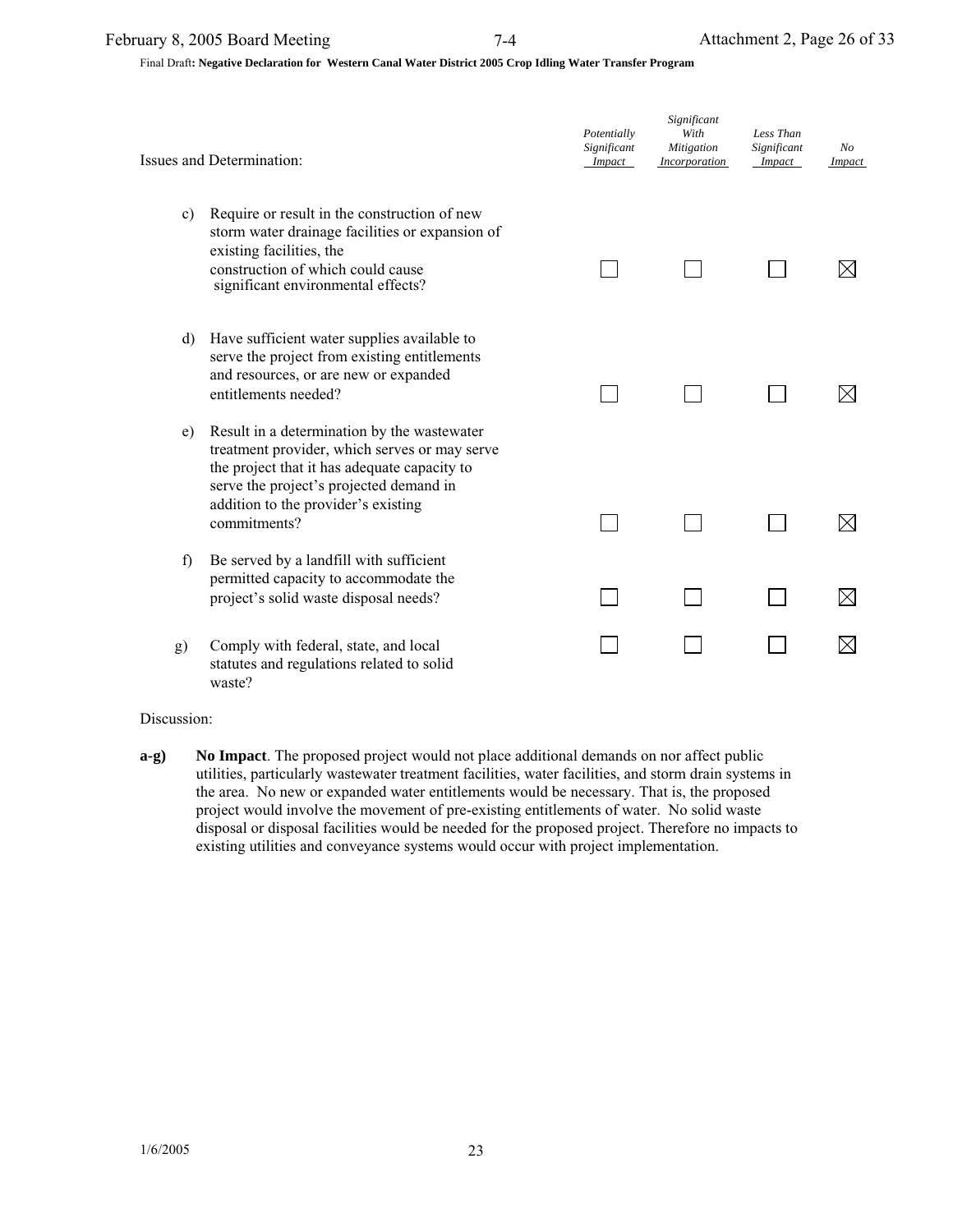## **XVII. MANDATORY FINDINGS OF SIGNIFICANCE - Would the proposed action:**

|                | Issues and Determination:                                                                                                                                                                                                                                                                                                                                                                                                                                                           | Potentially<br>Significant<br><i>Impact</i> | Less Than<br>Significant<br>With<br><b>Mitigation</b><br>Incorporation | Less Than<br>Significant<br><i>Impact</i> | N <sub>O</sub><br><i>Impact</i> |
|----------------|-------------------------------------------------------------------------------------------------------------------------------------------------------------------------------------------------------------------------------------------------------------------------------------------------------------------------------------------------------------------------------------------------------------------------------------------------------------------------------------|---------------------------------------------|------------------------------------------------------------------------|-------------------------------------------|---------------------------------|
| a)             | Does the project have the potential to degrade<br>the quality of the environment,<br>substantially reduce the habitat of a fish or<br>wildlife species, cause a fish or wildlife<br>population to drop below self-sustaining<br>levels, threaten to eliminate a plant or<br>animal community, reduce the number or<br>restrict the range of a rare or endangered plant<br>or animal or eliminate important examples of<br>the major periods of California history or<br>prehistory? |                                             |                                                                        |                                           |                                 |
| b)             | Does the project have impacts that are<br>individually limited, but cumulatively<br>considerable? ("Cumulative considerable"<br>means that the incremental effects of a project<br>are considerable when viewed in connection<br>with the effects of past projects, the effects of<br>other current projects, and the effects of<br>probable future projects)                                                                                                                       |                                             |                                                                        |                                           |                                 |
| $\mathbf{c}$ ) | Does the project have environmental effects<br>which will cause substantial adverse effects on<br>human beings, either directly or indirectly?                                                                                                                                                                                                                                                                                                                                      |                                             |                                                                        |                                           |                                 |

#### Discussion:

- **a) Less Than Significant Impact.** As previously discussed, the proposed project has the potential to degrade the environment in some resource areas (biological resources and aesthetics). However, as noted above, these impacts are not significant individually or cumulatively. The proposed project would occur through existing facilities with no new construction. As such, implementation of the proposed project would have no impacts. See Attachment 1 for listing of applicable Delta Standards adhered to by this project.
- **b) Less Than Significant Impact.** Water transfers from the Sacramento Valley through the Delta for consumptive uses and environmental purposes have been occurring on a large scale for over a decade. The only demonstrable adverse impacts known to have occurred were some impacts to groundwater levels and individual well owners' water supplies during some early transfer activities using groundwater substitution to generate the water for transfers.

The proposed transfer is one of several transfers likely to occur in 2005. This project proposes to sell Buyers up to 30,000 acre feet of water to meet some of its needs in the event of a shortfall. This would be a portion of the 190,500 acre feet Buyers are seeking from willing sellers in the Sacramento River watershed. CALFED's Environmental Water Account could purchase up to 170,000 acre feet, much of which may come from the Sacramento River watershed. DWR's Dry Year Program may also require about 1000 acre feet. In total, it is possible that about 361,500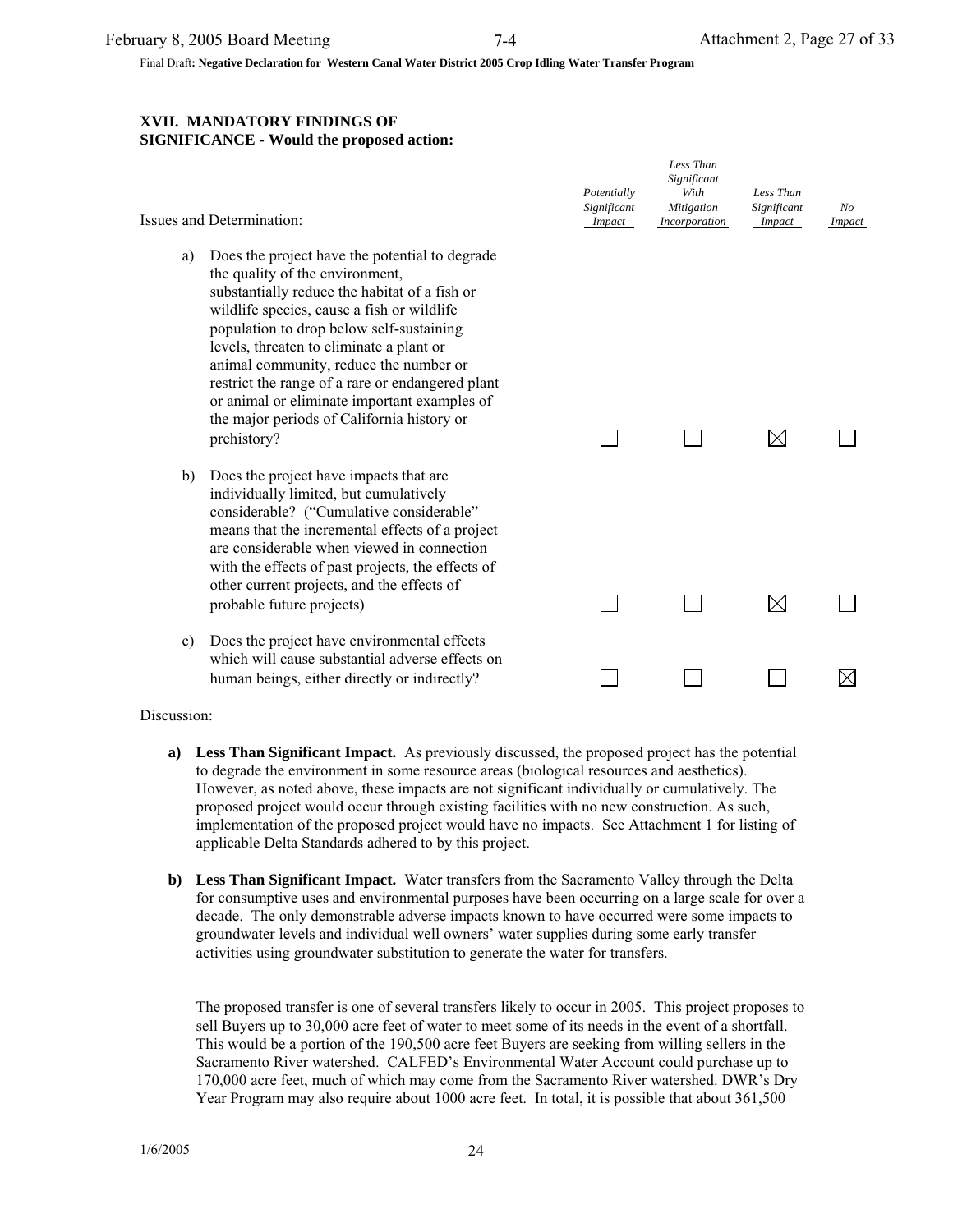acre feet of water may be transferred from the Sacramento Valley in 2005. This is within historic transfer volumes as shown in table XVII-1 below and represents about 2.5% of the average annual total water supply available in the Sacramento Valley from surface and groundwater resources for all uses and 4.5% of total average agricultural water use in the Sacramento Valley.3 As such, and recognizing that no significant impacts have been noted for transfers within this order of magnitude, no significant impacts are expected within the Sacramento Valley. Delta impacts are likewise not expected to be significant as all of the water shown in Table XVII-1 plus an additional 25,000 acre-feet in 2001 from a San Joaquin River transfer was pumped in the Delta within existing biological constraints and without incident.

|  | <b>Table XVII-1</b> |
|--|---------------------|
|--|---------------------|

| Past Water Transfers From the Sacramento Valley in AF Annually |         |         |          |         |                      |                    |                      |         |                          |  |
|----------------------------------------------------------------|---------|---------|----------|---------|----------------------|--------------------|----------------------|---------|--------------------------|--|
| Program                                                        | 1991    | 1992    | 1993     | 1994    | 2001                 | 2002               | 2003                 | 2004    | <b>Potential</b><br>2005 |  |
| <b>DWR</b> Drought                                             |         |         |          |         |                      |                    |                      |         |                          |  |
| Water Banks/Dry                                                |         |         |          |         |                      |                    |                      |         |                          |  |
| <b>Year Programs</b>                                           | 820,000 | 193,246 | 0        | 220,000 | 138,000              | 22,000             | 11,355               | 487     | 1,000                    |  |
| Environmental                                                  |         |         |          |         |                      |                    |                      |         |                          |  |
| Water Act                                                      |         |         |          |         | 80,000               | 145,000            | 69,914               | 120,000 | 170,000                  |  |
| Others                                                         |         |         |          |         | 160,000 <sup>4</sup> | 4,515 <sup>5</sup> | 124,796 <sup>6</sup> |         | 190,5007                 |  |
| Totals                                                         | 820,000 | 193,246 | $\theta$ | 220,000 | 378,000              | 172,000            | 206,065              | 120,487 | 361,500                  |  |

**c) No Impact.** The negative declaration assesses the potential impacts of the proposed project. There would be no construction activities associated with the proposed water transfer. Typical farming practices with the idling of land would comply with applicable health and safety requirements. Therefore, the proposed project would not cause substantial adverse effects on human beings, either directly or indirectly.

l

<sup>3</sup> DWR Bulletin 160-98

<sup>4</sup> Transferred to Westlands Water District.

<sup>5</sup> Transferred to US Bureau of Reclamation.

<sup>6</sup> Transferred to Metropolitan Water District of Southern California.

<sup>7</sup> Transferred to Participating member districts of the State Water Project Contractors Authority.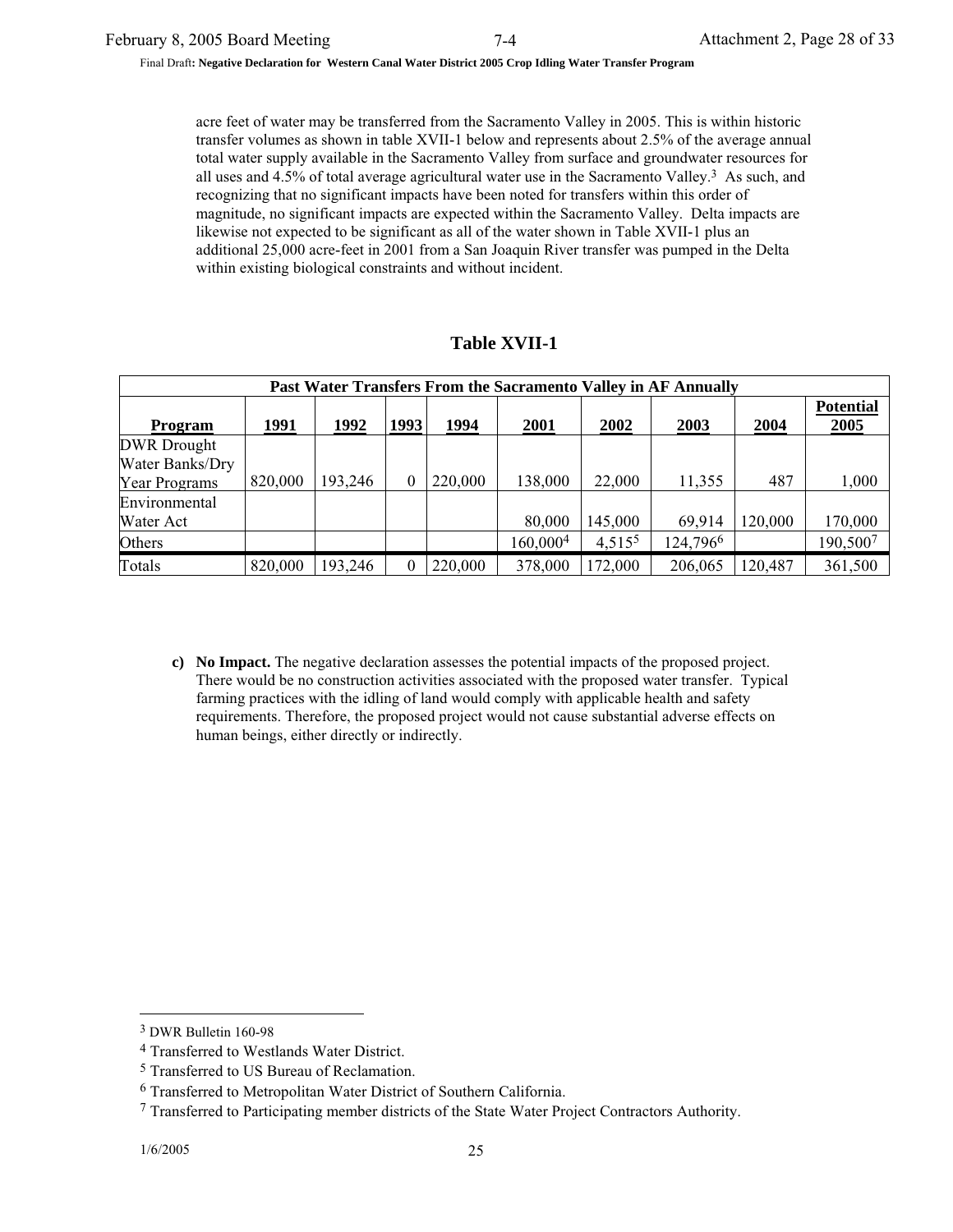# **SECTION 4 REFERENCES**

The following documents were used in the preparation of this Negative Declaration.

California Department of Water Resources. *California Water Plan Update. Bulletin 160-98*. November 1998.

- State of California, 2004. *California Environmental Quality Act, CEQA Guidelines. Amended September 7, 2004.*
- U.S. Department of Agriculture, Soil Conservation Service. 1993. *U.S. Department of Agriculture Soil Conservation Service national soil survey handbook. November. Washington, DC.*

U.S. Fish and Wildlife Service. 1999. Draft Recovery Plan for the Giant Garter Snake (Thamnopsis gigas). U.S. Fish and Wildlife Service, Portland, Oregon. ix+192 pp.

http://www.dfg.ca.gov/hcpb/species/ssc/ssc.shtml

http://endangered.fws.gov/wildlife.html#Species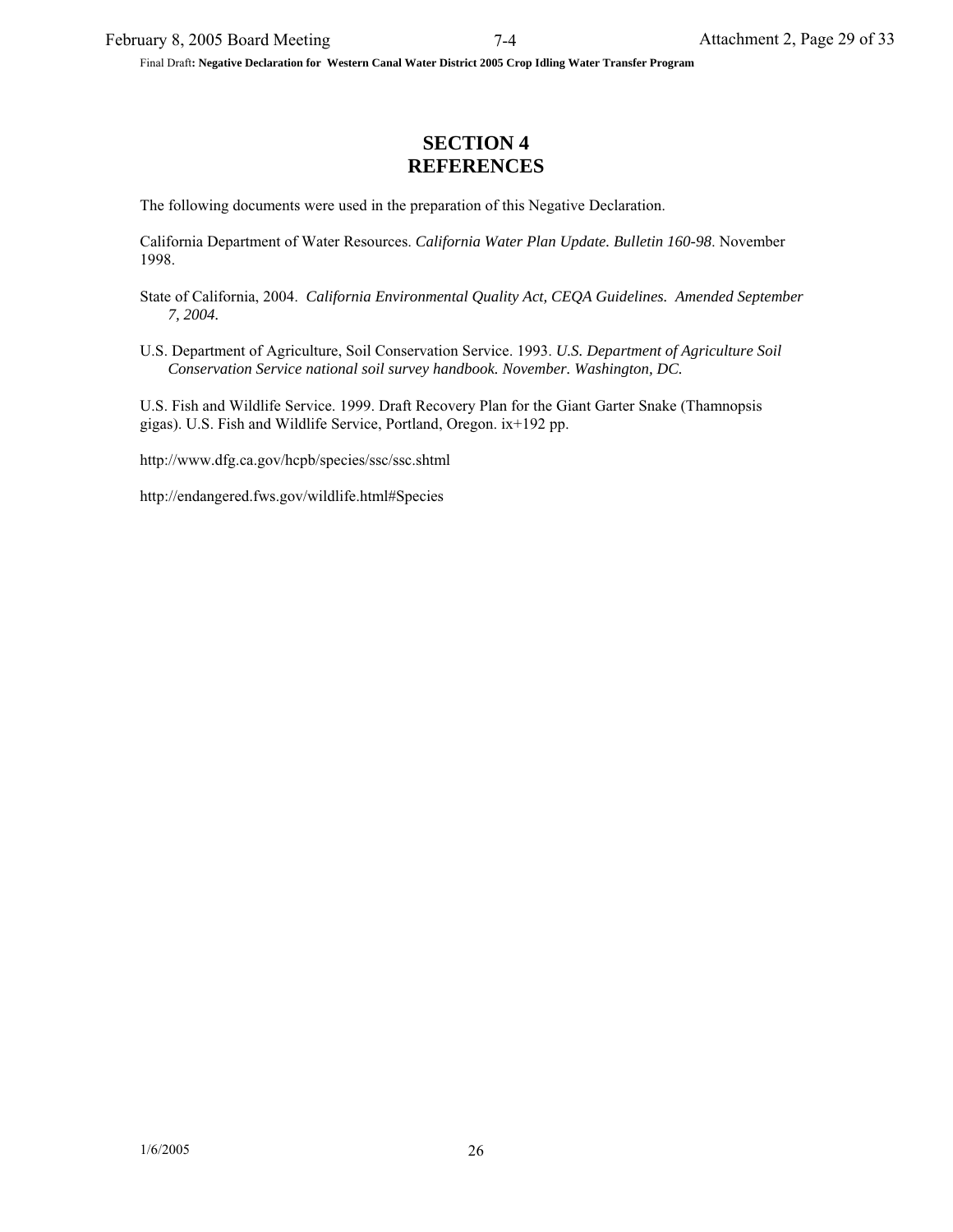# **SECTION 5 LIST OF PREPARERS**

Byron Buck, Byron Buck , Principal Byron Buck and Associates

Jeff Meith, Attorney, Minasian Law Firm

Stan Wangberg, Special Projects, Western Canal Water District

Attachment 1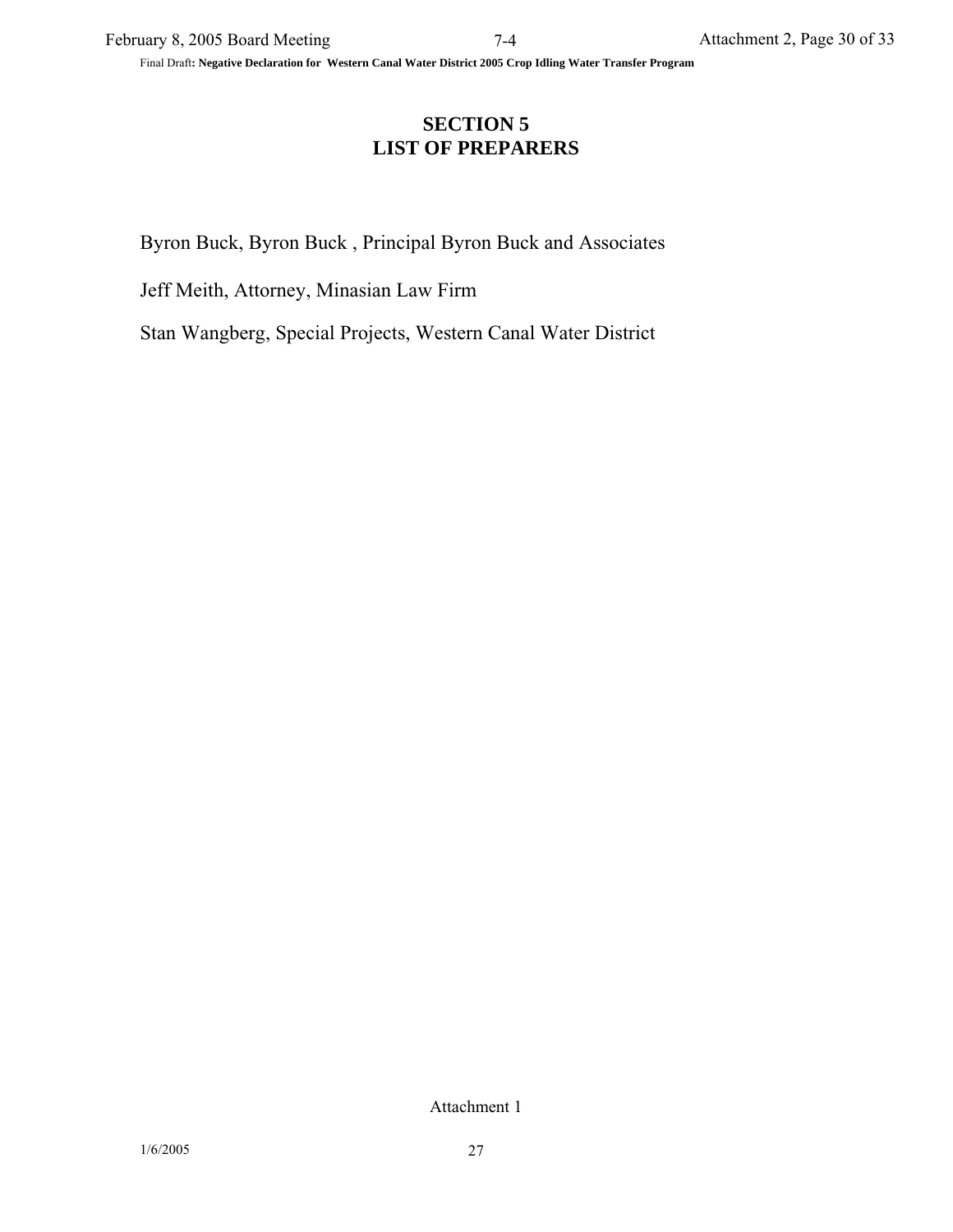|                                            |            |                    |                         |                     | <b>Bay-Delta Standards</b><br><b>Contained in D-1641</b> |                              |            |             |                   | nRA                 |                           |      |
|--------------------------------------------|------------|--------------------|-------------------------|---------------------|----------------------------------------------------------|------------------------------|------------|-------------|-------------------|---------------------|---------------------------|------|
| <b>CRITERIA</b>                            | <b>JAN</b> | <b>FEB</b>         | <b>MAR</b>              | <b>APR</b>          | MAY                                                      | <b>JUN</b>                   | <b>JUL</b> | <b>AIIG</b> | <b>SEP</b>        | oct                 | <b>NOV</b>                | DEC  |
| <b>FLOW/OPERATIONAL</b>                    |            |                    |                         |                     |                                                          |                              |            |             |                   |                     |                           |      |
| • Fish and Wildlife                        |            |                    |                         |                     |                                                          |                              |            |             |                   |                     |                           |      |
| <b>SWP/CVP Export Limits</b>               |            |                    |                         | 1,500cfs            |                                                          |                              |            |             |                   |                     |                           |      |
| Export/Inflow Ratio <sup>[2]</sup>         | 65%        |                    |                         | 35% of Delta Inflow |                                                          |                              |            |             |                   | 65% of Delta Inflow |                           |      |
| Minimum Delta Outflow                      | [4]        |                    |                         |                     |                                                          |                              |            |             | 3,000 - 8,000 cfs |                     |                           |      |
| <b>Habitat Protection Outflow</b>          |            |                    |                         | 7,100 - 29,200 cfs  |                                                          |                              |            |             |                   |                     |                           |      |
| Salinity Starting Condition <sup>[6]</sup> |            | f6)                |                         |                     |                                                          |                              |            |             |                   |                     |                           |      |
| <b>River Flows:</b>                        |            |                    |                         |                     |                                                          |                              |            |             |                   |                     |                           |      |
| @ Rio Vista                                |            |                    |                         |                     |                                                          |                              |            |             |                   | 3,000 - 4,500 cfs   |                           |      |
| @ Vernalis - Base                          |            |                    | 710 - 3,420 cfs $^{16}$ |                     |                                                          | 787                          |            |             |                   |                     |                           |      |
| - Pulse                                    |            |                    |                         |                     |                                                          |                              |            |             |                   | +28TA               |                           |      |
| Delta Cross Channel Gates                  | 1101       |                    | Closed                  |                     |                                                          | M1                           |            |             |                   |                     | Conditional <sup>[1</sup> |      |
| $\frac{1}{N}$ WATER QUALITY STANDARDS      |            |                    |                         |                     |                                                          |                              |            |             |                   |                     |                           |      |
| • Municipal and Industrial                 |            |                    |                         |                     |                                                          |                              |            |             |                   |                     |                           |      |
| <b>All Export Locations</b>                |            |                    |                         |                     |                                                          | < 250 mg/l Cl                |            |             |                   |                     |                           |      |
| Contra Costa Canal                         |            |                    |                         |                     | 150 mg/l CI for the required number of days <sup>p</sup> |                              |            |             |                   |                     |                           |      |
| • Agriculture                              |            |                    |                         |                     |                                                          |                              |            |             |                   |                     |                           |      |
| Western/Interior Delta                     |            |                    |                         |                     | Max.14-day average EC mmhos/cm                           |                              |            |             |                   |                     |                           |      |
| Southern Delta [14]                        |            | 1.0 <sub>m</sub> S |                         |                     |                                                          | 30 day running avg EC 0.7 mS |            |             |                   |                     | 1.0 <sub>m</sub> S        |      |
| • Fish and Wildlife                        |            |                    |                         |                     |                                                          |                              |            |             |                   |                     |                           |      |
| San Joaquin River Salinity [15]            |            |                    |                         |                     | 14-day avg; 0.44                                         |                              |            |             |                   |                     |                           |      |
| Suisun Marsh Salinity [16]                 | 12.5 EC    |                    | 8.0 EC                  |                     | 11.0 EC                                                  |                              |            |             |                   | 19.0                | [17]                      | 15.5 |

Maximum 3-day running average of combined export rate (cfs) which includes Tracy Pumping Plant and Clifton Court Forebay Inflow less Byron-Bethany



This time period may need to be adjusted to coincide with fish migration. Maximum export rate may be varied by CalFed Op's group.

The maximum percentage of average Delta inflow (use 3-day average for balanced conditions with storage withdrawal, otherwise use 14-day average) diverted

at Clifton Court Forebay (excluding Byron-Bethany pumping) and Tracy Pumping Plant using a 3-day average. (These percentages may be adjusted The maximum percent Delta inflow diverted for Feb may vary depending on the January 8RI.

| Jan 8RI                  | Feb exp. limit |
|--------------------------|----------------|
| ≤ 1.0 M AF               | 45%            |
| between 1.0<br>8.1.5 MAF | 35%45%         |
| > 1.5 M AF               | 35%            |

Minimum monthly average Delta outflow (cfs). If monthly standard < 5,000 cfs, then the 7-day average must be within 1,000 cfs of standard; if monthly  $\frac{1}{2}$  standard > 5,000 cfs, then the 7-day average must be  $\geq 80\%$  of standard.

| Year Type | ΑIΙ                              | w           | AN                                                                        | ВN     |            |                         |
|-----------|----------------------------------|-------------|---------------------------------------------------------------------------|--------|------------|-------------------------|
| Jan       | 4.500*                           | .           | kooboo doodoo kooboo doodoo kooboo doodoo kooboo doodo doodo kooboo doodo | .<br>. | .<br>1.1.1 | $\cdots$<br><b>.</b> .  |
| Лđ        | .<br>.<br>.<br>.<br>800000000000 | 8.000       | 8.000                                                                     | 6,500  | 5,000      | 4.000                   |
| Aug       | .<br>88888888888                 | 4.000       | 4.000                                                                     | 4,000  | 3,500      | 3,000                   |
| Sep       | 3,000                            | .<br>.<br>. | .<br>$\cdots$<br>.<br>.                                                   | ×<br>. | .          | $\cdots$<br>.<br>.<br>. |
| 0ct       | .<br>.<br>.<br>.<br>.            | 4,000       | 4,000                                                                     | 4,000  | 4,000      | 3,000                   |
| Nov-Dec   | .<br>.<br>.<br>.<br>.<br>.       | 4,500       | 4,500                                                                     | 4,500  | 4,500      | 3,500                   |

\* Increase to 6,000 if the Dec 8RI is greater than 800 TAF

Minimum 3-day running average of daily Delta outflow of 7,100 cfs OR: either the daily average or 14-day running average EC at Collinsville is less than 2.64 mmhos/cm (This standard for March may be relaxed if the Feb 8RI is less than 500 TAF. The standard does not apply in May and June if the May estimate of the SRHS < 8.1 MAF at the 90% exceedence level in which case a minimum 14-day running average flow of 4,000 cfs is required.) For additional Delta outflow objectives, see TABLE A.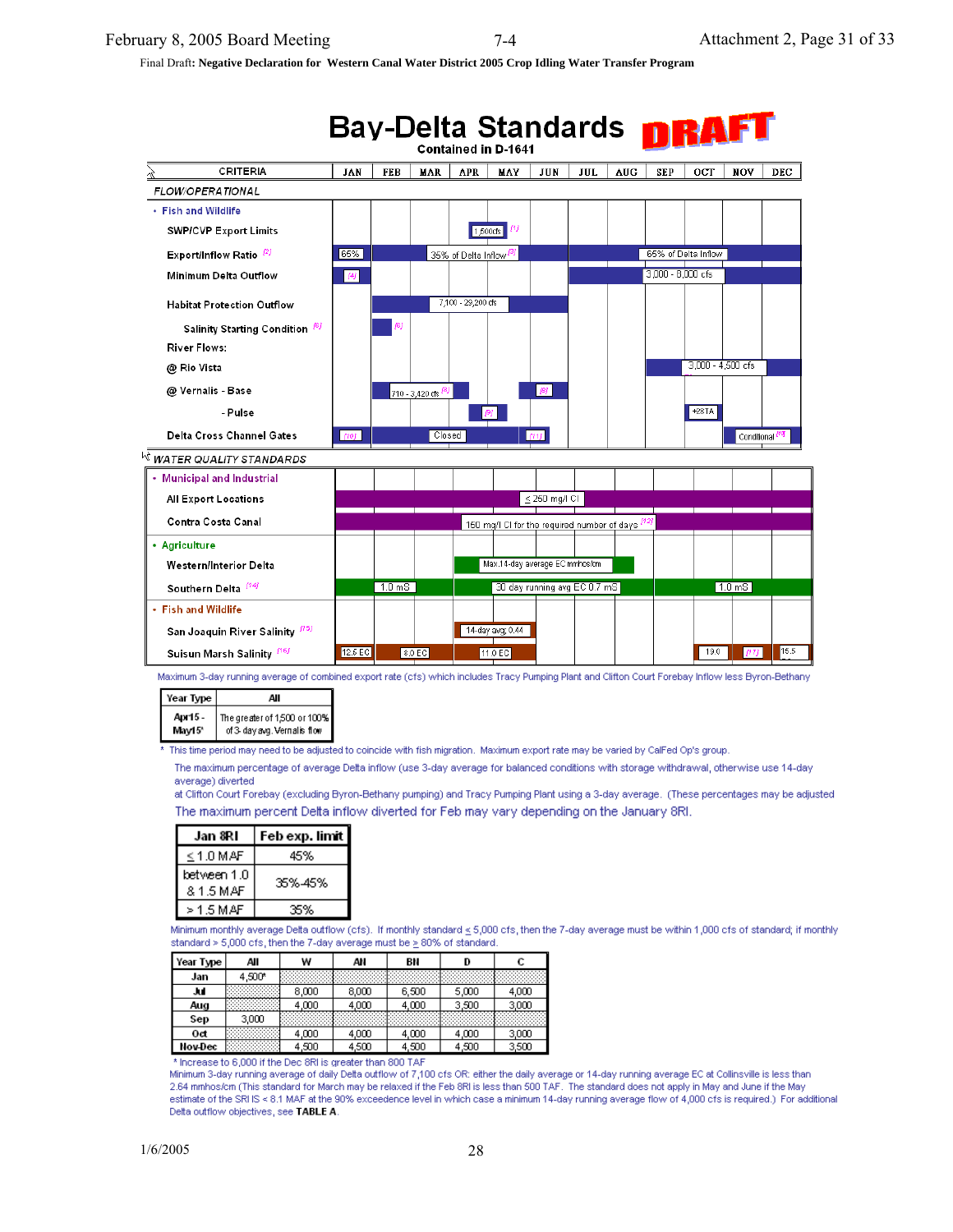Minimum 3-day running average of daily Delta outflow of 7,100 cfs OR: either the daily average or 14-day running average EC at Collinsville is less than 2.64 mmhos/cm (This standard for March may be relaxed if the Feb 8RI is less than 500 TAF. The standard does not apply in May and June if the May estimate of the SRIIS < 8.1 MAF at the 90% exceedence level in which case a minimum 14-day running average flow of 4,000 cfs is required.) For additional Delta outflow objectives, see TABLE A.

February starting salinity: If Jan 8RI > 900 TAF, then the daily or 14-day running average EC @ Collinsville must be < 2.64 mmhos/cm for at least one day between Feb 1-14. If Jan 8RI is between 650 TAF and 900 TAF, then the CalFed Op's group will determine if this requirement must be met. Rio Vista minimum monthly average flow rate in cfs (the 7-day running average shall not be less than 1,000 below the monthly objective).

| . Year Type ⊑ | ΑIΙ                                             | W                     | ΑN    | ΒN    |       |       |
|---------------|-------------------------------------------------|-----------------------|-------|-------|-------|-------|
| Sep           | 3,000                                           | .<br>.<br>.<br>.<br>. |       |       |       |       |
| Oct           | .<br>.<br>.<br>.<br>.<br>.<br>.                 | 4.000                 | 4,000 | 4,000 | 4,000 | 3.000 |
| Nov-Dec       | <del>.</del><br>.<br>.<br>.<br>.<br>.<br>.<br>. | 4,500                 | 4,500 | 4,500 | 4,500 | 3,500 |

BASE Vernalis minimum monthly average flow rate in cfs (the 7-day running average shall not be less than 20% below the objective). Take the higher objective if X2 is required to be west of Chipps Island.

| Year Type                     | ΑIΙ | W                       | ΑN                      | ВN                  |                      |                 |
|-------------------------------|-----|-------------------------|-------------------------|---------------------|----------------------|-----------------|
| Feb-Apr14<br>and<br>May16 Jun |     | 2.130<br>$-01$<br>3.420 | 12.130<br>$-0$<br>3.420 | 1.420<br>0<br>2.280 | 1.420<br>0ľ<br>2,280 | 710 or<br>1.140 |

PULSE Vernalis minimum monthly average flow rate in cfs. Take the higher objective if X2 is required to be west of Chipps Island.

| Year Type I      | ΑII                                   | w                    | AN                   | ВN                   |                      |                      |
|------------------|---------------------------------------|----------------------|----------------------|----------------------|----------------------|----------------------|
| Арг15 -<br>Way15 | .<br>.!<br>.<br>.<br>.<br>.<br>.<br>. | 7.330<br>or<br>8.620 | 5.730<br>or<br>7.020 | 4.620<br>or<br>5.480 | 4.020<br>or<br>4.880 | 3.110<br>or<br>3.540 |
| Oct              | $.000*$                               | .<br>.               |                      |                      |                      |                      |

\* Up to an additional 28 TAF pulse/attraction flow to bring flows up to a monthly average of 2,000 cfs except for a

critical year following a critical year. Time period based on real-time monitoring and determined by CalFed Op's group.

For the Nov-Jan period, Delta Cross Channel gates may be closed for up to a total of 45 days.

For the May 21-June 15 period, close Delta Cross Channel gates for a total of 14 days per CALFED Op's group. During the period the Delta cross channel gates may close 4 consecutive days each week, excluding weekends.

Minimum # of days that the mean daily chlorides <150 mg/l must be provided in intervals of not less than 2 weeks duration. Standard applies at Contra Costa Canal Intake or Antioch Water Works Intake.

| ype<br>Year | ۱A  | мυ  | ΒN         |     |     |
|-------------|-----|-----|------------|-----|-----|
| #D<br>Days  | 240 | 190 | 75<br>17 J | 165 | 155 |

The maximum14-day running average of mean daily EC (mmhos/cm) depends on water year type.

|              |                     |                           | <b>WESTERN DELTA</b>                                                                                                                                                                                                                                                                                         | <b>INTERIOR DELTA</b> |                         |                 |                 |                     |
|--------------|---------------------|---------------------------|--------------------------------------------------------------------------------------------------------------------------------------------------------------------------------------------------------------------------------------------------------------------------------------------------------------|-----------------------|-------------------------|-----------------|-----------------|---------------------|
|              | Sac River @ Emmaton |                           | SJR@ Jersey Point                                                                                                                                                                                                                                                                                            |                       | Mokelumne R @ Terminous |                 | SJR@San Andreas |                     |
| Year<br>Type | shown               | Aug15. <sup>*</sup>       | [0.45 EC from [EC value from] 0.45 EC from [EC value from [0.45 EC from [EC value from [0.45 EC from [EC value from]<br>April 1 to date date shown to April 1 to date date shown to April 1 to date date shown to April 1 to date date shown to April 1 to date shown to April 1 to date shown to a<br>shown | Aug 15 *              | shown                   | Aug15 $\degree$ | shown           | Aug15. <sup>*</sup> |
| w            | Aug 15              | <b>1999 - 1999 - 1999</b> | Aug 15                                                                                                                                                                                                                                                                                                       |                       | Aug 15                  |                 | Aug 15          |                     |
| AN           | Jul 1               | 0.63                      | Aug 15                                                                                                                                                                                                                                                                                                       |                       | Aug 15                  |                 | Aug 15          |                     |
| ВN           | Jun 20              | 1.14                      | Jun 20                                                                                                                                                                                                                                                                                                       | 0.74                  | Aug 15                  |                 | Aug 15          |                     |
| D            | Jun 15              | 1.67                      | Jun 15                                                                                                                                                                                                                                                                                                       | 1.35                  | Aug 15                  | .               | Jun 25          | 0.58                |
|              |                     | 2.78                      |                                                                                                                                                                                                                                                                                                              | 2.20                  |                         | 0.54            |                 | 0.87                |

\* When no date is shown, EC limit continues from April 1.

As per D-1641, for San Joaquin River at Vernalis: however, the April through August maximum 30- day running average EC for San Joaquin River at Brandt Bridge,Old River near Middle River, and Old River at Tracy Road Bridge shall be 1.0 EC until April 1, 2005 when the value will be 0.7 EC.

Compliance will be determined between Jersey Point & Prisoners Point.

Does not apply in critical years or in May when the May 90% forecast of SRI ≤ 8.1 MAF.